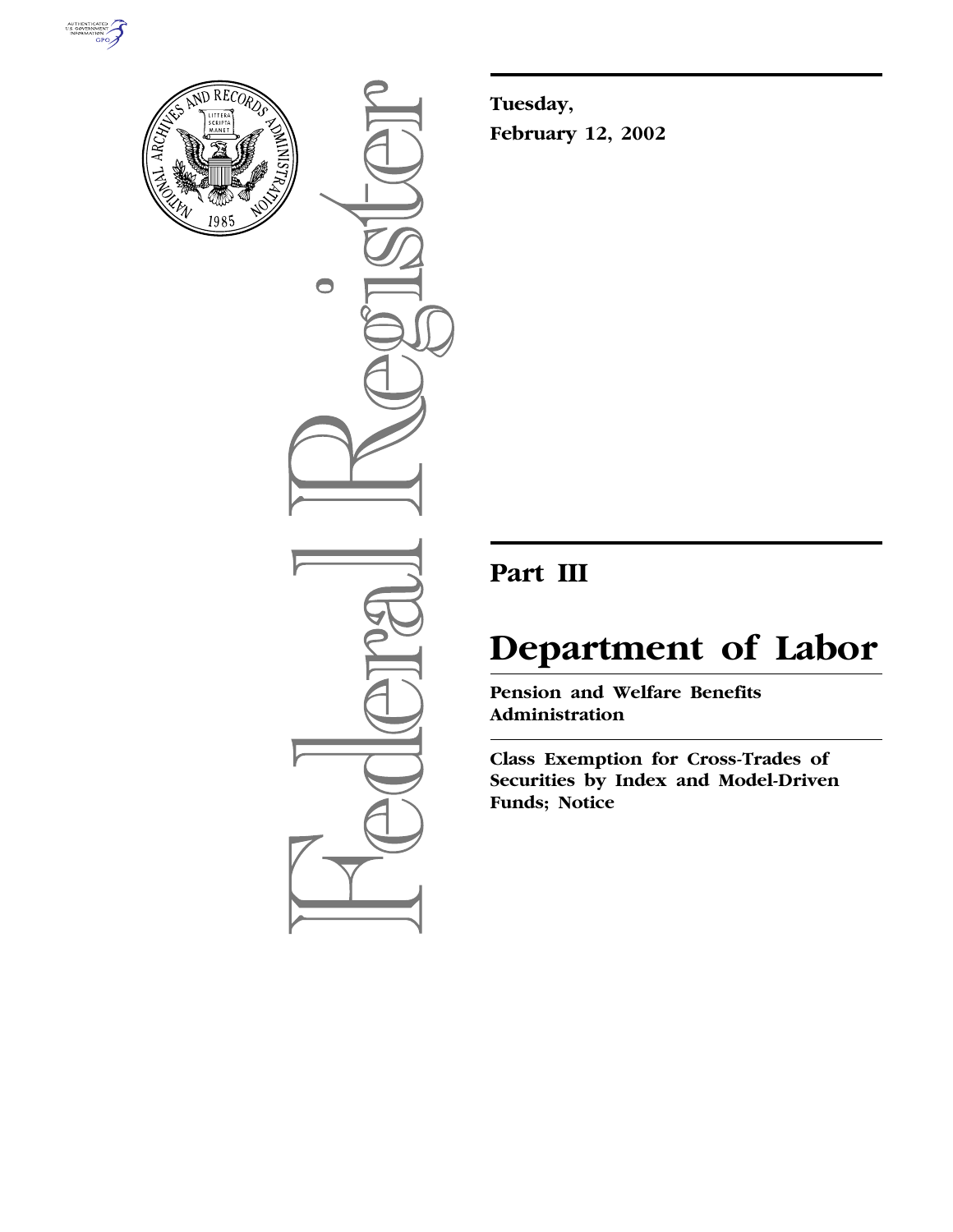# **DEPARTMENT OF LABOR**

# **Pension and Welfare Benefits Administration**

**[Prohibited Transaction Exemption 2002– 12; Application No. D–10851]**

# **Class Exemption for Cross-Trades of Securities by Index and Model-Driven Funds**

**AGENCY:** Pension and Welfare Benefits Administration, Department of Labor. **ACTION:** Grant of class exemption.

**SUMMARY:** This document contains a final exemption from certain prohibited transaction restrictions of the Employee Retirement Income Security Act of 1974 (the Act or ERISA), the Federal Employees' Retirement System Act (FERSA), and from certain taxes imposed by the Internal Revenue Code of 1986 (the Code). The exemption permits cross-trades of securities among Index and Model-Driven Funds (Funds) managed by investment managers, and among such Funds and certain large accounts which engage such managers to carry out a specific portfolio restructuring program or to otherwise act as a ''trading adviser'' for such a program. The exemption affects participants and beneficiaries of employee benefit plans whose assets are invested in Index or Model-Driven Funds, large pension plans and other large accounts involved in portfolio restructuring programs, as well as the Funds and their investment managers. This exemption does not address crosstrades of securities among ''activelymanaged'' accounts. The Department is considering additional safeguards to protect participants in plans that engage in active cross-trading prior to publishing a proposal to permit such cross-trades.

**EFFECTIVE DATE:** The effective date of the exemption is April 15, 2002.

#### **FOR FURTHER INFORMATION CONTACT:**

Karen E. Lloyd or Christopher J. Motta of the Office of Exemption Determinations, Pension and Welfare Benefits Administration, U.S. Department of Labor, Washington, DC 20210 at (202) 693–8540; or Michael Schloss, Plan Benefits Security Division, Office of the Solicitor, U.S. Department of Labor, Washington, DC 20210, at (202) 693–5600. (These are not toll-free numbers.)

#### **Paperwork Reduction Act Analysis**

In accordance with the Paperwork Reduction Act of 1995 (44 U.S.C. 3501– 3520)(PRA 95), the Department submitted the information collection request (ICR) included in the Class

Exemption for Cross-Trades of Securities by Index and Model-Driven Funds to the Office of Management and Budget (OMB) for review and clearance at the time the Notice of proposed class exemption was published in the **Federal Register** (December 15, 1999, 64 FR 70057). OMB subsequently approved the ICR under OMB control number 1210–0115. The approval will expire on April 30, 2003. The public is not required to respond to an information collection request unless it displays a currently valid OMB control number.

As described in detail in the **SUPPLEMENTARY INFORMATION** section which follows, the Department of Labor (Department) has made certain modifications to the terms of the proposed class exemption in response to comments received from the public. Although the recordkeeping and information disclosure requirements which constitute the information collection provisions of the final class exemption have been clarified in certain respects, the information collection provisions have not been substantively or materially changed from the proposed exemption. The Department has, however, made certain adjustments to its burden estimates and underlying assumptions in response to comments on the proposal. These adjustments relate to the numbers of entities offering Index and Model-Driven Funds and their client plans, and the number of Large Accounts that may make use of the exemption, and the estimated burden of the record-keeping requirement.

The Department's original estimates of the number of users of the exemption were based on the number of individual exemptions granted and applications received, and information received from exemption applicants about the number of plans involved, resulting in estimates of 10 entities with an average of 20 client plans for each. One commenter expressed the view that at least 50 entities with an average of 40 client plans would make use of the exemption. Because the Department acknowledges that the grant of this final exemption may affect the number of entities that would consider implementing a program of cross trading involving index and model funds, the assumed numbers of entities and plans have been increased for purposes of burden estimates to 20 entities and 40 plans, respectively. Similarly, the number of Large Accounts assumed for purposes of estimating burden has been increased from 10 to 40. While the assumed number of Large Accounts is smaller than the 1,000 offered by the commenter, the Department believes

that a number approximating 18% of all plans with \$50 million in assets would substantially overstate the number likely to make use of the exemption in connection with a portfolio restructuring program in a given year.

The commenter also indicated that the Department's estimates of the time required to establish and maintain the record-keeping systems that would be needed to comply with the exemption were significantly low. The comment states that a significant investment of \$4 to \$5 million would be required for each user to establish the necessary recordkeeping systems, and that substantial amounts of time would be required daily for ongoing record-keeping, and annually for ongoing disclosures. Upon consideration of the comment, the Department has concluded that its original estimates did omit the impact of the initial investment of resources that would be required to enhance existing software and systems to track crosstrades to triggering events. As a result, the Department has revised its estimates to include the hours, or costs as applicable, of 1,040 hours of systems analyst time at \$51 per hour (based on Occupational Employment Survey data and 1999 Employment Cost Index, adjusted for non-wage compensation and overhead.) This change adds approximately 12,500 hours and \$424,000 to the estimated burden of the final exemption. These totals are distributed over a three year period for purposes of the annual burden shown below.

Given that record-keeping systems for securities transactions are primarily electronic in nature, and that the Department's burden estimates now take into account the start-up cost of modifying automated record-keeping systems, the Department has decided not to revise the estimated time required to maintain the required records of trades and to prepare disclosure materials. In the Department's view, the original estimates are reasonable in light of the degree to which record-keeping is automated, the industry's existing record-keeping practices involving cross-trading, and the information provided by other commenters.

In addition, the final exemption clarifies that the annual disclosures are required to be made with respect to only those Funds that hold plan assets and in which a given plan invests. The commenter had indicated that eliminating the annual disclosure requirement with respect to Funds in which a plan had no investments would substantially reduce the burden. This clarification, therefore, further supports retention of the original assumptions.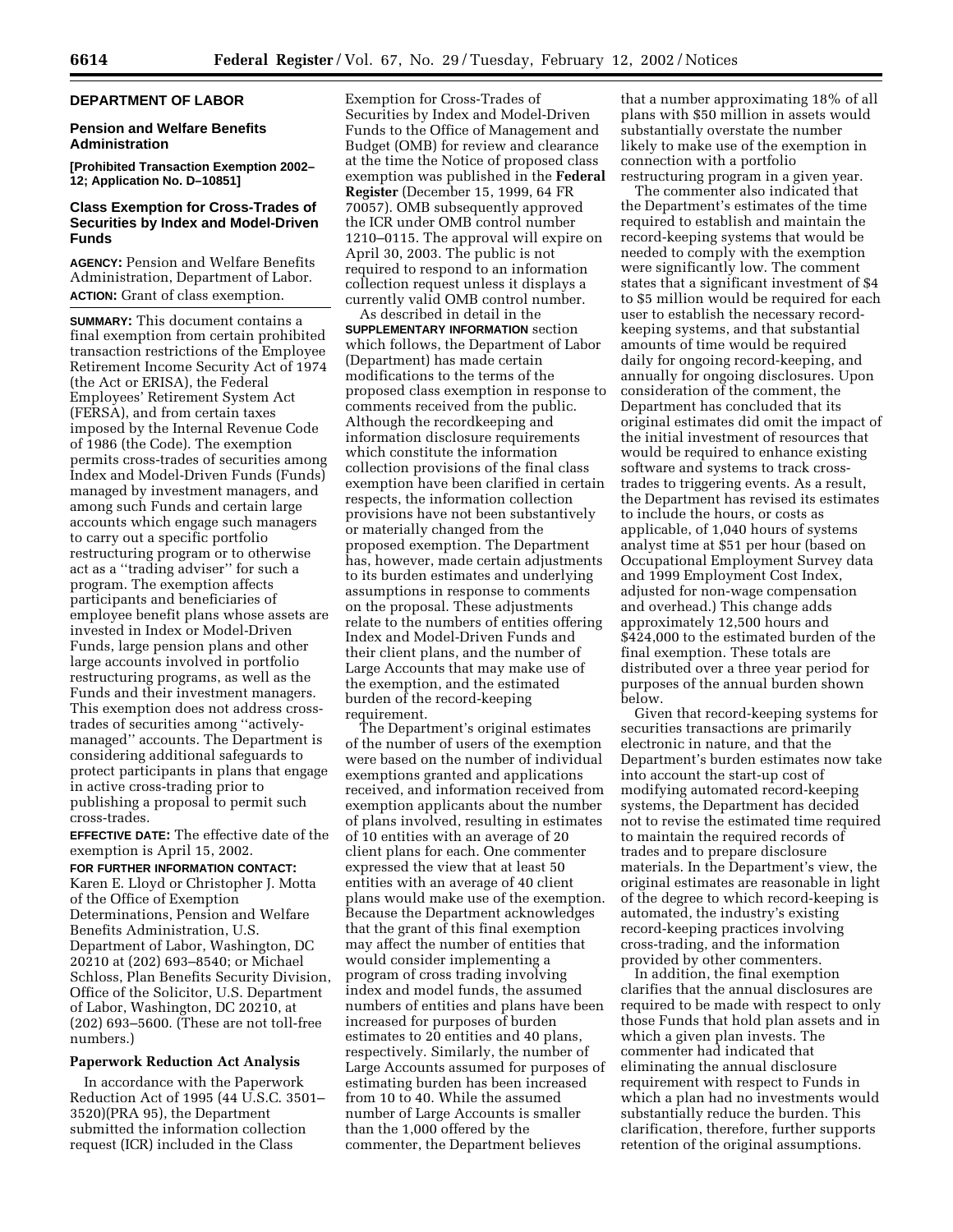Finally, the commenter expressed the view that certain of the information required to be disclosed by the terms of the proposed exemption was duplicative and unnecessary. As noted earlier, with the exception of certain clarifications, the information collection provisions of the final exemption are unchanged from the proposal. The Department's basis for its conclusions with respect to the need for the disclosure and record-keeping provisions of the final exemption are discussed in detail in the

**SUPPLEMENTARY INFORMATION** section that follows.

The burden estimates that result from the revised assumptions are presented below:

*Title:* Prohibited Transaction Class Exemption for Cross-Trades of Securities by Index and Model-Driven Funds.

*Agency:* Department of Labor, Pension and Welfare Benefits Administration.

*Affected Entities:* Business or other for-profit.

*Respondents:* 60 (20 entities and 40 Large Accounts).

*Responses:* 840.

*Annual Hour Burden:* \$9,100.

*Annualized Capital/Start-up Cost:* \$141,000.

*Annual Cost (Operating and Maintenance):* \$280,000. *Annual Cost Burden:* \$421,000.

# **Executive Order 12866 Statement**

Under Executive Order 12866, the Department must determine whether a regulatory action is ''significant'' and therefore subject to the requirements of the Executive Order and subject to review by the Office of Management and Budget (OMB). Under section 3(f), the order defines a ''significant regulatory action'' as an action that is likely to result in a rule (1) having an annual effect on the economy of \$100 million or more, or adversely and materially affecting a sector of the economy, productivity, competition, jobs, the environment, public health or safety, or State, local or tribal governments or communities (also referred to as ''economically significant''); (2) creating serious inconsistency or otherwise interfering with an action taken or planned by another agency; (3) materially altering the budgetary impacts of entitlement grants, user fees, or loan programs or the rights and obligations of recipients thereof; or (4) raising novel legal or policy issues arising out of legal mandates, the President's priorities, or the principles set forth in the Executive Order.

Pursuant to the terms of the Executive Order, it was determined that this action is ''significant'' under section 3(f)(1) of the Executive Order. Accordingly, this action has been reviewed by OMB.

#### **Economic Analysis**

Establishing a class exemption that permits plans to cross-trade can be expected to have a variety of positive economic effects that will considerably exceed the direct costs incurred by plans to comply with the record keeping and reporting requirements enumerated in the PRA section of the final class exemption. By removing existing barriers to these types of transactions, the exemption will significantly increase the utilization of cross-trading among index and model-driven portfolios. This will result in substantial savings to plans by lowering the transaction costs in a number of ways. Although there is currently no source of data that can be used to precisely estimate the level of these savings or the distribution of these effects among various parties, extrapolating from several sources can provide a reasonable estimate of their overall magnitude.

Limiting the exemption to index and model-driven portfolio management techniques should preclude any changes in the incidence of trading activity. In contrast to active management techniques, index and model funds will continue to execute trades at the same levels that they would in the absence of the exemption because their trading is motivated by the need to remain within their tracking parameters rather than in response to marginal changes in expected transaction costs. It is therefore reasonable to assume that the changes in costs will result solely from a decrease in the cost of executing many individual trades rather than from a change in the levels of trades.

Changes in the costs of individual trades will result from (1) the elimination of commission costs that would otherwise be associated with a trade, (2) the avoidance of bid-ask spreads that impose costs for transactions executed through dealers, (3) the absence of fees and taxes that might otherwise apply, and (4) the avoidance of the market impact of large trades which might otherwise require price concessions to execute or effect the trade which would directly impact the market value of the resulting holdings.

Only the first three of these effects are considered in the analysis. The last, market impact, is not included because it can reasonably be expected to have largely offsetting effects. ERISA plans are equally likely to be on either side of a cross trade and in most cases are likely to represent both parties to a

transaction. In some instances, they will be advantaged by avoiding the changes in an individual securities price that might otherwise have resulted from a trade executed through another venue. In other circumstances, they will be disadvantaged. An equal probability of either will result in essentially offsetting effects in the aggregate.

A similarly conservative approach is taken in regard to two other aspects of the analysis. These are a result of the limitations in the available data and the absence of any experience with the full scope of relief afforded by the exemption on which to base an estimate. Although some data on the amount of ERISA plan assets in index funds is available, there is no similar source of reliable information to estimate the size of ERISA model driven assets to which the exemption would apply. There is also no experience with more extensive opportunities for crosstrading that are available under the exemption resulting from increased flexibility in allocating cross-trading opportunities, the extension of relief to a broader range of entities, and the inclusion of debt securities in the allowable transactions. Consequently the analysis is limited to index funds and does not incorporate increases in savings resulting from the extension of relief to circumstances with which there is no prior experience. As such, it should be interpreted as an extremely conservative estimate that is likely to represent a lower bound of the level of savings that can be expected to accrue to plans.

Two large financial services firms currently operating under individual exemptions that permit cross-trading among ERISA plans provided estimates of the savings in commissions, spreads, and fees that they have experienced managing both ERISA and non-ERISA indexed assets. These two estimates represent a significant portion of the ERISA plan universe and are therefore likely to be representative of the cost savings likely to occur. One of the firms estimated the cost savings to be approximately \$275 million per year for a total indexed portfolio of \$400 billion. The other estimated a savings of \$207 million for \$441 billion of indexed assets under management. Both of these include ERISA and non-ERISA assets, however, the experience should be indicative of expected results because the nature of trading costs for indexed funds should be virtually identical. Averaging these figures yields an estimate that costs savings of .057% or 5.7 basis points for each dollar of affected ERISA plan assets can be expected.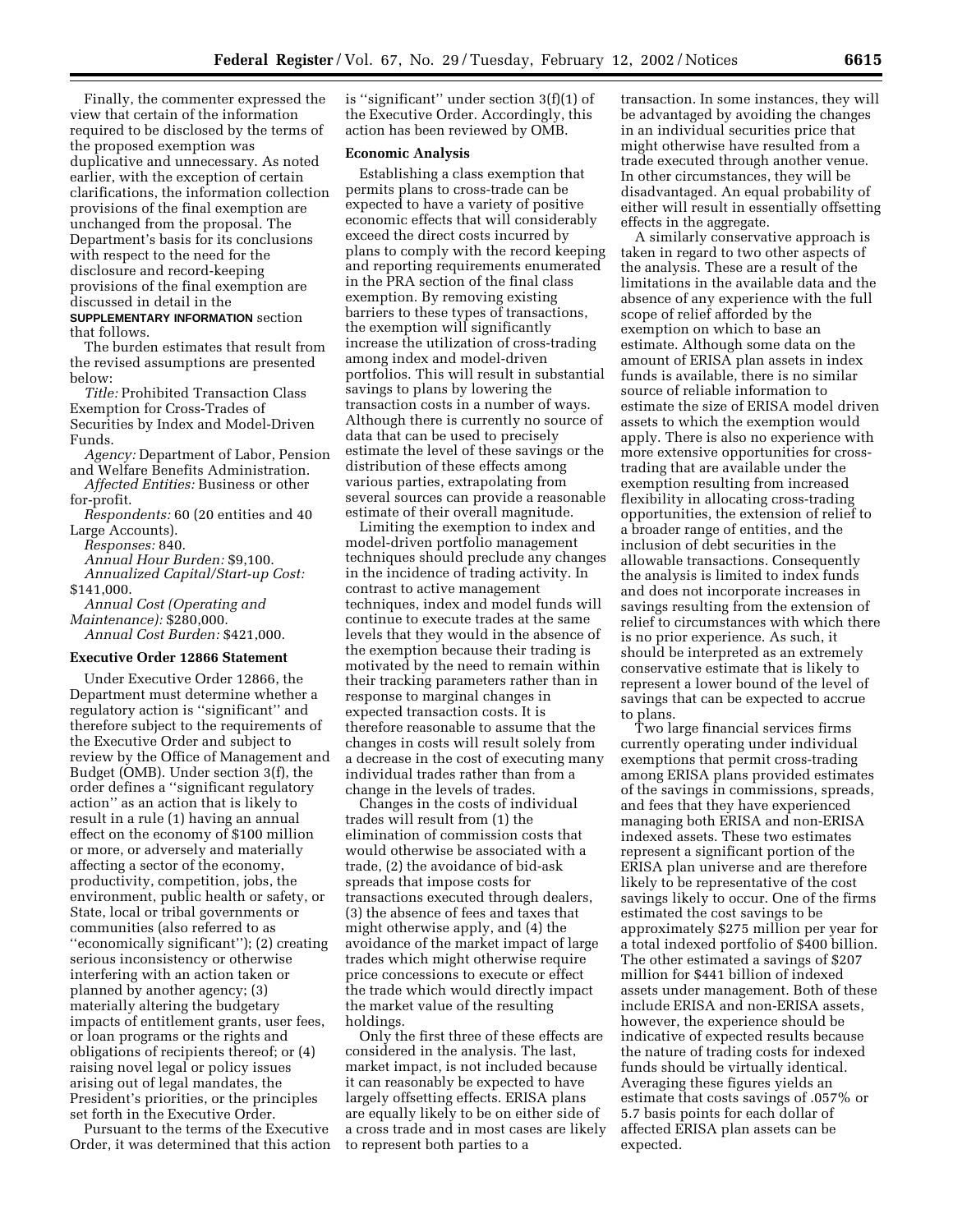A recent survey of pension funds indicates that among the largest private sector defined benefit pension funds, 14% of the total assets were held in index funds. Among defined contribution plans, index funds constituted 12% of total assets. Applying these percentages to the most recent estimates of the total value of private pension funds yields an estimate of approximately \$584 billion of ERISA pension funds that are currently managed as indexed funds.

Applying the estimate of \$.00057 of savings for each dollar of assets under management results in an estimated level of cost reductions of approximately \$332 million per year that will result from the class exemption. This total cost savings estimate overlaps, in part, current costs savings experienced by plans whose managers have cross-trading programs covered under existing individual exemptions. While certain large index fund managers are successfully operating cross-trading programs for ERISA plans at this time, the class exemption is expected to create additional cost savings for these plans by increasing the number and frequency of cross-trading opportunities among the managers' client accounts. In addition, new cross-trading opportunities will be made available for plans whose assets are managed by entities that currently do not have individual exemptions. Finally, the conservative nature of the total estimate is highlighted by the fact that cost savings associated with crosstrading by model-driven funds have not been factored into the estimate of total cost savings due to the absence of available data.

**SUPPLEMENTARY INFORMATION:** On December 15, 1999, the Department of Labor (the Department) published a notice in the **Federal Register** (64 FR 70057) of the pendency of a proposed class exemption from the restrictions of sections  $406(a)(1)(A)$  and  $406(b)(2)$  of the Act, section  $8477(c)(2)(B)$  of FERSA,<sup>1</sup> and from the taxes imposed by section 4975(a) and (b) of the Code by reason of section  $4975(c)(1)(A)$  of the Code.

The Department proposed the class exemption on its own motion pursuant

to section 408(a) of the Act and section 4975(c)(2) of the Code, and in accordance with the procedures set forth in 29 CFR part 2570, subpart B, (55 FR 32836, August 10, 1990).2 The Department's determination to proceed with the proposed class exemption was based, in part, on information received from interested persons in response to a notice (the Notice) published in the **Federal Register** on March 20, 1998 (63 FR 13696).

The notice of pendency gave interested persons an opportunity to comment or request a public hearing on the proposal. Fourteen (14) public comments were received by the Department. Upon consideration of all the comments received, the Department has determined to grant the proposed class exemption subject to certain modifications. These modifications and the major comments are discussed below.

# **Discussion of Comments Received**

The comments received by the Department were generally supportive of the issuance of a separate class exemption for cross-trading of securities by Index and Model-Driven Funds. However, many of the commenters requested specific modifications to the proposal in the following areas:

1. *Accounts Permitted to Cross-Trade.* Several comments noted that section I(a) and (b) of the proposal does not explicitly permit cross-trades between two or more Large Accounts. These comments noted that when more than one Large Account is buying or selling a particular security as part of a manager's cross-trading program, that security could be traded between two Large Accounts, two Index or Model-Driven Funds, or any combination thereof. In the operation of a crosstrading program, the matching of the buyer and seller would be coincidental. The commenters believe that a manager should be permitted to submit trade lists from each Large Account to its crosstrade allocation system and allow trades submitted on behalf of one Large Account to be crossed with trades submitted on behalf of another Large Account.

The Department notes that section I(a) and (b) of the proposal does not provide relief for cross-trades exclusively

between two or more Large Accounts. The Department is of the view that such cross-trading would be outside the scope of the exemption because, among other things, there would be no ''triggering event'' to limit the amount of discretion exercised by the manager where such transactions occurred solely between Large Accounts.

The Department does recognize, however, that a manager's cross-trading program that complies with the requirements of the proposal may produce cross-trade opportunities that result from both triggering events of particular Index and Model-Driven Funds as well as from the decision of an independent fiduciary to restructure all or a portion of a Large Account's portfolio. Under such circumstances, the Department anticipates that the allocation of buying and selling opportunities across all Funds and Accounts participating in the crosstrading program may result in some individual cross-trades between two Large Accounts. In such an event, the exemption would permit the ''coincidental'' matching of a buyer and seller of particular securities where both buyer and seller are Large Accounts since such cross trades would be part of a unified process-driven cross-trading program where the allocations of available securities (from all Funds and/ or Large Accounts) resulted from an objective process which did not permit the exercise of discretion by the manager, as required under section II(d) of the exemption. The Department has revised section I of the exemption to clarify this point.

Another commenter noted that no specific relief for cross-trades between two Large Accounts may be necessary where the decision to liquidate or restructure is made by an independent fiduciary or independent Account representative, and, therefore, the manager would not be acting as a fiduciary for either side of the transaction. Thus, the commenter suggested that the Department may wish to clarify whether additional relief for cross-trades exclusively between two or more Large Accounts is necessary. Alternatively, the commenter suggested that section I(b) of the proposal be modified to explicitly permit crosstrades solely between Large Accounts.

In response to this comment, the Department notes that violations of section 406(b)(2) of the Act would occur if the manager used its discretionary authority to determine whether to crosstrade securities between two Large Accounts at least one of which holds plan assets, which securities to crosstrade, the timing of such cross-trades,

<sup>&</sup>lt;sup>1</sup>The Department has responsibility for the administration and enforcement of section 8477 of FERSA. Section 8477 establishes the standards of fiduciary responsibility and requirements relating to the activities of fiduciaries with respect to the Federal Thrift Savings Fund. All references herein to the fiduciary responsibility provisions of Part 4 of Title I of ERISA also apply to the corresponding provisions of FERSA. Accordingly, the relief provided under this class exemption applies to cross-trades of securities by the Federal Thrift Savings Fund.

 $^2\,$  Section 102 of Reorganization Plan No. 4 of 1978, 5 U.S.C. App. 1 (1996) generally transferred the authority of the Secretary of the Treasury to issue exemptions under section 4975(c)(2) of the Code to the Secretary of Labor.

In the discussion of the exemption, references to specific provisions of the Act should be read to refer as well to the corresponding provisions of section 4975 of the Code.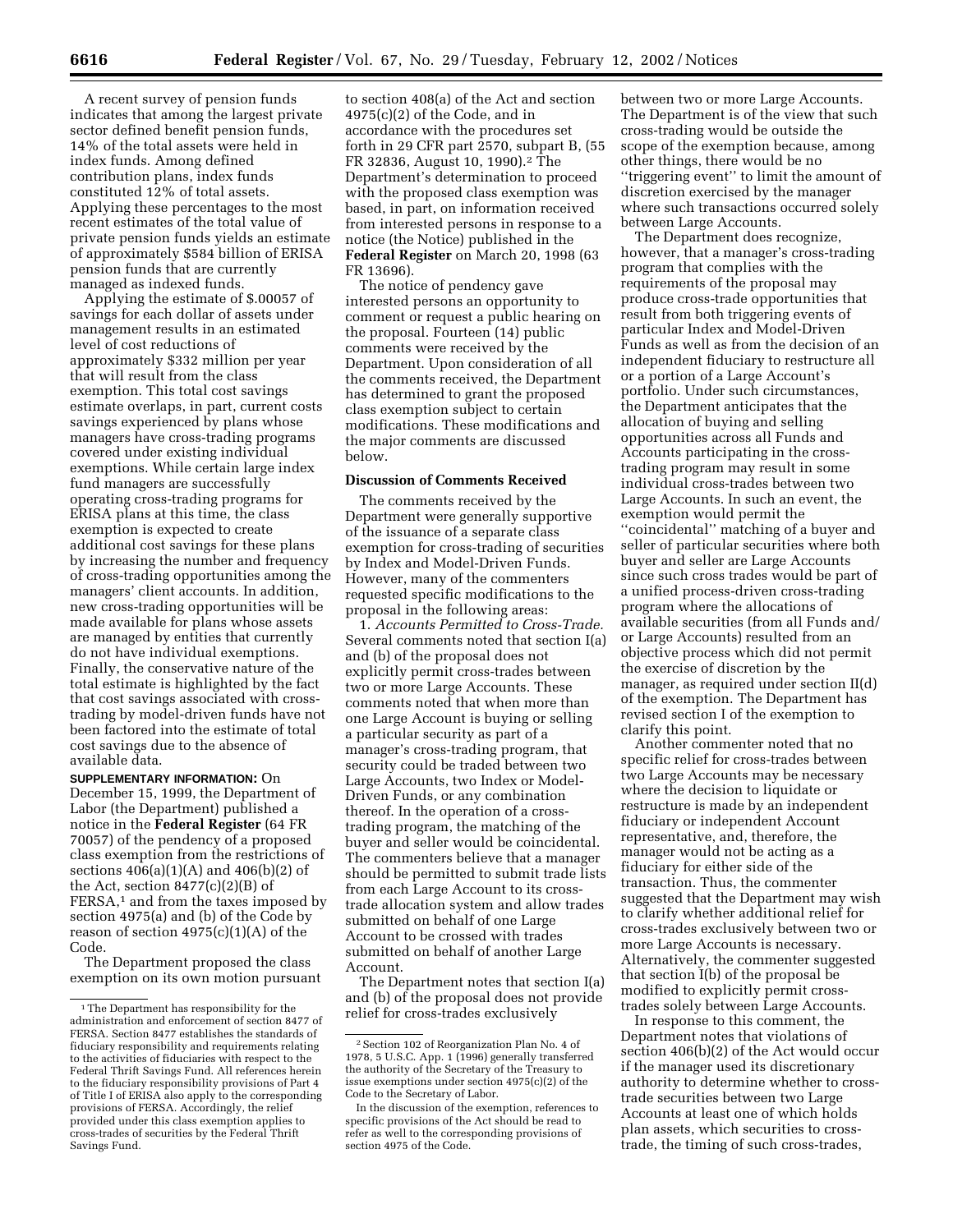and the amount of securities to crosstrade notwithstanding that the overall determination to restructure the accounts was made by independent fiduciaries.

Accordingly, except as provided above, the Department has determined not to expand the relief provided under this exemption to include cross-trades solely between two or more Large Accounts. The Department notes that the final exemption provides a manager with a significant amount of time in which to conduct cross-trades for a Large Account in connection with a specific portfolio restructuring program. A manager's discretion to time specific cross-trades for two Large Accounts, absent the limitations provided by a process-driven cross-trading program involving ''triggering events'' for Index and Model-Driven Funds, would entail the type of discretion commonly exercised by managers for ''activelymanaged'' accounts. In this regard, relief for cross-trades by ''actively-managed'' accounts and pooled funds containing ''plan assets'' will be considered by the Department in a separate proceeding.

2. *Use of closing prices.* One commenter suggested that the Department modify the requirement that all cross-trades occur at the closing prices for the securities on the relevant market in order to allow for alternate pricing methodologies (*e.g.,* ''volume weighted average price'' or ''VWAP''), after appropriate disclosure to the affected plans. Section II(a) of the proposal requires that the cross-trade be executed at the closing price, as defined in section IV(h). Section IV(h) of the proposal defines ''closing price'' as the price for a security on the date of the transaction, as determined by objective procedures disclosed to Fund investors in advance and consistently applied with respect to securities traded in the same market, which procedures shall indicate the independent pricing source used to establish the closing price and the time frame after the close of the market in which the closing price will be determined. The commenter does note that ''closing prices'' are the most appropriate prices currently in use for cross-trades of securities by Index and Model-Driven Funds, whose objective is to track the return of an index, since the calculation of an Index Fund's ''tracking error'' is based on closing prices for the securities listed in the relevant index. However, the commenter states that index providers may utilize alternative pricing methodologies in the future and suggests that the Department should consider broadening the exemption to include such pricing methodologies.

The Department notes that many commenters have indicated that the use of closing prices for cross-trades of securities by Index and Model-Driven Funds is common industry practice at the present time. The Department does not believe that it has sufficient information at this time to determine which types of alternative pricing methodologies may be used by managers in the future or how such pricing systems would enable Index and Model-Driven Funds to better achieve their investment goals and strategies. Therefore, the Department has determined not to modify the requirement that cross-trades be executed at the closing price. The Department would be prepared to consider additional relief at a later date upon proper demonstration that the appropriate findings can be made under section 408(a) of the Act with respect to other pricing methods for cross-traded securities.

3. *''Triggering Events'' and Cross-Trade Executions.* Several of the comments objected to the requirement in section II(b) of the proposal that any cross-trade of securities by a Fund be executed no later than the close of the second business day following a ''triggering event.'' These comments noted that previously issued individual exemptions for cross-trades by Index and Model-Driven Funds allowed crosstrades to be executed within three (3) business days of a ''triggering event'' and that the proposal's reduction of this requirement to two days is inconsistent with the stated premise of the proposal that cross-trading is beneficial to plans. Other comments noted that, once an investment decision is made, a manager should have 5 days to trade after a ''triggering event''—the same period of time to execute the trade as is permitted under the safe harbor provided in the Department's regulations for determining whether a broker-dealer is a fiduciary when it executes a securities transaction on behalf of a plan (see 29 CFR 2510.3–21(d)). Another comment requested that section II(b) be revised to require that cross-trades be executed either within three (3) days of a ''triggering event,'' or within such other period of time as the manager may disclose to the independent plan fiduciary pursuant to the disclosure requirements under section II(l) of the proposal.

In response to the comments, the Department has determined that it would be appropriate to modify section II(b) of the final exemption to require that all cross-trades by a Fund be executed no later than the close of the third business day following a Fund's

''triggering event.'' The Department notes that a three-day limit for crosstrades by a Fund following the relevant ''triggering event(s)'' has worked successfully in the past for managers who were granted individual exemptions.3

4. *Blackout Period for Cross-Trades by Model-Driven Funds.* Many of the comments objected to the requirement in section II(c) of the proposal that no cross-trades by a Model-Driven Fund may take place within ten (10) business days following any change made by the manager to the model underlying the Fund. The preamble to the proposal indicated that this restriction is intended to prevent model changes which might be made by managers, in part, to deliberately create additional cross-trading activity. The comments suggested that such a long delay on the ability of a manager to cross-trade after a change in the computer model was unnecessarily restrictive. According to the commenters, this condition would prevent cross-trading during the 10-day ''blackout'' period even though other ''triggering events'' were occurring in the Fund. Other commenters noted that there are already sufficient restrictions on a manager's discretion built into the proposal.

While most comments objected to the 10-day ''blackout'' period, several of the comments indicated that a 5-day period would be sufficient to safeguard against the Department's concerns regarding model changes that may be timed to create additional cross-trading opportunities. Other commenters suggested that, rather than imposing a ''blackout'' period for an arbitrary period of time (*e.g.,* 5 or 10 days), a more flexible approach could be used where a Model-Driven Fund would be able to cross-trade following the period of time necessary to complete the first re-balancing of the Fund's portfolio after the change is made by the manager to the Fund's model. Thus, under this approach, the ''blackout'' period could be less than three (3) days. One comment suggested that any crosstrading ''hiatus'' for a Fund should not be more than three (3) days. Other comments simply requested that the condition for a ''blackout'' period after a model change be deleted. Still other comments noted that, in the absence of a ''blackout'' period, a requirement for 10-day prior notice of a model change to each relevant plan's independent fiduciary should suffice. Finally, some

<sup>3</sup>See, for example, Prohibited Transaction Exemption (PTE) 95–56, 60 FR 35933 (July 12, 1999), regarding Mellon Bank, N.A., and its Affiliates.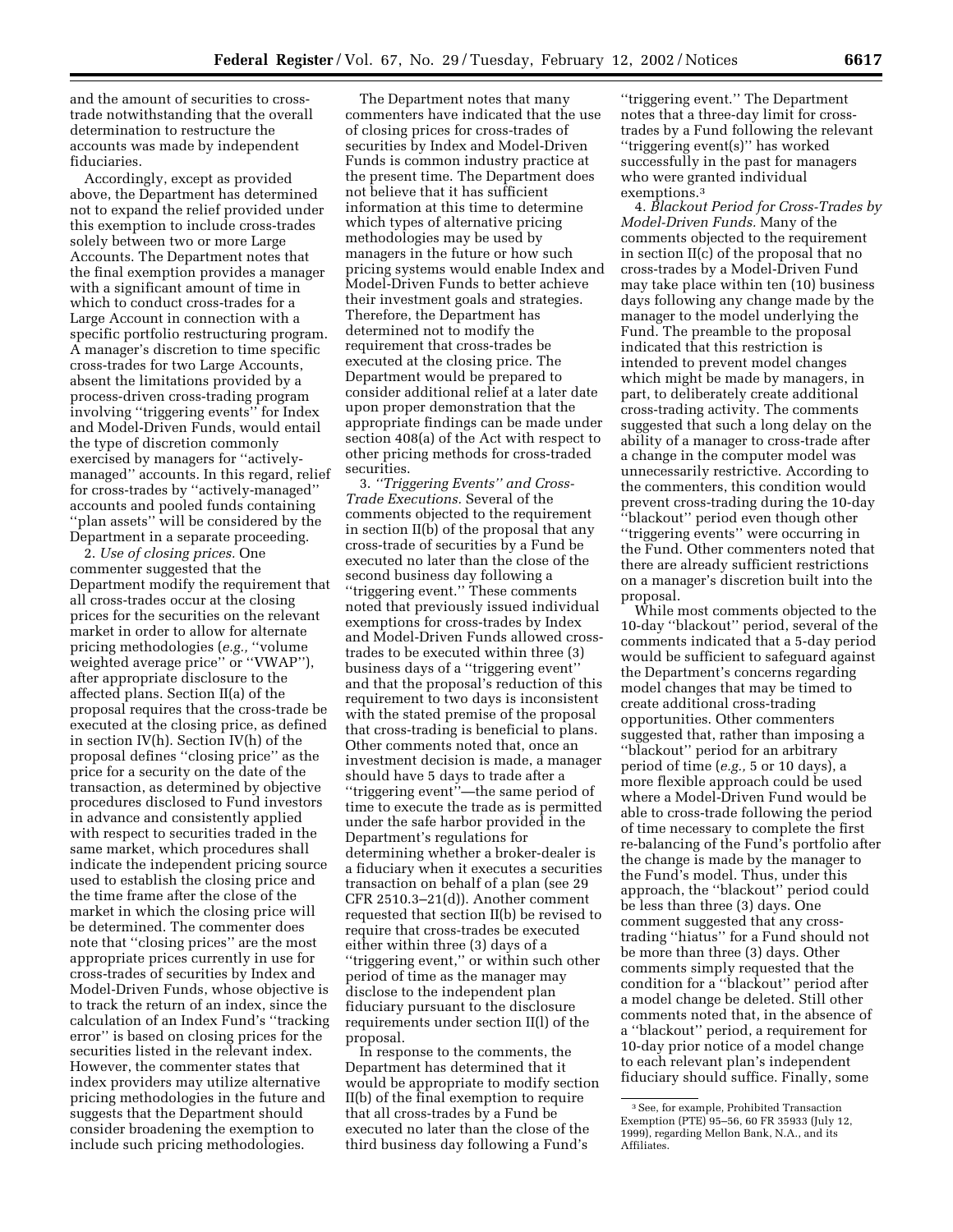commenters requested clarification that model changes made either (i) at the direction of a client plan, or (ii) as a direct result of input changes furnished by a third party data vendor (*e.g.,* BARRA or Vestek), would not invoke a ''blackout'' period because such model changes would not be the result of an exercise of discretion on the part of the manager.

The Department continues to believe that some ''blackout'' period is necessary to prevent managers from exercising their discretion over the criteria or data used for a model to generate specific cross-trade opportunities. However, in recognition that a 10-day restriction may be too long a period to prevent a Model-Driven Fund from cross-trading, the Department has decided to modify the final exemption to require that crosstrades not take place within three (3) business days following any change made by the manager to the model underlying the Fund.

In addition, with respect to the one commenter's concerns that model changes resulting from independent events should not invoke a ''blackout'' period for a Model-Driven Fund, the Department acknowledges that any change to a model which is not the result of an exercise of discretion by the manager (*e.g.,* changes directed by an independent plan fiduciary or furnished by a third party data vendor whose model is being used by the manager) would not require a ''blackout'' period for cross-trades by such Fund.

5. *Restrictions on Cross-Trades by a Manager Plan.* One comment objected to, and requested the deletion of, the requirement in section II(e) of the proposal that no more than ten (10) percent of the assets of any Fund or Large Account engaging in a cross-trade may be comprised of assets of employee benefit plans maintained by the manager for its own employees (*i.e.,* a Manager Plan), for which the manager exercises investment discretion. The comment stated that this condition would create a disincentive to in-house management and may cause investment managers to place assets of a Manager Plan with outside managers solely on the basis of the potential cost savings that the outside managers could derive from cross-trades.

The comment noted that for large plans, in-house management is frequently more cost-effective and keeps the asset management function closer to the people who have the most to gain from maximizing investment performance and minimizing investment risk. The comment further noted that larger in-house fiduciaries

also manage assets for unaffiliated plans and other institutional investors, often as a result of a corporate spin-off with an accompanying plan restructuring. The comment stated that it understood the Department's concern regarding a manager's potential ability, through cross-trades, to unduly benefit a Manager Plan at the expense of its outside clients. However, the commenter believes that the other conditions of the proposal, including ''triggering events'' for cross-trades, detailed disclosures of cross-trading procedures and reporting of cross-trades resulting from a portfolio restructuring, would serve as a check on the manager's ability to favor a Manager Plan. Moreover, the commenter notes that to the extent that a Manager Plan's assets are commingled with assets of outside clients that are held in an Index or Model-Driven Fund managed as a collective investment fund, it would not be possible for the manager to ''favor'' only the Manager Plan in that Fund, even if the Manager Plan's assets represented more than 10 percent of the Fund's total assets. In any event, the comment noted that the 10 percent limitation should not apply to crosstrades that are made solely between Manager Plans.

With respect to the commenter's request to delete the 10% limitation in section II(e) of the proposal, the Department notes that, without such a percentage limitation, a substantial majority of the investors in a Fund could be comprised of Manager Plans. The Department does not believe that deletion of this percentage requirement would ensure a sufficient level of independent investor oversight of the manager's cross-trading program.

However, in consideration of the arguments raised by the commenters, the Department believes that a 20% limitation would still ensure a sufficient level of independent investor oversight in a Fund and would not unduly restrict the investment opportunities available for a Manager Plan with respect to such Funds. Therefore, the Department has modified section II(e) to increase the percentage limitation to 20%.

Accordingly, this exemption does not provide relief for cross-trades of securities of Index and Model-Driven Funds maintained by a manager under circumstances where the assets of the Manager Plans comprise all or a high percentage of the assets of the Fund. As noted above, the Department believes that the presence of independent fiduciaries to approve of plan participation in cross-trading programs following receipt of meaningful disclosures and the ability of such

fiduciaries to periodically monitor the arrangements provide important protections under the exemption. However, in response to several comments, the Department wishes to take the opportunity to state that the granting of this exemption does not foreclose future consideration of additional relief for cross-trading transactions that do not fit within the framework developed by the Department for this exemption. For example, the Department is currently considering additional relief for transactions involving assets of plans managed by in-house managers, as well as for transactions involving discretionary asset managers.

With respect to the comments requesting that the exemption allow cross-trades to occur solely between two or more Manager Plans, the Department notes that relief for these transactions could involve the exercise of discretion on both sides to a transaction that is inconsistent with the underlying concept of the proposal—which is to provide relief for cross-trades made pursuant to ''process-driven'' investment strategies. For this reason, the Department has determined not to revise the exemption in this regard.

Another comment stated that section II(e) of the proposal does not adequately address how the independent authorization conditions in section II(i) through (n) of the proposal would apply to a Manager Plan, given that the plan fiduciary responsible for the plan's investment matters is unlikely to be independent of the manager. This comment suggested that the Department not require an independent fiduciary authorization for a Manager Plan's participation in the manager's crosstrading program. The commenter stated that the suggested modification would be consistent with other exemptions that do not apply an independent authorization requirement to plans of the fiduciary for whom relief is provided.4 Accordingly, the commenter requests that the Department adopt a similar provision under the final exemption.

The Department concurs with the comments and has determined to modify section II(h) of the final exemption (formerly section II(i) of the proposal) to clarify that the requirement that the authorizing fiduciary be independent of the manager shall not apply in the case of a Manager Plan. Nevertheless, the appropriate fiduciary for the Manager Plan must still receive the proper disclosures and provide an

 $4$  In this regard, see section IV(d)(1)(A) of PTE 86– 128 (51 FR at 41696, November 18, 1986).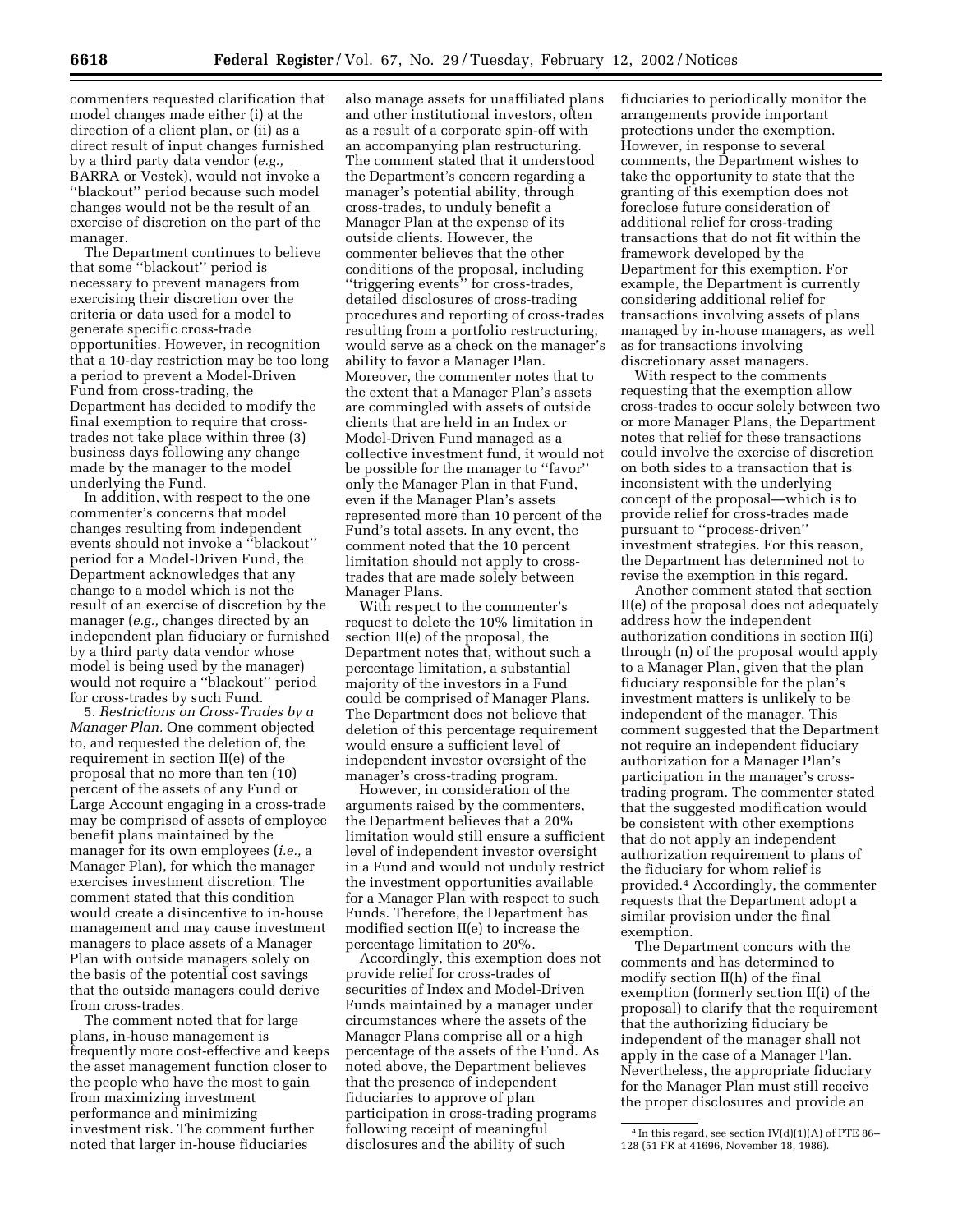authorization for the Manager Plan to participate in the manager's crosstrading program. This clarification modifies the disclosure and authorization requirements applicable to a plan's participation in a manager's cross-trading program, as described in section II(h) through (l) of the final

through (m) of the proposal). In addition, the Department has also determined to modify the requirements contained in section II(n) of the proposal, relating to disclosures to, and authorization by, a fiduciary of a Large Account who is independent of the manager for cross-trades in connection with a portfolio restructuring for the Large Account. To clarify this matter, the Department has revised section II(m) of the final exemption (formerly section II(n) of the proposal) by adding the parenthetical phrase ''\* \* \* (other than in the case of any assets of a Manager Plan)'' to the requirements for an independent fiduciary discussed in section II(m)(1) through (4). In this regard, the Department notes that the final exemption still requires that proper disclosures be made to, and written authorization be made by, a Manager Plan's fiduciary in order for the Manager Plan to participate in a specific portfolio restructuring program.

exemption (formerly section II(i)

6. *Exclusion of Thinly-Traded Equity Securities.* A number of commenters objected to the condition contained in section II(f)(1) of the proposal that required that cross-trades of equity securities involve only securities that are widely-held, actively-traded, and for which market quotations are readily available from independent sources. In this regard, the terms ''widely-held'' and ''actively-traded'' are deemed to include any security listed in an ''Index'' (as that term is defined in section IV(c) of the proposal).

The comments stated that this requirement was not necessary for an exemption for cross-trading by Index and Model-Driven Funds. According to the comments, security selection for such Funds is driven solely by objective factors. The commenters argued that the level of trading and diversity of holdings for securities are not relevant to security selections made by Funds and that such factors should not serve as a constraint on the ability of such Funds to cross-trade. Generally, the comments noted that if market prices are readily available, the exclusion of ''closely-held'' and ''thinly-traded'' equity securities is unduly restrictive. They further argued that such limitations would prevent use of the exemption for many ''small-cap'' and foreign equity securities. Thus, the

commenters urged the Department to delete the requirement that cross-traded equity securities be ''widely-held'' and ''actively-traded.''

As an alternative approach, one commenter suggested a limitation based on a comparison of the size of the crosstrade to the prior public trading volume in the security over a reasonable period of time prior to the date of the transaction. Such a volume limitation would prevent cross-trades of equity securities where the total volume of shares being cross-traded would exceed a certain percentage of the total number of shares publicly traded on the market during a particular period of time.

The Department is not persuaded by the arguments submitted in favor of deletion of the requirements contained in section II(f)(1) that equity securities that are cross-traded must be ''widelyheld'' and ''actively-traded.'' The Department continues to believe that cross-trades of ''thinly-traded'' securities raise issues as to whether both sides of the cross-trade have benefitted equally from the avoidance of adverse market impact. The avoidance of market impact would be more dramatic with ''thinly-traded'' equity securities than with equity securities that are ''widelyheld" and "actively-traded."<sup>5</sup> Similarly, the avoidance of liquidity restraints would be more dramatic with ''thinlytraded'' equity securities than with equity securities that are ''widely-held'' and ''actively-traded.''

In order to address its concerns without unnecessarily restricting the scope of relief under the proposal, the Department determined to deem equity securities that are included in an Index (as defined in section IV(c) of the exemption) to be ''widely-held'' and ''actively-traded'' for purposes of the exemption. However, the Department notes that the exemption does not preclude a manager from cross-trading a particular equity security not included in an index if the manager otherwise determines that such security is ''widely-held'' and ''actively-traded.''6

With respect to the comment suggesting a trading volume limitation, the Department notes that other commenters have discouraged it from addressing its concerns about crosstrades of ''thinly-traded'' securities through volume limitations, based on arbitrary percentages of the average daily trading volume for the securities. These commenters noted that the systems used by managers to allocate cross-trades among various Funds would have difficulty monitoring and re-allocating cross-traded securities to conform to such volume limitations.

In consideration of the above, the Department has determined not to modify section  $II(f)(1)$  in the final exemption.

7. *Cross-Trades of Securities Issued By the Manager.* Several comments objected to the requirement in section II(h) of the proposal that cross-trades not involve securities issued by the manager, unless the manager has obtained a separate prohibited transaction exemption for the acquisition of such security. One commenter noted that, although some institutions have obtained individual exemptions to deal with issues relating to acquisitions and dispositions of the manager's own stock by its Index and Model-Driven Funds,7 others have concluded that no exemptive relief is necessary based on the facts and circumstances surrounding their individual situations. The commenter noted that, with regard to certain Index Funds, the manager does not exercise discretion in choosing the individual stocks to buy or sell, but rather seeks to mechanically purchase stocks selected through objective criteria which is outside of the manager's control. For example, in an Index Fund that is designed to replicate the exact capitalization-weighted composition of the Standard & Poor's 500 Composite Stock Price Index (the S&P 500 Index), if the manager's stock is included in the index, that stock will be purchased in the proportion dictated by the index without the manager exercising any investment discretion. In such instances, the commenter stated that a manager's failure to acquire the stock would cause ''tracking error,'' thereby subverting the goal of plan investors in

<sup>5</sup>The Department notes that these concerns would also arise with ''thinly-traded'' debt securities. However, since ''thinly-traded'' debt securities of different issuers with the same coupon rate, maturity, and credit rating are relatively fungible, the Department did not believe that it would be appropriate to apply these concepts to such securities for purposes of this exemption.

<sup>6</sup>With respect to the selection criteria for securities included in a Fund's portfolio which are not included in an Index, the Department assumes that any screening criteria and/or weighting procedures used to create the portfolio will be determined using purely mathematical computations based upon objective raw data. In addition, the Department assumes that the investment management agreement relating to each Fund, as approved by plan investors in the Fund,

would set forth the specific dates on which the Fund's portfolio will be re-balanced. In this regard, the Department notes that no relief would be provided under this exemption for violations of section 406(b)(1) of the Act which may occur as a result of a manager's exercise of fiduciary authority or discretion to affect the components of an Index.

<sup>7</sup>For example, see Prohibited Transaction Exemption (PTE) 2000–30, 65 FR 37166 (June 13, 2000), regarding Barclays Bank PLC and its Affiliates.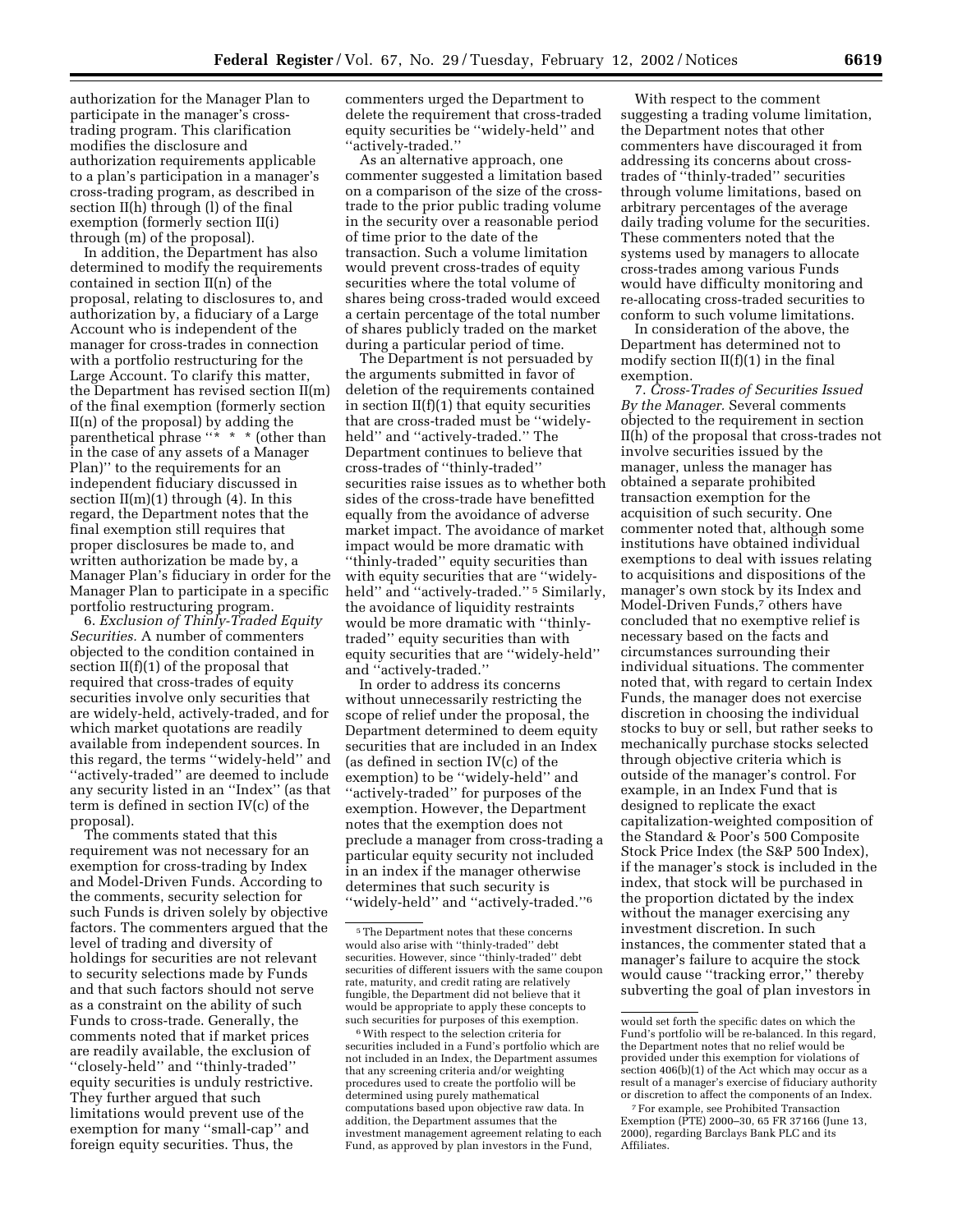the Fund to replicate the performance of the index. Other comments stated that it was not clear why a restriction for crosstrades of a manager's own stock is necessary and that there appears to be no reason to exclude such securities from the exemption. The Department accepts these comments and has determined to delete section II(h) of the proposal from the final exemption.

However, the Department notes that the exemption does not provide relief for any discretionary changes in an Index or Model-Driven Fund made by a manager, or any other discretionary decisions by the manager, which are designed to result in cross-trades of the manager's own stock for the benefit of the manager. Only cross-trades generated by non-discretionary changes in a Fund (*e.g.,* changes in the capitalization weighting of the manager's stock within an index, or the addition or removal of the manager's stock from an index) are covered by this exemption. Accordingly, no relief is provided for such discretionary changes regarding the manager's own stock.

As noted previously, all conditions in the final exemption have been redesignated to reflect the deletion of section II(h) of the proposal.

8. *Disclosure and Authorization Requirements.* Many comments raised concerns about the scope of the disclosure and authorization requirements contained in section II(j), (k), (l) and (m) of the proposal. In this regard, the comments noted that section II(i) of the proposal expressly states that the written authorization requirement for a plan's participation in a manager's cross-trading program only applies to plans investing in an Index or Model-Driven Fund that holds ''plan assets'' subject to the Act. The commenters urged the Department to clarify that the notice and disclosure requirements contained in section  $II(j)$ ,  $(k)$ ,  $(l)$  and  $(m)$ of the proposal similarly apply only to independent fiduciaries of employee benefit plans that invest in Funds holding plan assets.

The Department acknowledges the commenters' concerns regarding the intended scope of the disclosure and authorization requirements of the proposal and wishes to clarify that such requirements were meant to apply only to those Index and Model-Driven Funds which hold ''plan assets,'' as defined under the Department's regulations (*see* 29 CFR 2510.3–101). Therefore, the Department has revised section II(i) and (l) of the final exemption (formerly section II(j) and (m) of the proposal) accordingly.

Other comments objected to the prior written authorization requirement

contained in section II(i) of the proposal, noting that prior individual exemptions granted by the Department for cross-trades by Index and Model-Driven Funds did not contain a similar requirement. These comments expressed the view that requiring prior written consent from an independent plan fiduciary as a condition for the plan to invest in a Fund that is part of a manager's cross-trading program serves no useful purpose. The comments noted that if a plan fiduciary were to develop any objections to crosstrading on philosophical grounds, then the plan would be free to withdraw from the Fund without penalty. The commenters believed that imposition of such a requirement will be perceived negatively by plan sponsors as an unnecessary obstacle to their ability to freely invest and reinvest plan assets in a manager's Funds.

The Department disagrees with the commenters' assertion that prior written consent from an independent plan fiduciary is unnecessary. The Department notes that part of the reason for proposing a class exemption for cross-trades of securities by Index and Model-Driven Funds was to address issues which had come to the Department's attention subsequent to its granting of a number of individual cross-trading exemptions.

As stated in the Notice published on March 20, 1998, the Department recognizes that it is important to retain the flexibility to periodically review its exemption policy in the context of changed circumstances or new facts that may be brought to its attention (*see* 63 FR at 13698, first paragraph of section entitled ''Issues and Developments''). The Department became aware of new issues involving cross-trades, including cross-trades by certain ''passive'' investment managers, through enforcement proceedings that raised concerns about whether plan fiduciaries were being provided with adequate disclosures regarding a manager's crosstrading program.

The Department continues to believe that adequate disclosures are necessary in order to enable a plan fiduciary to understand a manager's cross-trading program and how that program may affect the investment goals and objectives of Funds in which the plan may invest. The Department notes that the written authorization required by section II(i) of the proposal will apply to all of the Funds which participate in a manager's cross-trading program. Thus, once an authorization is provided by an independent fiduciary, a plan will be able to invest in any of the Funds without any additional authorization.

The Department further notes that the authorizations required under the exemption for existing plan investors in any Funds may be obtained through a separate notice which describes the Funds' participation in the manager's cross-trading program. Under this requirement, failure to return the termination form by the date specified in the notice will be deemed to be an approval by the independent plan fiduciary of the plan's participation in the cross-trading program. Therefore, the Department has determined not to revise the authorization requirements in the final exemption.

With respect to the required content for the disclosures that must be furnished pursuant to sections II(l) and (m) of the proposal, the commenters were concerned that the initial and annual notices must identify all Index and Model-Driven Funds participating in the manager's cross-trading program, together with detailed information regarding the ''triggering events'' and other information relating to each Fund. The comments noted that requiring such disclosures would cause managers to violate confidentiality restrictions contained in many client agreements and would also raise privacy concerns for clients who do not wish their identity, or the fact that they maintain an investment account with the manager, to be disclosed. In this regard, the comments noted that managers are restricted from disclosing confidential information about clients, particularly the Funds in which clients invest. In addition, the comments stated that such detailed disclosure would be of little practical value to plan fiduciaries when deciding whether to authorize or maintain plan investments in a particular Fund. As an alternative, several comments suggested that the initial and annual notices should include only general descriptions of the types of Funds that participate in the manager's cross-trading program and of the ''triggering events'' that give rise to cross-trade opportunities.

The Department acknowledges the concerns expressed by the commenters regarding the confidentiality restrictions contained in client agreements and privacy concerns relating to the identity of such clients and the Funds in which they may invest. Nevertheless, the Department continues to believe that the required disclosures will be useful to a plan fiduciary in understanding the scope and operation of the manager's cross-trading program and whether participation in the program remains in the plan's best interests. However, the Department does not intend for the disclosures in section II(k) of the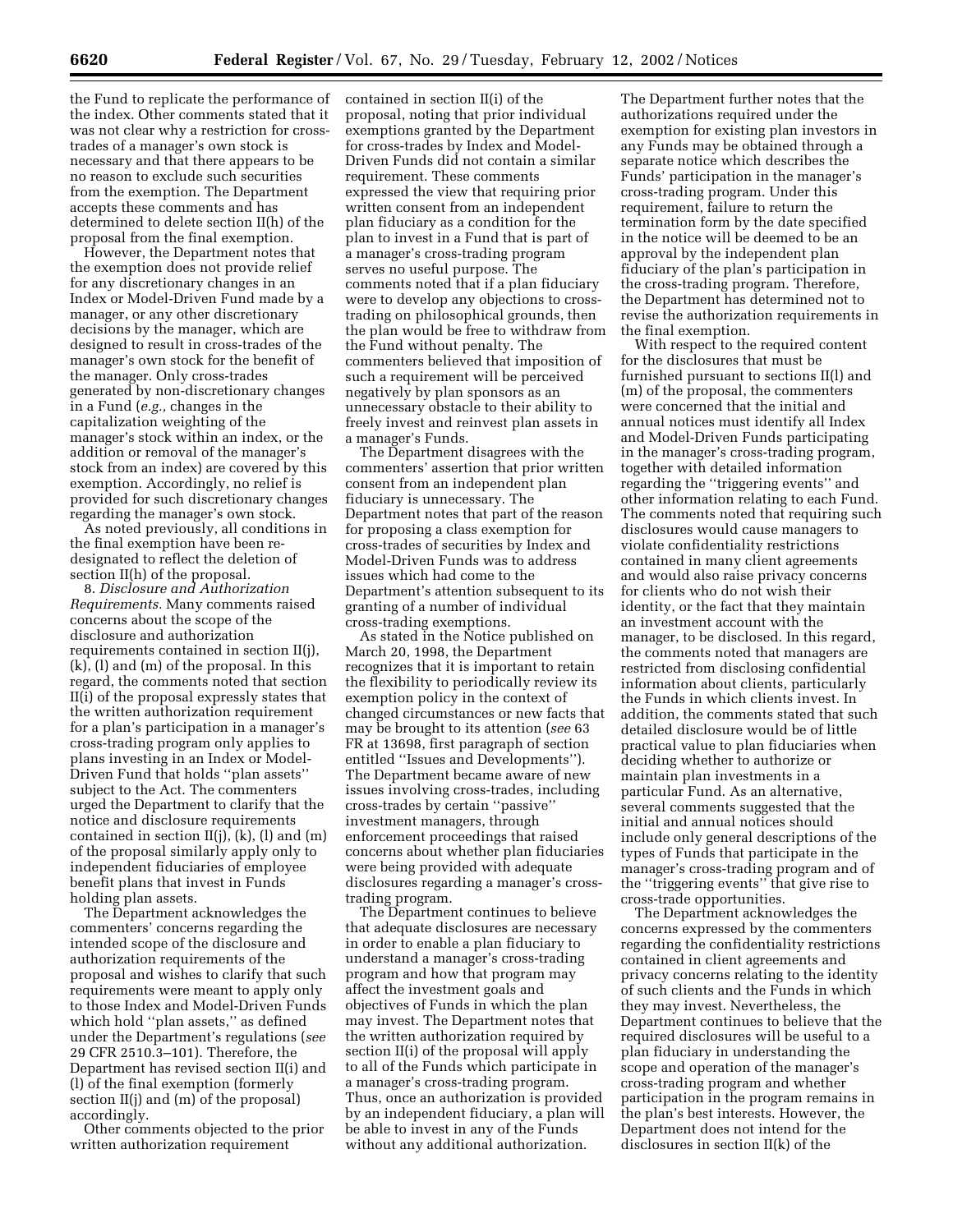exemption (relating to a manager's ongoing disclosures of information about the cross-trading program) or section II(l) of the exemption (relating to disclosures for an annual reauthorization of the cross-trading program by an independent plan fiduciary) to require that privileged or confidential information be revealed by the manager. For example, these provisions, as revised herein, do not require a manager to furnish to independent plan fiduciaries the identity of any clients of the manager that are invested in other Funds that are added to the cross-trading program. In addition, any information disclosed by the manager regarding new ''triggering events'' for existing Funds need only provide such information with respect to Funds in which the plans are invested. With respect to disclosures regarding new ''triggering events'' which must be provided to the relevant independent plan fiduciaries of the affected Funds (as discussed further below), the Department does not believe that the final exemption requires the disclosure of privileged or confidential information.

Other commenters requested that the Department clarify that portion of section II(l) of the proposal which requires that the manager notify each relevant independent plan fiduciary of the addition of Funds to the manager's cross-trading program, or changes to, or additions of, ''triggering events'' regarding Funds, following a plan's initial authorization of participation in the program. Specifically, the comments requested clarification as to whether the phrase ''each relevant independent plan fiduciary'' was intended by the Department to be limited to fiduciaries of plans invested in those specific Funds that are added to a manager's cross-trading program or whose ''triggering events'' have been modified. The comments noted that it would be burdensome to require managers to notify all plans regarding modifications to ''triggering events'' that may occur in all Funds, including Funds in which such plans are not invested, just because such Funds participate in the crosstrading program. In addition, it would be difficult to provide notice to all plans prior to, or within 10 days following, such events affecting any of the Funds.

In consideration of such comments, the Department has modified section II(k) of the final exemption (formerly section II(l) of the proposal) to provide that the ongoing notices of information that must be furnished to ''each relevant independent plan fiduciary'' are required to be made only to those fiduciaries whose plans are invested in

the affected Funds (*i.e.*, the Funds added to the program or whose ''triggering events'' have been changed).

Other commenters stated that certain of the disclosures are unnecessary. For example, several comments objected to the statement required by section II(k) of the proposal, relating to investment decisions for a Fund not being based on the availability of cross-trade opportunities. These comments noted that this statement would be duplicative of other information required in the proposal and would provide no added protection to plans, other than the manager's promise to follow the conditions of the exemption. Certain comments objected to the disclosures described in section II(l) of the proposal including the required statement that ''\* \* \* the Manager will have a potentially conflicting division of loyalties and responsibilities to the parties to any cross-trade transaction \* \* \*.'' In addition, section II(l) of the proposal required that the Manager explain how its cross-trading practices and procedures will mitigate such conflicts. According to the comments, following the terms of the exemption should be viewed as precisely what is necessary to mitigate the conflicts. Thus, the commenters believed that it will be misleading to inform client plans that the operation of a manager's cross-trading program, even with adherence to the terms of the proposed exemption, will still create conflicts.

The Department believes that specific statements relating to the fact that investment decisions for a Fund will not be based on cross-trade opportunities (as described in section II(k) of the proposal), and that there are potential conflicts of interest in such cross-trades (as described in section II(l) of the proposal), are important to an independent plan fiduciary's understanding of the issues involved with cross-trades of securities. The Department notes that, in any crosstrading program, including cross-trading programs maintained by ''passive'' investment managers, there would be a potential for abuse if a manager were able to control cross-trade opportunities to favor the interests of particular clients. Therefore, the Department has determined not to revise the exemption as requested.

Section II(l) of the proposal requires that independent plan fiduciaries be furnished with detailed disclosure of the procedures to be implemented under the manager's cross-trading program (including the ''triggering events'' that will create cross-trading opportunities, the independent pricing services that will be used by the

manager to price the cross-traded securities, and the methods that will be used for determining closing price). The comments noted that the preamble to the proposal suggests with respect to foreign securities that the applicable independent pricing source should provide the price in local currency rates and, if that currency is other than U.S. dollars, also provide the U.S. dollar exchange rate (*see* first paragraph of Section IV.B. of the preamble, 64 FR at 70062). In this regard, the comments noted that most pricing services that price foreign securities do not provide currency conversion rates. These commenters suggested that managers be allowed to use another independent service to provide such conversion rates, so long as the service is disclosed to plan investors.

The Department acknowledges the commenter's concerns, based on the language contained in the preamble to the proposal. However, the Department did not intend to prevent a manager from using another independent service to provide the appropriate currency exchange rates for a foreign security. Thus, the Department notes that no modification to section II(k) of the final exemption (formerly section II(l) of the proposal) is necessary.

A number of the comments noted that Section II(m) of the proposal (relating to a plan's annual re-authorization of its participation in the manager's crosstrading program) appears to require, among other things, that each plan fiduciary be notified annually of: (i) Any change in the ''triggering events'' in the Funds in which their plans are invested; (ii) any change in the ''triggering events'' in the Funds in which their plans are not invested; and (iii) any ''triggering events'' and other disclosure items for new Funds added to the crosstrading program since the last annual notice. These comments stated that the latter two categories of disclosures noted above are irrelevant to a plan fiduciary who has no assets invested in those Funds. The commenters believe that such information in the annual disclosures will make it more difficult for plans to properly analyze data which is relevant to an annual re-authorization of the plan's participation in the manager's cross-trading program. The comments suggested that annual disclosures to a plan fiduciary should be limited to that material which is relevant to its plan's investments in the manager's Funds. If a plan fiduciary determines to invest in other Funds for which no annual disclosure information has been previously provided, the fiduciary would then be provided with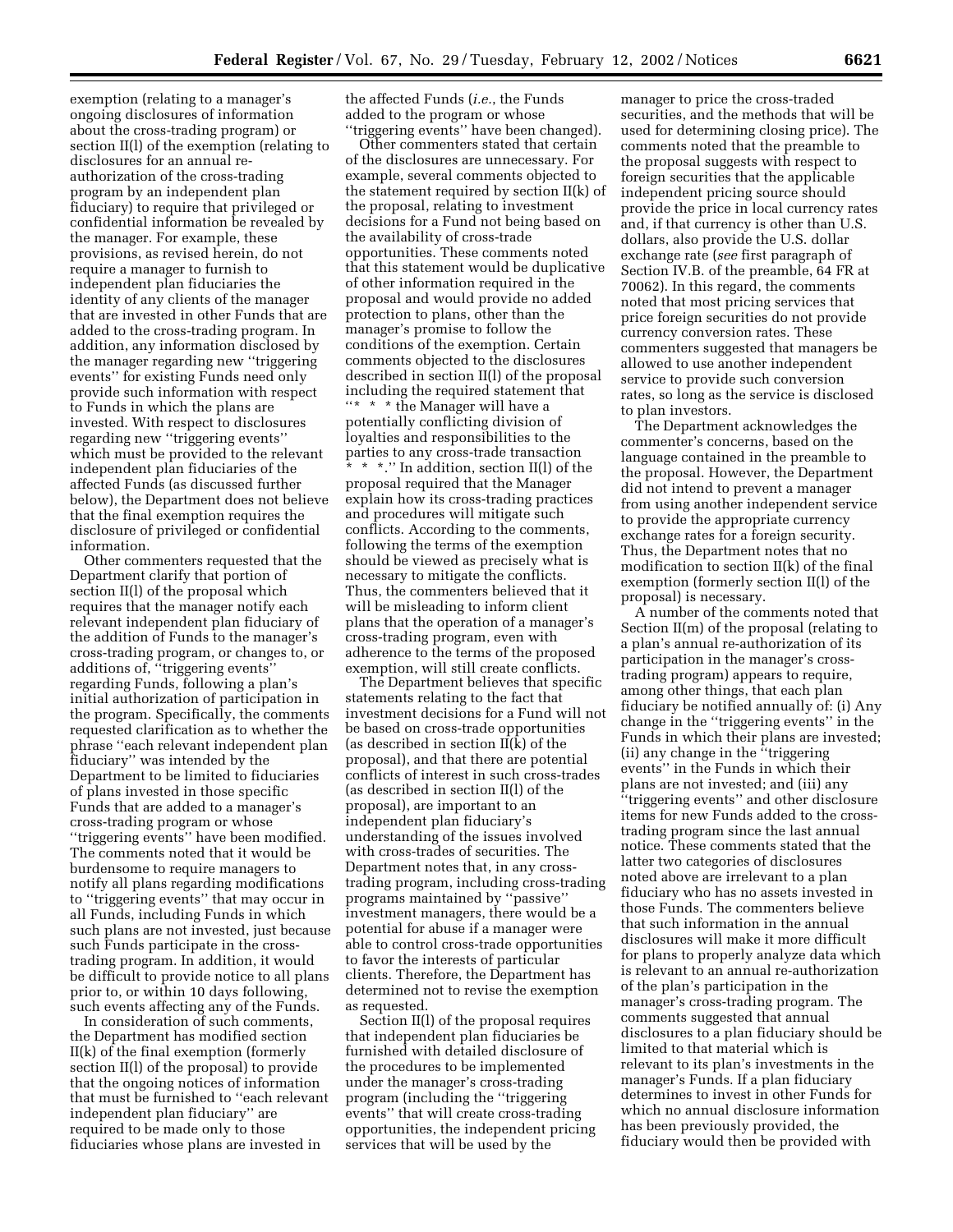the material relevant to the new Funds in such annual disclosures.8

Upon consideration of these comments, the Department believes that some plan fiduciaries may still find information about other Funds to be useful and should be provided that information by the manager upon request. Therefore, in order to limit the scope of the annual disclosures required in section II(l) of the exemption (formerly section II(m) of the proposal), the Department has modified that section to read as follows:

''\* \* \* Such annual re-authorization must *provide information to the relevant independent plan fiduciary regarding each Fund in which the plan is invested as well as explicit notification that the plan fiduciary may upon request obtain* disclosures regarding any new Funds *in which the plan is not invested* that are added to the crosstrading program, or any new triggering events that may have been added to existing Funds *in which the plan is not invested,* since the time of the initial authorization \* \* \* etc.'' [emphasis added]

A commenter requested that the annual re-authorization requirement contained in section II(m) of the proposal be deleted in its entirety. The commenter stated that coordinating such a re-authorization would entail the same administrative burdens as a requirement for periodic notice of new Funds to all plan fiduciaries investing in Funds which participate in the manager's cross-trading program. According to the commenter, a plan could request that the plan's investment in any Fund that participates in the cross-trading program be terminated without penalty. Thus, the commenter maintained that a plan's participants and beneficiaries should be adequately protected without having to re-authorize participation in the cross-trading program every year.

In the event that the Department determined to retain the annual reauthorization requirement, the commenter requested two modifications to section II(m) of the proposal. First, the commenter believed that providing a plan fiduciary with a list of new Funds participating in the manager's cross-trading program would not provide the fiduciary with any useful information. Therefore, the commenter requested that the requirement in

section II(m) of the proposal for disclosure regarding new Funds added to the manager's cross-trading program or any new triggering events be modified to permit the manager to make such information available upon request. Second, the commenter noted that section II(m) of the proposal requires the use of a ''special termination form'' in the annual reauthorization. The commenter noted that there are other methods of communication which would be easier and more efficient for a plan fiduciary to use in the event that the fiduciary decides to terminate its prior authorization.

The Department has determined that it would not be appropriate to delete the requirement for plan fiduciaries of affected Funds to provide an annual reauthorization of their plan's participation in the manager's crosstrading program. The Department believes that annual re-authorization will help ensure effective monitoring of a cross-trading program by the affected plans. Therefore, the Department has retained this requirement in section II(l) of the exemption.

However, in response to the comments regarding the need for a special termination form to be sent to each plan fiduciary, the Department has modified section II(l) of the exemption (formerly section II(m) of the proposal) to permit other forms of written communication to be used to terminate an authorization. Thus, the following new sentence has been added to section II(l) of the final exemption:

''\* \* \* In lieu of providing a special termination form, the notice may permit the independent plan fiduciary to utilize another written instrument by the specified date to terminate the plan's participation in the cross-trading program, provided that in such case the notice explicitly discloses that a termination form may be obtained from the Manager upon request.''

In response to the comments regarding the requirement in the proposal for the annual disclosures to include a list of any new Funds participating in the manager's crosstrading program in which the plan is not invested, or any new triggering events for a manager's Funds in which the plan is not invested, the Department has previously noted above that section II(l) of the exemption has been modified to require that such information need only be provided by a manager upon request.

9. *Authorizations for Large Account Restructures.* Under section II(n)(3) of the proposal, a portfolio restructuring program must be completed within the later of: (i) 30 days of the initial authorization by an independent

fiduciary of the Large Account; or (ii) 30 days of the manager's initial receipt of assets associated with the portfolio restructuring, unless such fiduciary agrees to extend this period for another 30-days. The comments requested a number of revisions and clarifications to this provision. First, the commenters noted that most portfolio restructuring programs are completed within a thirty (30) day period. However, very large portfolio restructurings may take considerably longer. In such instances, the commenters believe that it would be more efficient to allow the manager to obtain authorization to extend the 30 day restructure period at the time of the Large Account fiduciary's initial authorization. Second, one commenter questioned whether securities that cannot be cross-traded with the manager's Funds and, therefore, must be traded on the open market, are affected by the 30-day deadline. Third, another commenter suggested that the 30-day period should begin for each asset on the date on which the asset is included as part of the restructuring account. According to the comment, this change would be responsive to the fact that the manager or trading adviser for a Large Account may not receive all assets to be restructured at the same time.

In response to these comments, the Department has determined to modify section II(m)(3) of the exemption (formerly section  $II(n)(3)$  of the proposal) to allow the initial authorization by an independent fiduciary of the Large Account for a specific portfolio restructuring to be effective for 60 days. The 60-day restructure period can be extended for another 30 days if the independent fiduciary for the Large Account agrees to the extension. In addition, the Department wishes to clarify that only securities that are cross-traded are affected by the requirements of section II(m) of the final exemption.

Accordingly, the Department has revised section II(m)(3) of the exemption (formerly section  $II(n)(3)$  of the proposal) to provide that:

''\*\*\**All cross-trades made in connection with* the portfolio restructuring program must be completed by the Manager within *sixty (60) days* of the initial authorization \* \* \*'' [emphasis added]

In light of the Department's revision to section  $II(m)(3)$ , the Department does not believe that any further relief is warranted.

10. *Record-keeping.* Several comments expressed concerns regarding the record-keeping requirements contained in section III(a) of the proposal. In this regard, section III(a)(2)

<sup>8</sup>With respect to such annual disclosures, it should be noted that all relevant independent plan fiduciaries of plans invested in a Fund that is added to a manager's cross-trading program, or has changed or added any ''triggering events'' for crosstrades by such Fund after the Fund is included in the program, will already have been provided a separate notice of such event(s) prior to, or within ten (10) days following, each event, as required by section  $II(k)$  of the exemption.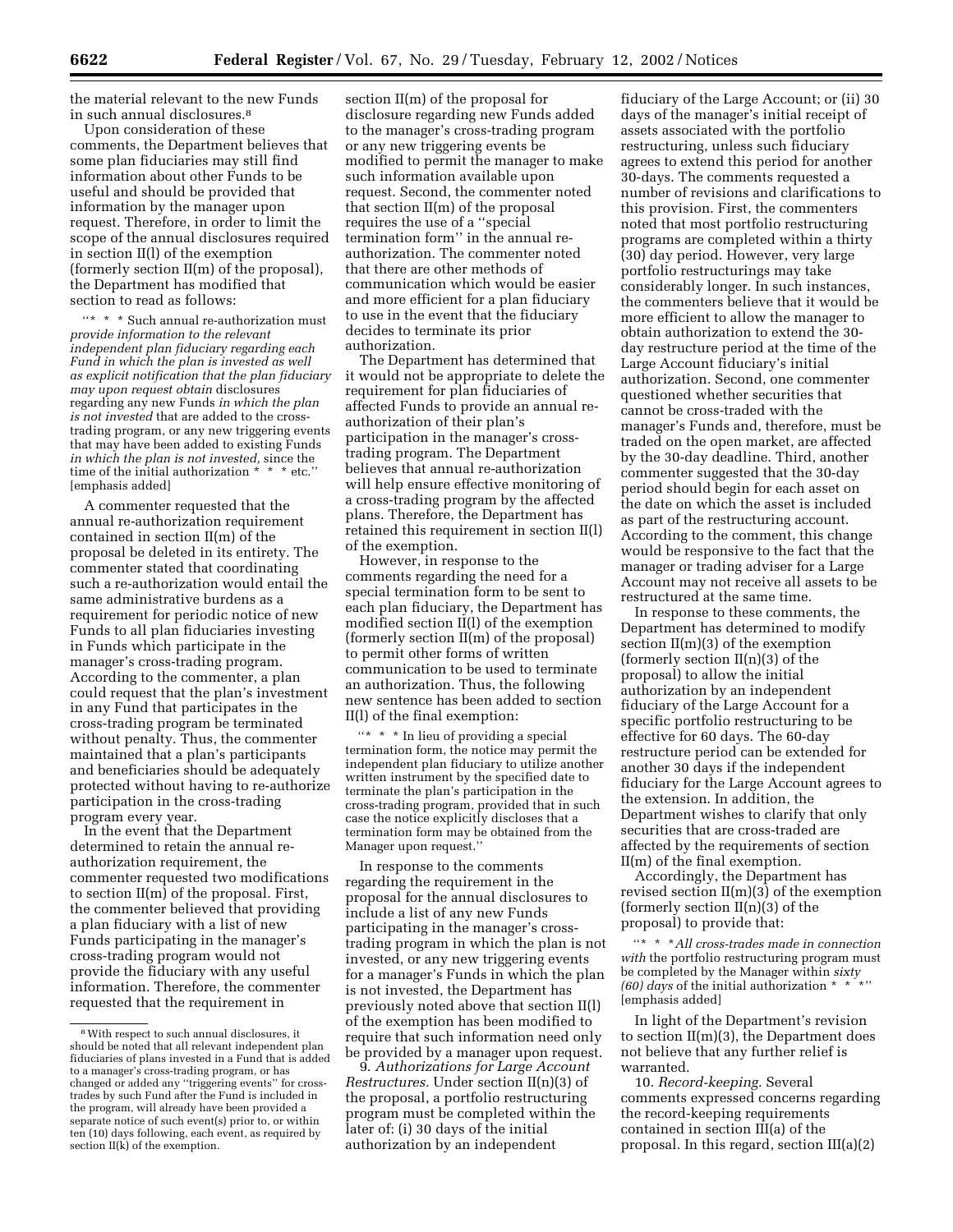requires, among other things, that each manager retain, on a Fund by Fund basis, trade lists which specify the amounts of each security to be purchased or sold for a Fund. This information should be provided in sufficient detail to allow an independent plan fiduciary to verify that each of the investment decisions for the Fund were made in response to specific triggering events. Section III(a)(3) of the proposal requires that, on a Fund by Fund basis, the manager must record the actual trades executed on a particular day, noting which of those trades (including all cross-trades) resulted from triggering events. The comments noted that the preamble to the proposal does not seem to require that the notations necessary to meet the requirements of section III(a)(3) specify which specific triggering event caused each trade (or cross-trade), provided that it is clear that a triggering event(s) caused such trades.

Other commenters stated that the record-keeping requirements of section III(a) are unnecessary because, under the proposed exemption, an Index or Model-Driven Fund can only cross-trade as a result of a triggering event. In addition, these commenters suggested that such a record-keeping requirement would be extremely burdensome if it became necessary to ''tag'' each purchase or sale of a security to a specific triggering event. In such instances, the comments stated that the exemption would involve so much additional record-keeping and costs (*i.e.,* millions of dollars worth per year per manager) that no manager will be able to economically maintain or operate a cross-trading program for its client accounts. Conversely, the comments noted that if the Department believes that ''tagging'' is not required under the proposal, this record-keeping requirement should be deleted since all cross-trades by a manager's Funds will result from at least one ''triggering event'' in order to meet the conditions of the exemption. Other comments noted that records regarding specific triggering events should be retained only if the triggering event resulted in actual cross-trading.

In response to these comments, the Department notes that other commenters have indicated that the record-keeping requirements contained in section III of the proposal are consistent with their current recordkeeping practices. In this regard, the Department understands that under the individual exemptions granted for crosstrades by Index and Model-Driven Funds, managers have established record-keeping and monitoring systems

designed to ensure compliance with the terms and conditions of those exemptions.

The Department notes that the recordkeeping requirements contained in the proposal, while more specific than those of the individual exemptions, were designed to be consistent with the record-keeping systems of managers operating cross-trading programs under the individual exemptions. Thus, the Department is not persuaded by the arguments submitted in favor of deletion of this record-keeping requirement. The Department continues to believe that records must be maintained with sufficient specificity to permit an independent plan fiduciary to verify compliance with the conditions of the exemption.

In response to the commenter's request for clarification as to whether the record-keeping requirements contained in section III(a) of the proposal would mandate that a manager's records demonstrate that each cross-trade by a Fund resulted from a specific "triggering event," the Department believes that the following discussion will be helpful.

When more than one bona fide ''triggering event'' has occurred, the Department expects that a manager's record-keeping system will be able to demonstrate that the cross-trades by the Fund resulted from such ''triggering events.'' For example, if a manager's record-keeping system enables the manager to ''link'' purchases and sales of specific amounts of securities in each cross-trade by a Fund to ''triggering events'' within the 3-day period, then such a system would satisfy the recordkeeping requirements of the exemption.

As discussed by the Department in the preamble to the proposal, the record-keeping requirements are intended to assure that independent plan fiduciaries will be able to determine whether Funds and their underlying models or indexes operate consistently in following the input of triggering event information. This information should be kept in sufficient detail to enable a replication of specific historical events in order to satisfy an inquiry by interested persons (as described in section III(b)(1) of the exemption). The Department further notes that records regarding specific triggering events need only be maintained if such events resulted in cross-trades that are subject to the conditions of this exemption.

Another comment noted that section III(a) of the proposal requires that the records must be "\* \* \* readily available to assure accessibility and maintained so that an independent

fiduciary'' may obtain them within a reasonable period of time. The comment noted that most of the required records would be maintained electronically and archived after a few months. The commenter maintained that, while such records are retrievable within a period of days or weeks, the exemption should recognize that the volume of trading and records involved would make faster retrieval impossible. Another comment requested that the Department acknowledge that a ''reasonable period of time'' in this context would be thirty (30) days. In this regard, the Department acknowledges that thirty (30) days may be a reasonable period of time for obtaining and assembling the required information for interested persons if the volume and complexity of the crosstrading records that must be assembled for such persons is significant.

Other comments noted that making records available to plan participants and beneficiaries would be unduly burdensome and would add no significant additional protections.

The Department has determined that it would be appropriate to modify section III(b)(1) to exclude plan participants and beneficiaries unless such persons are participants or beneficiaries in a Manager Plan.

11. *Definition of ''Index Fund'' and ''Model-Driven Fund.''* Several comments noted that, unlike prior individual exemptions for cross-trading, the definition of the term ''Index Fund'' in the proposal (*see* section IV(a) below) requires not only that a Fund be designed to track the rate of return, risk profile and other characteristics of an independently maintained securities index, but also that such tracking occur either by "\* \* \* replicating the same combination of securities which compose such index" or by "\* \* sampling the securities which compose such index based on objective criteria and data.'' The commenters urged the Department to clarify that this definition was not intended to preclude an Index Fund from holding cash, cash equivalents or other equitizing cash investments.

The Department concurs with this comment. The definition of the term ''Index Fund'' under section IV(a) of the exemption is not intended to prevent a Fund from holding cash, cash equivalents or other equitizing cash investments. For example, the Department notes that the definition of ''triggering event'' contained in section IV(d)(3) of the exemption specifically contemplates that a Fund may have an accumulation of cash which is attributable to interest or dividends on,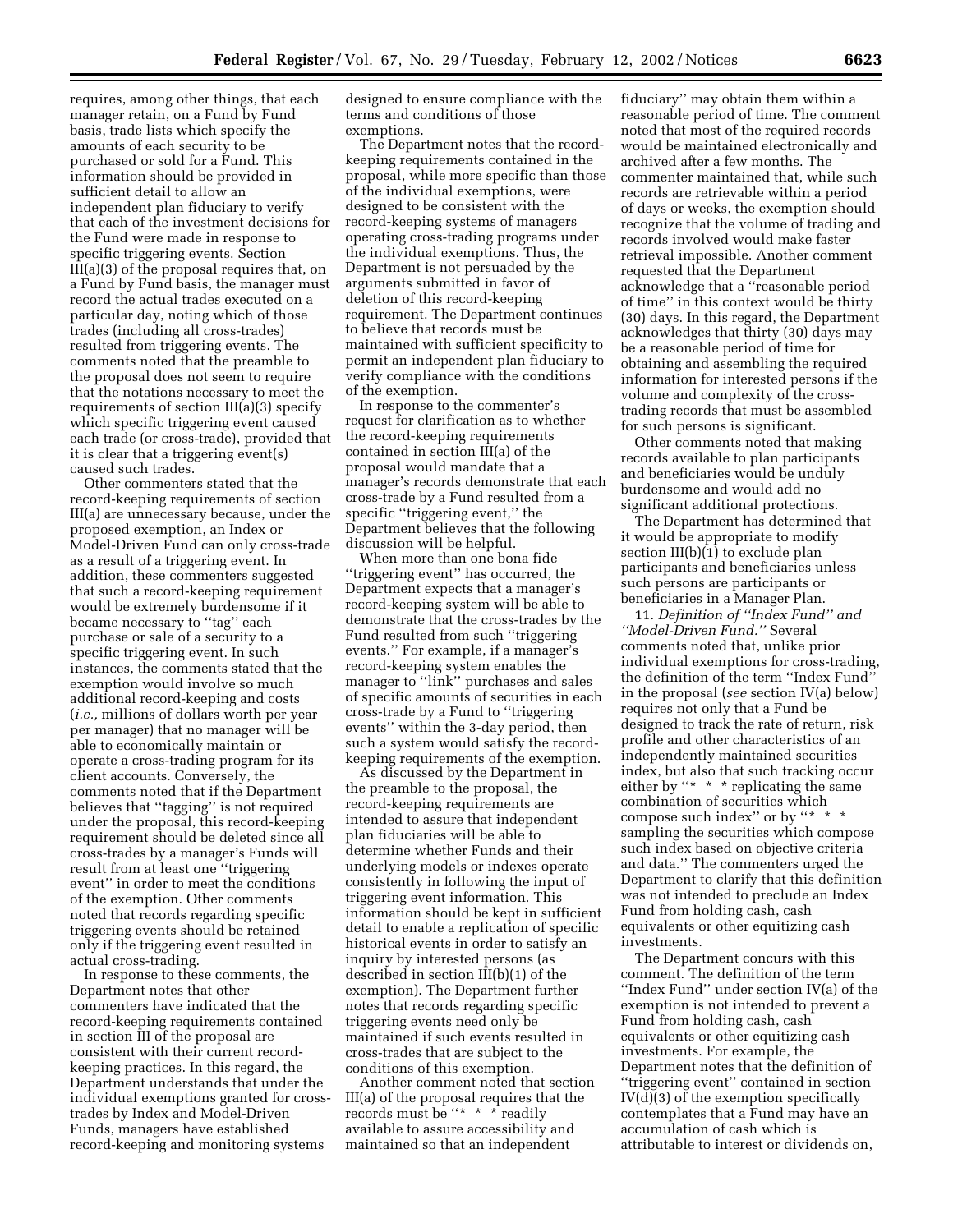and/or tender offers for, portfolio securities.

In this regard, the Department recognizes that significant levels of cash or cash equivalents in an Index Fund generally will create ''tracking error'' vis-a-vis the independently maintained securities index which the Fund is designed to track. Therefore, assets other than securities which are included in the designated index will only be held by a Fund for a limited period of time.

However, the Department also understands that many managers use temporary cash investments to buy index futures contracts (*e.g.,* S&P 500 futures) in order to more precisely replicate the rate of return and other characteristics of the index prior to investing in the actual securities. It is the view of the Department that the term ''Index Fund'' would allow the use of futures contracts by an Index Fund in order to reduce ''tracking error'' and to achieve the designated investment objectives of the Fund provided that such use is disclosed to plan investors. The disclosures should adequately describe the appropriate parameters and limitations on a manager's use of futures contracts for a Fund.

In this regard, the Department's conclusion is based upon its understanding that ''passive'' investment strategies employed by managers for Index Funds do not primarily rely on futures contracts to achieve a Fund's investment objectives, but rather rely on such contracts as a means for temporarily investing cash accumulations in the Fund prior to actually investing in and holding securities contained in the index. Conversely, the Department is unable to conclude that an Index Fund which invests primarily in index futures contracts as a means of achieving its investment objectives would meet the definition of ''Index Fund'' under section IV(a) of this exemption.

Several comments noted that the definition of the term ''Model-Driven Fund'' under the proposal (see section IV(b) below) requires that the identity and amount of a Fund's securities be "\* \* \* selected by a computer model that is based on prescribed objective criteria using independent third party data, not within the control of the Manager \* \* \*'' These comments expressed concern that the definition does not appear to include separately managed Index Fund portfolios that exclude specific securities based on independent plan sponsor direction (as opposed to the determination of a computer model). In this regard, the comments noted that the Department

has recognized in the past that the composition of a Model-Driven Fund may be influenced by client-initiated instructions to delete certain securities (*e.g.,* tobacco stocks) from an index that is otherwise being tracked. The comments suggested that the definition should be modified to include plan sponsor direction. According to the comments, this modification will not affect the intended purpose of the definition, which is to limit the amount of discretion a manager may exercise to affect the identity or amount of securities to be purchased or sold and to assure that such transactions are not part of an arrangement to benefit the manager.

In response to these comments, the Department notes that the definition of ''Model-Driven Fund'' in section IV(b)(1) of the exemption would include separately managed Fund portfolios which exclude specific securities based upon an independent plan fiduciary's (*e.g.,* a plan sponsor's) direction. The Department understands that managers will often use computer models which are designed to ''screen'' certain securities that are listed in an index from the acquisitions that a Fund would otherwise make, in order to accommodate plan sponsor direction. The definition of ''Model-Driven Fund,'' by allowing the identity of the securities which compose the Fund to be selected by a computer model, can accommodate Fund portfolios which are specifically designed to meet the guidelines dictated by plan sponsors. Thus, the Department does not believe that any further modification to this definition is necessary.

Another commenter noted that the definition of ''Model-Driven Fund'' in section IV(b) of the proposal is limited to Funds which use a computer model to ''transform an Index.'' The commenter stated that many Model-Driven Funds do not seek merely to ''transform an index'' by limiting their investment universe to those securities contained in a single Index, but rather seek to apply quantitative techniques using various forms of publicly available data across a wide spectrum of securities. For example, the Fund may seek to design a portfolio based on the largest 2500 stocks in the United States, based on market capitalization. These stocks may be contained in various independently maintained indexes, but not all 2500 stocks will be contained in a single index. The commenter urged the Department to delete the phrase ''\* \* \* to transform an Index'' from section IV(b)(1) of the proposal and to substitute in its place the following ''\* \* \* to achieve an investment return

that is either based upon or measured by an Index.''

The Department does not believe that it would be appropriate in the context of a passive cross-trading exemption to permit managers to use indexes merely as a benchmark for the performance of a portfolio of a Model-Driven Fund. Accordingly, the Department has determined not to revise this definition.

Another comment related to both the definitions of ''Index Fund'' and ''Model-Driven Fund.'' The commenter noted that sections  $IV(a)(3)$  and  $IV(b)(2)$ of the proposal provide that each definition includes any investment fund, account or portfolio which either contains ''plan assets,'' is an investment company registered under the Investment Company Act of 1940, ''\* \* \* or is an institutional investor.'' The comment noted that many index and model-driven funds are structured as common trust funds, limited liability companies, New Hampshire trusts or other forms of collective investment vehicles. Many of these funds do not contain ''plan assets'' subject to the Act, but are managed in the exact same manner as Funds that do contain ''plan assets.'' The commenter is concerned that the definitions of ''Index Fund'' and ''Model-Driven Fund'' will not include such funds unless the phrase ''\* \* \* or is an institutional investor'' contained in sections  $IV(a)(3)$  and  $IV(b)(2)$  is modified to provide ''\* \* \* or contains assets of one or more institutional investors.''

The Department concurs with the commenter's suggestion and, accordingly, has modified sections  $IV(a)(3)$  and  $IV(b)(2)$  of the final exemption.

12. *Definition of ''Triggering Event.''* Section IV(d) of the proposal defines the term ''triggering event'' by listing four specific ''events'' that are included within the definition. In this regard, the comments noted that the preamble to the proposal states that if a computer model used to create a portfolio for a Model-Driven Fund is designed to exclude particular securities for reasons specified by a plan client or the plan's investment guidelines, such exclusions would not be considered a separate triggering event. However, the comments noted that some of the Department's prior individual exemptions for cross-trading included, as a separate triggering event, the following:

''\* \* \* a change in the composition or weighting of a portfolio used for a Model-Driven Fund which results from an independent fiduciary's decision to exclude certain stocks or types of stocks from the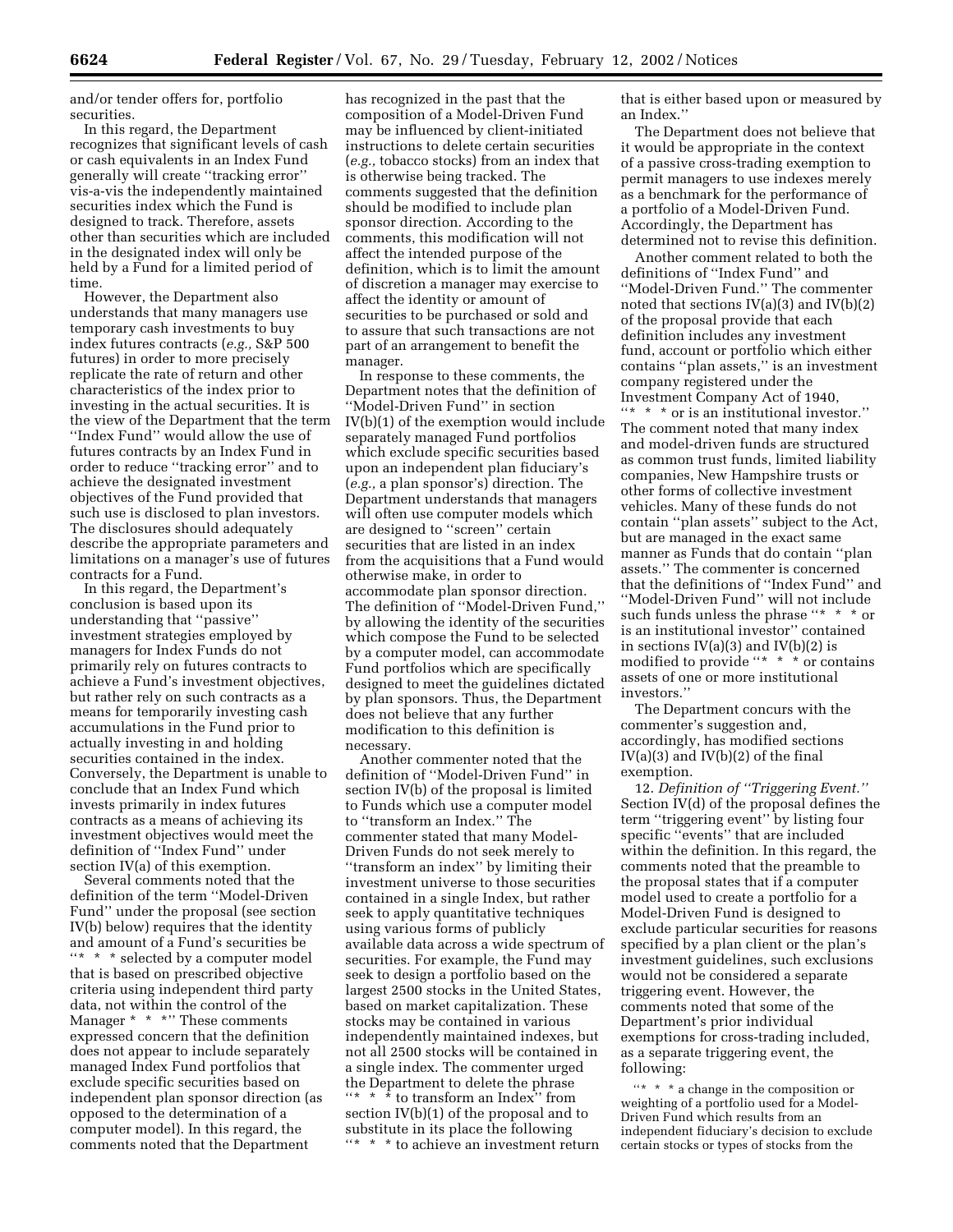Fund even though such stocks are part of the index used by the Fund.''9

The commenters requested that the Department modify the definition of ''triggering event'' to include a similar provision under the final exemption.

In response to the comments, the Department has added a fifth ''triggering event'' to section IV(d) of the exemption to incorporate the suggestion made by the commenters. Thus, section IV(d)(5) of the exemption includes within the definition of the term ''triggering event'' purchases and sales of securities made by Funds after changes to the portfolio of an Index or Model-Driven Fund solely as a result of an independent fiduciary's decision to exclude certain securities from the Fund.

In this regard, the Department notes that with respect to a Model-Driven Fund, if the exclusion of certain securities is ''built into'' the original design of the model, the operation of that model by the manager should not create additional cross-trade opportunities for the Fund, since the Fund was not designed to buy the specific securities which are excluded. Similarly, if an ''excluded security'' is added to an index which has been used by the model to create a portfolio for a Model-Driven Fund, the model should have been already programed to ''screen'' such securities from the acquisitions made by the Fund. Moreover, the additional triggering event would not apply with respect to any Index Fund or Model-Driven Fund that is a collective investment fund maintained by the manager, if the decision to exclude certain securities from the Fund's portfolio was made by the manager.

Lastly, the Department notes that the ''triggering event'' contained in section IV(d) would be effective on the date that the independent fiduciary directed the manager to exclude the securities from the Index or Model-Driven Fund, and, accordingly, the cross-trades of such securities would have to occur within three (3) business days, pursuant to the requirements of section II(b) of the exemption.

Another comment suggested a further modification to the definition of ''triggering event'' in the proposal. The commenter objected to the requirement in section IV(d)(2) of the proposal that a triggering event include a ''specific amount'' of net change in the overall level of assets in a Fund, as a result of investments and withdrawals, and the requirement in section  $IV(d)(3)$  of a ''specified amount'' of accumulated cash or stock in a Fund. The commenter suggested that the references to ''specific amount'' and ''specified amount'' be changed to ''material amount'' in both section IV(d)(2) and (3). In connection with this modification, the commenter also requested that a manager be allowed to either (i) identify such material amount in advance as a specified amount of net change (or accumulated cash or

securities) relating to such Fund, or (ii) disclose, in the description of the manager's cross-trading practices, pursuant to section II(l) of the proposal, the parameters for determining a material amount of net change (or accumulated cash or stock), including any amount of discretion retained by the manager that may affect such net change (or accumulated cash or securities), in sufficient detail to allow the independent fiduciary to determine whether the authorization to engage in cross-trading should be given.

The Department has considered the commenter's suggestions for changes to the definition of ''triggering event,'' as contained in section IV(d)(2) and (3) of the proposal, and has determined that it would be appropriate to modify the final exemption. Thus, section IV(d)(2) and (3) of the exemption now reads as follows:

(d) Triggering Event:

(2) A *material* amount of net change in the overall level of assets in a Fund, as a result of investments in and withdrawals from the Fund, provided that: (A) such *material* amount has either been *identified in advance as a specified amount of net change relating to such Fund and* disclosed in writing as a ''triggering event'' to an independent fiduciary of each plan having assets held in the Fund prior to, or within ten (10) days following, its inclusion as a ''triggering event'' for such Fund, *or the Manager has otherwise disclosed in the description of its cross-trading practices pursuant to section II(k) the parameters for determining a material amount of net change, including any amount of discretion retained by the Manager that may affect such net change, in sufficient detail to allow the independent fiduciary to determine whether the authorization to engage in cross-trading should be given;* and \* \* \*.'' [emphasis added]

(3) An accumulation in the Fund of a *material* amount of either:

(A) cash which is attributable to interest or dividends on, and/or tender offers for, portfolio securities; or

(B) stock attributable to dividends on portfolio securities; provided that such *material* amount has *either* been *identified in advance as a specified amount relating to such Fund and* disclosed in writing as a ''triggering event'' to an independent fiduciary of each plan having assets held in the Fund prior to, or within ten (10) days after, its inclusion as a ''triggering event'' for such Fund, *or the Manager has otherwise disclosed in the description of its crosstrading practices pursuant to section II(k) the parameters for determining a material amount of accumulated cash or securities, including any amount of discretion retained by the Manager that may affect such accumulated amount, in sufficient detail to allow the independent fiduciary to determine whether the authorization to engage in crosstrading should be given* \* \* \* '' [emphasis added]

In connection with the modification noted above, the Department cautions

managers that any parameters established for determining a material amount of net change (or accumulated cash or securities), and any discretion retained by the manager which may affect such amounts, must be sufficiently limited and described in enough detail to enable proper identification and monitoring of such triggering events by plan fiduciaries.

Further, with respect to the ''triggering events'' that must be disclosed to client plans, certain comments noted that section III(b)(2) of the proposal permits a manager, under certain circumstances, to refuse to disclose to clients any trade secrets, or commercial or financial information that is privileged or confidential, where such information is contained in the manager's record-keeping system. However, these comments noted that the proposal does not include a similar protection for privileged or confidential information included within the mandated client disclosures for triggering events. For example, the triggering event contained in section IV(d)(4) of the proposal (*i.e.,* a change in the model-prescribed portfolio solely by operation of the formulae contained in the computer model underlying the Fund) can only be utilized if certain disclosures are made to an independent fiduciary of each of the plans participating in the Model-Driven Fund. The comments stated that certain of these disclosures may involve highly proprietary information that the investment manager is reluctant to disclose to clients, particularly through a written communication that a client could easily transmit to others. Thus, the comments requested that the Department allow a manager to refuse to disclose trade secrets, or commercial or financial information that is privileged or confidential, so long as the manager notes the reason for non-disclosure in its general disclosure to clients.

In this regard, the Department does not believe that the disclosure of basic factors for making changes in a portfolio for a Model-Driven Fund would require that privileged or confidential information be revealed by the manager to independent plan fiduciaries. Therefore, the Department has not modified the language of section IV(d)(4) in the final exemption.

13. *Definition of ''Large Account.''* One comment noted that section IV(e) of the proposal excludes from the definition of ''Large Account'' any ''

<sup>9</sup>*See,* for example, condition (c)(2) of PTE 94–36 (59 FR 19249, April 22, 1994) regarding The Northern Trust Company.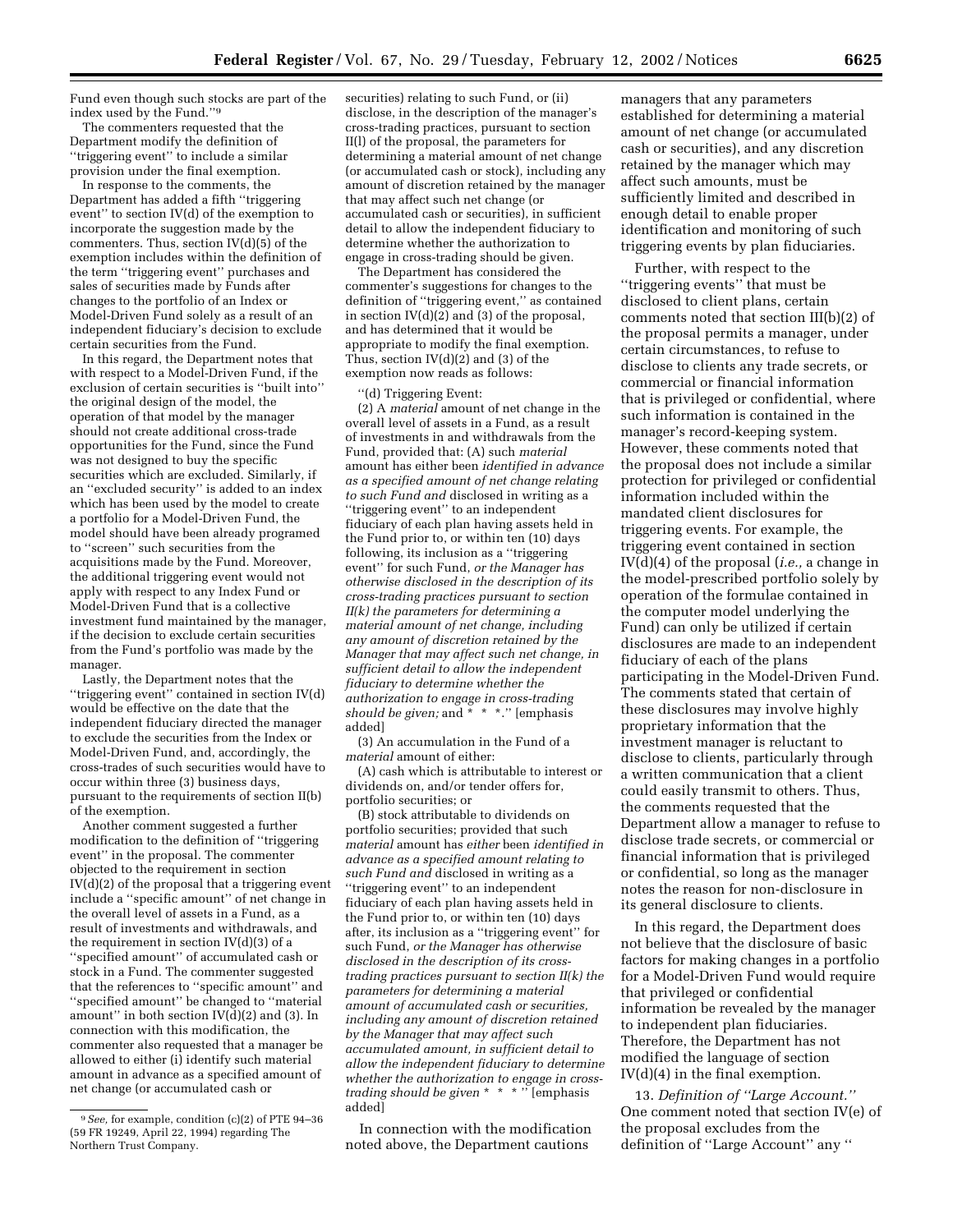\* \* \* Index Fund or Model-Driven Fund sponsored, maintained, *trusteed* or managed by the Manager \* \* \*'' [emphasis added] The commenter noted that some banks act as a directed trustee for group trusts which are managed by third party investment managers. In these situations, the bank acts as a nondiscretionary trustee and its primary role is to provide custody and recordkeeping services for the group trust. The commenter stated that there is no reason that an independent investment manager should be precluded from retaining the bank as a trading adviser for the liquidation or restructuring of the Large Account since, in its capacity as a non-discretionary trustee, the bank will not be making the underlying investment decisions for the portfolio restructuring of the Large Account. Therefore, the commenter requested that the word ''trusteed'' be deleted from the definition of ''Large Account'' in section IV(e) of the proposal.

In this regard, the Department does not believe that it would be appropriate to include all investment funds trusteed by the manager in the definition of ''Large Account'' contained in the exemption. However, the Department has determined it would be appropriate to modify the language of section IV(e) of the final exemption to include an Index Fund or a Model-Driven Fund for which the manager is a nondiscretionary trustee. Consequently, the Department has added a definition of the term ''nondiscretionary trustee'' to the exemption under section IV(m).

Other comments suggested that the definition of ''Large Account'' in section IV(e) of the proposal should be modified by deleting entirely the phrase which provides that a Large Account " \* \* \* is not an Index Fund or a Model-Driven Fund sponsored, maintained, trusteed or managed by the Manager.'' These comments stated that, if the decision to liquidate a Fund's portfolio is made by an independent plan fiduciary, and such decision is entirely out of the manager's control, it should not matter whether the portfolio is an Index or Model-Driven Fund that is managed by the manager.

In response to these comments, the Department has determined that it would not be appropriate to make the requested modification to the definition of the term ''Large Account'' in section IV(e) of the exemption. The Department continues to believe that cross-trades by a manager's Index and Model-Driven Funds should be subject to the requirements and limitations applicable to Funds under the exemption, such as specified ''triggering events'' for crosstrade opportunities.

Another comment noted that section IV(e) of the proposal defines a ''Large Account'' as any investment fund, account or portfolio that, among other things, holds assets of a registered investment company other than an investment company advised or sponsored by the manager. The commenter believes that the limitation excluding investment companies advised or sponsored by the manager should be deleted. The commenter argued that the Large Account would not be participating in the manager's cross-trading program unless it were advised by the manager, and that the definition in the proposal excludes the very category of investment companies for which relief was intended.

The Department notes that the commenter's argument that a Large Account could be, and most likely would be, a registered investment company advised or sponsored by the manager is not consistent with the record upon which the exemption was developed by the Department. In this regard, the category of investment companies for which relief was intended under this exemption, as well as under prior individual exemptions, were those entities that are independent of the manager operating the crosstrading program, but who decide to hire the manager in order to carry out a specific portfolio restructuring program. In such instances, the restructured portfolio will often become an ''Index Fund'' or ''Model-Driven Fund'' (as defined herein) that will be managed by the manager.

However, the situation described by the commenter, which would permit the inclusion within a manager's crosstrading program for Large Accounts of ''actively-managed'' investment company portfolios advised by the manager, would expand the scope of the exemption beyond that intended by the Department. As discussed further below, the Department is not providing relief at this time for cross-trading programs involving ''actively-managed'' accounts or funds. Therefore, in response to this comment, the Department has determined not to modify section IV(e)(3) of the final exemption.

Other comments noted that the definition of ''Large Account'' in section IV(e) of the proposal requires that the plan or institutional investor whose assets are held by the Large Account have \$50 million or more in total assets. The commenter suggested that the definition be revised to permit assets of affiliated plans maintained by the same employer, or controlled group of

employers, to be aggregated for purposes of meeting the \$50 million threshold.

In consideration of the commenter's suggestion, the Department has modified the definition of ''Large Account'' in section IV(e)(1) of the exemption to permit the aggregation of assets of employee benefit plans maintained by the same employer, or controlled group of employers, provided that such assets are pooled for investment purposes in a single master trust.

14. *Definition of ''Portfolio Restructuring Program.*'' Several comments noted that the term ''portfolio restructuring program'' is defined in section IV(f) of the proposal to include the buying and selling of securities on behalf of a Large Account in order to produce a portfolio of securities which will be an Index Fund or a Model-Driven Fund ''managed by the Manager \*\*\*'' In this regard, the comments noted that portfolio restructuring assignments occasionally contemplate that a manager will construct an Index Fund or Model-Driven Fund portfolio or some other type of portfolio which, once formed, will be managed on an ongoing basis by either the plan sponsor or an independent third party manager. In addition, the comments stated that since the terms ''Index Fund'' and ''Model-Driven Fund'' are already defined in the proposal, the phrase ''\* \* \* managed by the Manager'' in the definition of ''portfolio restructuring program'' is unnecessary. Accordingly, the commenters suggested that the phrase ''managed by the Manager'' be deleted from the definition in section IV(f) of the final exemption.

In response to the comments, the Department has modified the definition of the term ''portfolio restructuring program'' in section IV(f) of the exemption to reads as follows:

''(f) Portfolio restructuring program— Buying and selling the securities on behalf of a Large Account in order to produce a portfolio of securities which will be an Index Fund or a Model-Driven Fund managed by the Manager *or by another investment manager, or in order to produce a portfolio of securities the composition of which is designated by a party independent of the Manager,* without regard to the requirements of \* \* \* etc.'' [emphasis added]

15. *Volume Restrictions for Cross-Traded Securities.* A number of commenters responded to the Department's request for information on whether Index and Model-Driven Funds may hold a significant amount of the outstanding shares of a particular security, whether cross-trades of securities by a manager's Funds may represent a high percentage of the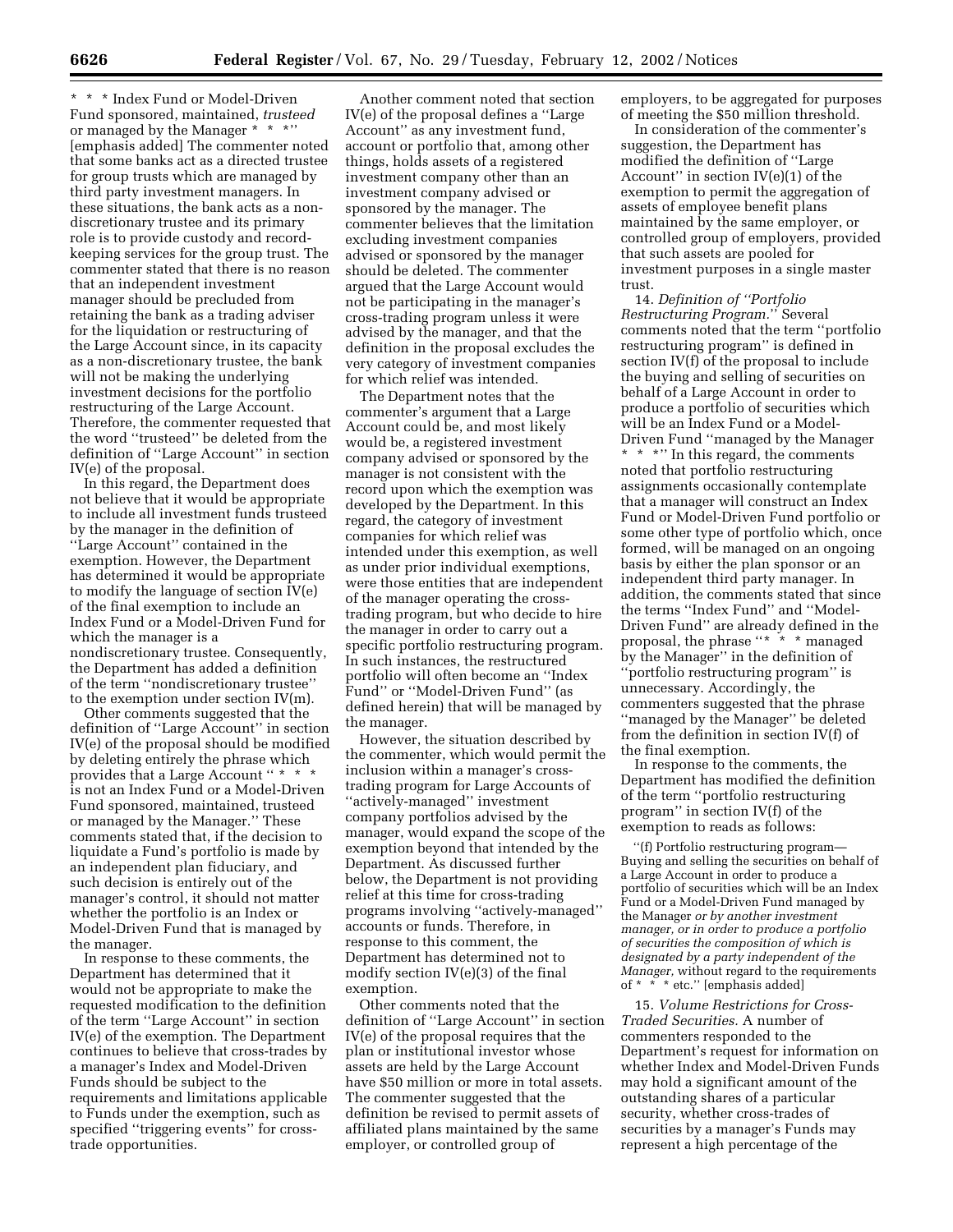outstanding daily trading volume for such securities, and whether some volume limitation for cross-traded securities would be appropriate. The commenters expressed the view that, even if a manager's Funds were crosstrading securities representing a high percentage of the average daily trading volume, there is no reason to impose a volume limitation in the exemption so long as the purchase or sale of such securities is mandated by a triggering event of an Index or Model-Driven Fund and the securities can be crossed at the closing market price, as established through an independent pricing source. These comments noted that such crosstrades are beneficial to plans regardless of whether the securities involved are thinly-traded, whether the Index and Model-Driven Funds hold significant amounts of the outstanding shares of the securities, or whether the manager's trading represents a high percentage of the trading volume for the securities. The commenters again noted the significant savings which are incurred by avoiding brokerage commissions and bid-ask spreads.

Thus, most commenters expressed the view that if a manager's Index and Model-Driven Funds have a bona fide need to buy or sell specific amounts of securities on any particular business day, in response to various triggering events, there should not be an arbitrary percentage limitation that would inhibit the manager from taking advantage of all cross-trade opportunities for such securities. However, another commenter expressed the view that the Department's exclusion of ''thinlytraded'' equity securities (by requiring in section II(f)(1) of the proposal that all cross-traded equity securities must be ''widely-held'' and ''actively-traded'') is unduly burdensome and unnecessary. As an alternative, this commenter recommended that the Department include ''thinly-traded'' equity securities, but impose some reasonable limitation on cross-trades of such securities, based on a comparison of the size of the cross-trade to the prior trading volume in the security over a reasonable period of time prior to the date of the transaction.

After considering the comments regarding the inclusion of ''thinlytraded'' equity securities in the exemption if an appropriate volume limitation is imposed, the Department has determined not to adopt this approach. The Department's decision is based, in part, on its understanding that, since a process-driven cross-trading program must allocate cross-trade opportunities in a mechanical fashion, it would not be economically feasible to

override such allocations whenever the equity securities involved exceeded a specified volume limitation. Therefore, the Department continues to believe that it is more appropriate to allow crosstrades of all equity securities that are listed in an independently maintained third party index (*see* definition of ''Index'' in section IV(c) of the exemption), without any volume limitations. Under the exemption, the Department deemed all equity securities listed in an index to be ''widely-held'' and ''actively-traded'' for purposes of this exemption in order to allow the largest possible universe of equity securities to be cross-traded within the parameters of the conditions of the exemption. In the Department's view, the inclusion of ''thinly-traded'' equity securities that are not listed in an index would require additional safeguards, such as volume information and limitations, which may not be economically feasible in connection with the operation of a manager's crosstrading program.

16. *Avoidance of Adverse Market Impact; Savings in Transaction Costs; A Computer Model's Consideration of Liquidity.* In response to specific questions posed by the Department in the preamble to the proposal on the avoidance of market impact through cross-trades (*see* Section IV.B. of the preamble, 64 FR at 70063), several commenters noted that, by cross-trading at the close of market price, both sides of the cross-trade benefit by avoiding the potential for adverse market impact. The comments stated that adverse market impact occurs each time an investor trades through the market as the market price moves away from the offered price, meaning that the price decreases when the investor wants to sell and increases when the investor wants to buy.

One commenter stated that the Department appears to have concerns about the fact that a manager's avoidance of market impact may not be beneficial to plans at certain times. These concerns originate from the assumption that a manager could benefit certain plans by using a particular trade's market impact as an opportunity for obtaining a better price for a security on the open market. In this regard, the commenter noted that market impact is unpredictable and cannot be forecast by the manager. The commenter stated that managers believe that in most cases market impact is to be avoided, if possible. Thus, the commenter expressed the view that cross-trading, by avoiding the uncertainty of market impact, enables a manager to avoid the possibility of harm to certain clients

which would result if trades were placed on the open market, and also eliminate transaction costs and custody costs.

Most commenters noted that a ''passive'' manager would have no incentive to use the limited amount of discretion allowed by its cross-trading program to favor one Fund or Account over another. One commenter stated that each manager would have the same trading goals for all Funds and Large Accounts—i.e., to maximize crosstrading and to minimize transaction costs for open market transactions.

Another commenter noted that Index and Model-Driven Funds are often buying and selling the same securities because there are many different Funds maintained by a manager that are tracking the same index (*e.g.,* the S&P 500 Index). Many managers also design portfolios for Model-Driven Funds that are based on the same index. Moreover, many large capitalization stocks are listed in more than one index. The commenters noted that cross-trades of such stocks between Index and Model-Driven Funds, pursuant to triggering events that occur without a manager's exercise of any investment discretion, at an objectively determined ''closing price'' as reported from a reputable third party source, are an efficient and effective way of meeting the investment objectives of plans which invest in such Funds.

In response, the Department recognizes the merits of cross-trading to reduce or eliminate transaction costs in the context of ''passively managed'' assets. In such instances, a manager has limited investment discretion as a result of independently determined triggering events.

With respect to the Department's concerns that the avoidance of market impact through cross-trades may not equally benefit both sides of such transactions, the Department notes that the potential for abuse appears to be significantly less with ''passivelymanaged'' assets than with ''activelymanaged'' assets. However, the Department does not believe that the commenters have demonstrated that cross-trading creates market impact savings, if any, for both sides to any given cross-trade. The Department has been provided with data by one commenter demonstrating some market impact savings for one side in crosstrades of significant amounts of securities (*i.e.* market impact savings were measured where the cross-trades involved a large capitalization security traded in amounts averaging one and a quarter days of the average public trading volume of the security). No data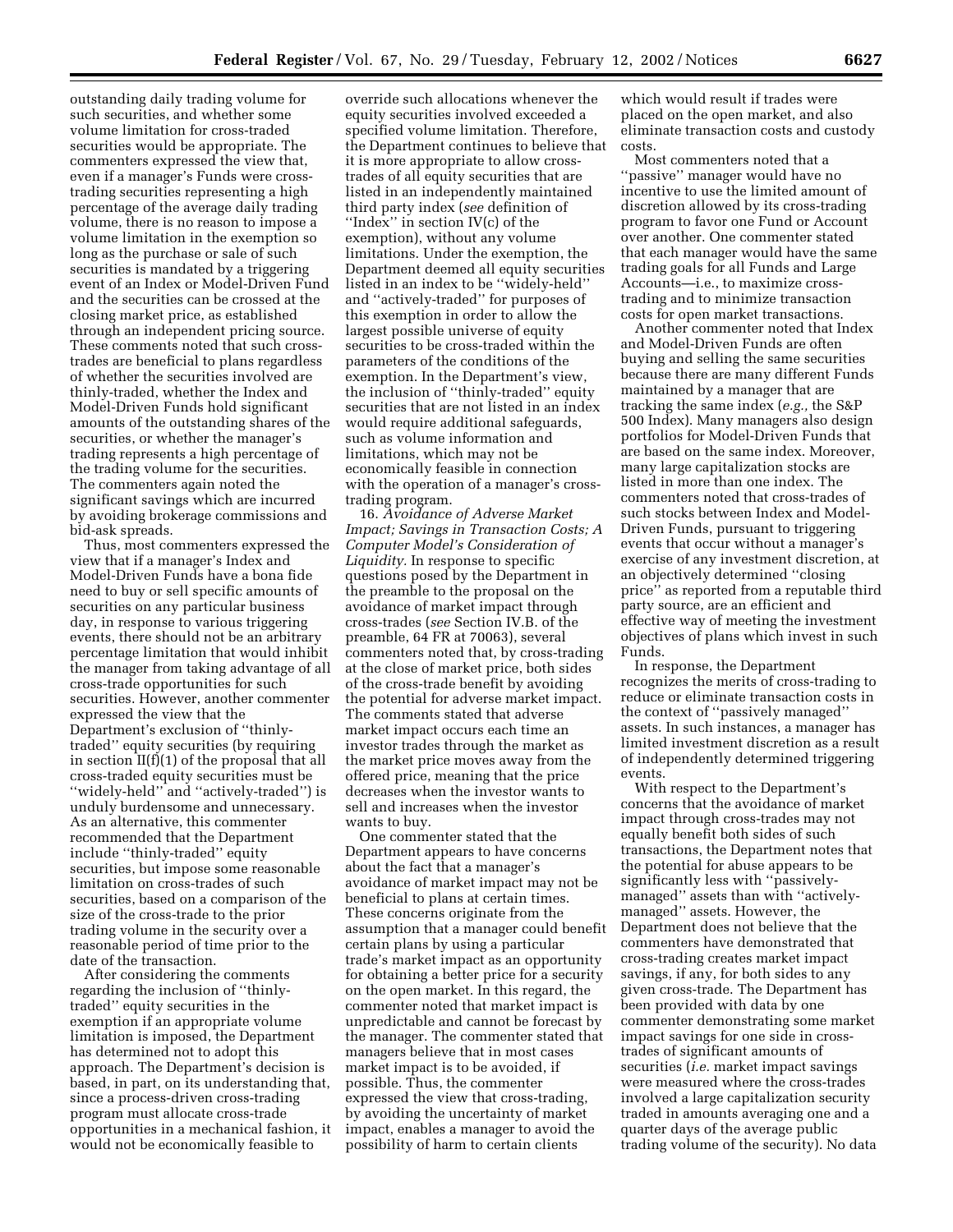was provided to the Department measuring market impact savings for smaller cross-trades, nor was data provided measuring the market impact savings, if any, for each side in a particular cross-trade. Even so, as noted below, certain commenters have concluded that there has been significant transaction cost savings with cross-trading ''passively-managed'' assets and that these savings are attributable solely to the reduction or elimination of brokerage commissions and bid-ask spreads.

Another commenter noted that the preamble to the proposal suggests that relief would not be available under the exemption if the computer model used for a Fund considered the liquidity or availability of securities that are in the cross-trading ''network'' of Funds managed by the manager (*see* the sixth paragraph of Section IV.A. of the preamble, 64 FR at 70062). This commenter expressed the view that such a restriction is harmful to plans and misapprehends the operation of some ''passively-managed'' Funds. The commenter stated that truly ''passive'' Index Funds track the relevant indices and attempt to reduce or eliminate ''tracking error'' between the value of the Fund's portfolio vis-a-vis the value of the index's portfolio. The more identical an Index Fund's portfolio looks when compared to the underlying index's portfolio, and the cheaper the acquisition and disposition costs of the securities in the index, the lower the ''tracking error'' becomes. Thus, a successful ''passive'' manager is one who has the least amount of tracking error in its Index Funds. The commenter noted that the model used for such an Index Fund will always start with the proposition that the portfolio wants each security in the index in its precise capitalization-weighting, as determined by the index. The more information the model has about the costs of acquisition of any security, the less the tracking error will be for the Fund's portfolio and the more successful the manager will be in meeting the plan's investment objectives.

The Department's concerns regarding a computer model's consideration of liquidity or availability of certain securities that are in the manager's cross-trading ''network'' are best illustrated by the following example:

A computer model for a Model-Driven Fund identifies three possible securities for acquisition by the Fund in an attempt to achieve the optimal portfolio for the Fund within the specified guidelines dictated by the Fund's investors. These securities are identified, for purposes of this example, as "A", "B", and  $\cdot$ "C". Security "A" is the most

liquid of the three securities, based on third party data, and security "C" is the least liquid. The model considers each security's liquidity factor, among other factors, and the estimated transaction costs which would be incurred to acquire the security, as part of its determination as to which security to buy and how much of the security to buy.

Assume that the model is programmed to make the selection of which security to buy, and the amount to buy, by considering only the liquidity information about each security that is available based on third party market data. Let's also assume that, based on such data, the model chooses security ''A'' and does not choose securities ''B'' or ''C''. The exemption would apply for acquisition of security ''A'' to be made by the Fund through cross-trades.

However, let's assume that the model is programmed to make the selection of which security to buy, and the amount to buy, by considering cross-trade opportunities that are available for each security, in addition to other liquidity information that is available based on third party data. Let's also assume that security "C" is available through a crosstrade and that the Fund can acquire all the securities it needs through cross-trades of that security. The model has been programmed to ''view'' security ''C'' as having ''infinite liquidity'' because the data within the control of the manager suggests that it can be acquired without incurring any transaction costs. However, this circumstance results from the fact that the necessary number of shares of security ''C'' which the model has determined that the Fund needs is available through cross-trades. Under this example, security ''C'' is considerably less liquid than security "A" based upon available third party data. The exemption would not apply for acquisitions of security ''C'' to be made by the Fund through crosstrades because the selection of security ''C'' was based upon the manager's own liquidity information at that time and not liquidity information based solely on third party data.

The Department believes that adoption of the commenter's liquidity approach could result in cross-trading opportunities within the control of the manager impacting upon the investment determinations of the Fund. In this regard, the Department notes that investment decisions made by a Fund may not be based in whole or in part by the manager on the availability of crosstrade opportunities and must be made prior to the identification and determination of any cross-trade opportunities, pursuant to the statement required under section II(j) of the exemption. Therefore, any model's consideration of information relating to cross-trade opportunities for particular securities, as part of the model's determination of which securities to buy or sell, how much of a security to buy or sell, or when to execute a sale or purchase of the securities for the Fund, would not be permitted under the exemption. The Department continues

to believe that liquidity considerations and other factors considered by a computer model must be based on independent third party data, not within the control of the manager, as described under section IV(b) of the exemption.

Other commenters noted that the transaction cost savings attributable to cross-trades, pursuant to cross-trading programs operating under the Department's existing individual exemptions, are significant. In response to the Department's questions about whether such cost savings are attributable to the avoidance of market impact or only commission savings, one commenter stated that its clients have saved over \$300 million annually through cross-trading and that this calculation is based entirely on the avoidance of brokerage commissions and bid-ask spreads. Another commenter stated that its clients saved approximately \$282 million in the calendar year 1999, based on the total number of shares that were cross-traded during the year, broken down by the market in which each share would have been traded if it went to the open market. This commenter also confirmed that these savings are attributable to savings in brokerage commissions, bidask spreads and taxes, as applicable in each market. Thus, in both instances, the commenters noted significant cost savings even without taking into consideration whatever measurable ''savings'' may have been attributable to the avoidance of market impact.

17. *Effect of Class Exemption on Individual Exemptions; Appropriate Scope of Relief for the Exemption.* The commenters expressed many different points of view in response to the Department's invitation for comments on the effect that the continuation of current individual exemptions, for cross-trades by Index and Model-Driven Funds, would have in offering an advantage to those investment managers granted such relief compared to those managers which would utilize this exemption (*see* Section IV.H. of the preamble to the proposal, 64 FR at 70066).

One comment noted that the proposal would expand the relief for crosstrading beyond the relief currently available under the individual exemptions, particularly by permitting cross-trades of debt securities and by expanding the definitions of Funds and Large Accounts that are permitted to cross-trade. However, the comment also noted that the proposal imposes a number of additional disclosure, authorization and operational requirements on cross-trading programs. Thus, the comment stated that it is not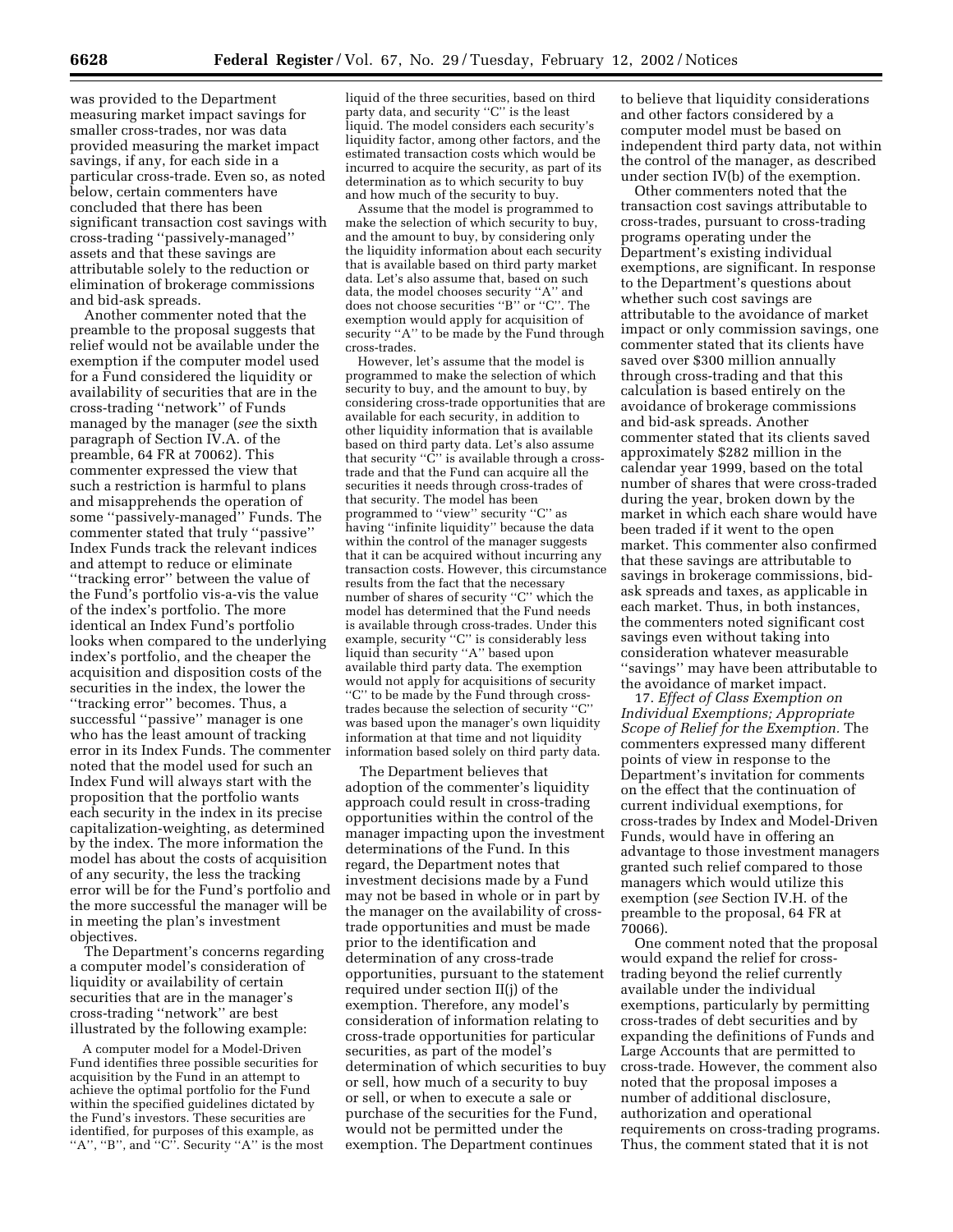clear whether managers who continue to utilize their individual exemptions would have an advantage over those utilizing the class exemption.

Another comment stated that some individual exemptions have been relied upon by managers for more than a decade and that such exemptions should remain in place after the class exemption is granted. This commenter noted that managers have invested substantial time and resources in the current cross-trading systems, and other programmatic features in such systems have been developed in reliance upon the conditions of the individual exemptions. Any revocation of the existing exemptions would mandate conformance with the new exemption's requirements and features, and the manager's cross-trading procedures and systems would have to be significantly revised. The commenter stated that such revisions would place an undue burden on the managers, would add significant costs to the operation of the existing cross-trading programs, and would not provide any added benefits to the managers' client plans.

However, other commenters stated that, by permitting firms to continue to rely on individual exemptions that have, in some respects, less stringent conditions than the proposal, the Department would create a competitive advantage for advisers who already have exemptions. Some commenters further stated that, by granting the class exemption, the Department is already creating a competitive advantage for firms that ''passively manage'' plan assets over those which ''actively manage'' such assets. These commenters urged the Department to hold all firms to the same standard, at least with respect to the class exemption, and eliminate the existing individual exemptions to ensure an ''equal playing field'' for all similarly situated managers that ''passively-manage'' assets.

In this regard, the Department has not made a determination at the present time whether to revoke any past individual exemptions for cross-trading programs involving Index and Model-Driven Funds. It is not clear whether managers who continue to utilize their individual exemptions will have an advantage over those utilizing the class exemption since cross-trades may only be performed if they conform with either all of the provisions of an individual exemption or all of the provisions of the class exemption (*i.e.,* managers who hold individual exemptions may not pick and choose selected provisions from their own exemptions and the class exemption). As noted in the preamble to the

proposal, prior to modifying or revoking any individual exemption, the Department must publish a notice of its proposed action in the **Federal Register** and provide interested persons with an opportunity to comment on any proposed revocation or modification of such exemptions.

Other commenters requested that the Department expand the proposal to permit cross-trades by ''activelymanaged'' plan accounts of a manager. These commenters noted that the clear advantages of cross-trading should be available to both actively and passively managed funds, and that the Department's exclusion of ''activelymanaged'' funds from the current exemption is unfair.

Other commenters stated that it was appropriate for the Department to handle cross-trades by ''passivelymanaged'' funds separately. Such commenters noted that ''passive'' managers have far less discretion than "active" managers. One comment stated that a class exemption attempting to address both ''actively'' and ''passively'' managed funds would be confusing and could lead to the application of unnecessarily burdensome conditions on ''passively-managed'' funds to address concerns applicable only to "actively-managed" funds.

The Department has determined to grant this exemption for cross-trading programs involving Index and Model-Driven Funds and to separately proceed with its consideration of relief for crosstrades by ''actively-managed'' plan accounts or pooled funds containing "plan assets" covered by the Act.<sup>10</sup> The Department acknowledges that appropriate cross-trades of securities by ''actively-managed'' accounts or funds would be beneficial to employee benefit plans in saving transaction costs and avoiding adverse market impact for both sides of the transactions. However, the Department believes that adequate safeguards must be developed in order to prevent abuses which could occur

when an investment manager has significant investment discretion which could be used to benefit certain clients or the manager itself at the expense of its ERISA-covered accounts.

The Department is currently considering what conditions may be necessary to address potential abuses in cross-trading programs that would involve ''actively-managed'' plan accounts. The Department continues to receive and review additional information from various interested persons which will assist the Department in developing a separate class exemption for cross-trades by ''actively-managed'' plan accounts.

#### **Description of the Exemption**

#### *A. Scope and General Rule*

The exemption consists of four parts. Section I sets forth the general exemption and describes the transactions covered by the exemption. Sections II and III contain specific and general conditions applicable to transactions described in section I. Section IV contains definitions for certain terms used in the exemption.

The exemption set forth in section I provides relief from the restrictions of sections 406(a)(1)(A) and 406(b)(2) of ERISA and section 8477(c)(2)(B) of FERSA for: (a) The purchase and sale of securities between an Index or Model-Driven Fund and another such Fund, at least one of which holds ''plan assets'' subject to the Act; and (b) the purchase and sale of securities between such Funds and certain large accounts (Large Accounts) pursuant to portfolio restructuring programs of the Large Accounts. The exemption also would apply to cross-trades between two or more Large Accounts if such crosstrades occur as part of a single crosstrading program involving both Funds and Large Accounts pursuant to which securities are cross-traded solely as a result of the objective operation of the program.

The exemption under section I(a) applies to cross-trades of securities among Index or Model-Driven Funds managed by the same investment manager where both Funds contain plan assets. However, as stated above, a violation of section 406(b)(2) occurs when an investment manager has investment discretion with respect to both sides of a cross-trade of securities and at least one side is an entity which contains plan assets. As a result, the exemption is also applicable to situations where the investment manager has investment discretion for both Funds involved in a cross-trade but one Fund does not contain plan assets

<sup>10</sup> Interested persons may wish to review the information received by the Department in response to the Notice published in the **Federal Register** on March 20, 1998 (63 FR 13696) and in the testimony provided at the public hearing on cross-trades of securities by ''actively-managed'' plan accounts and pooled funds (the Hearing), which was held at the Department on February 10 and 11, 2000. Copies of the comments received by the Department in response to the Notice, and the testimony received at the Hearing, are available for public inspection in the Public Documents Room, Pension and Welfare Benefits Administration, U.S. Department of Labor, Room N–1513, 200 Constitution Avenue NW, Washington, DC 20210. For copies of the comments relating to the Notice, interested persons should request File No. M–9043. For copies of the testimony received at the Hearing, interested persons should request File No. D–10851 (Cross-Trades of Securities Hearing).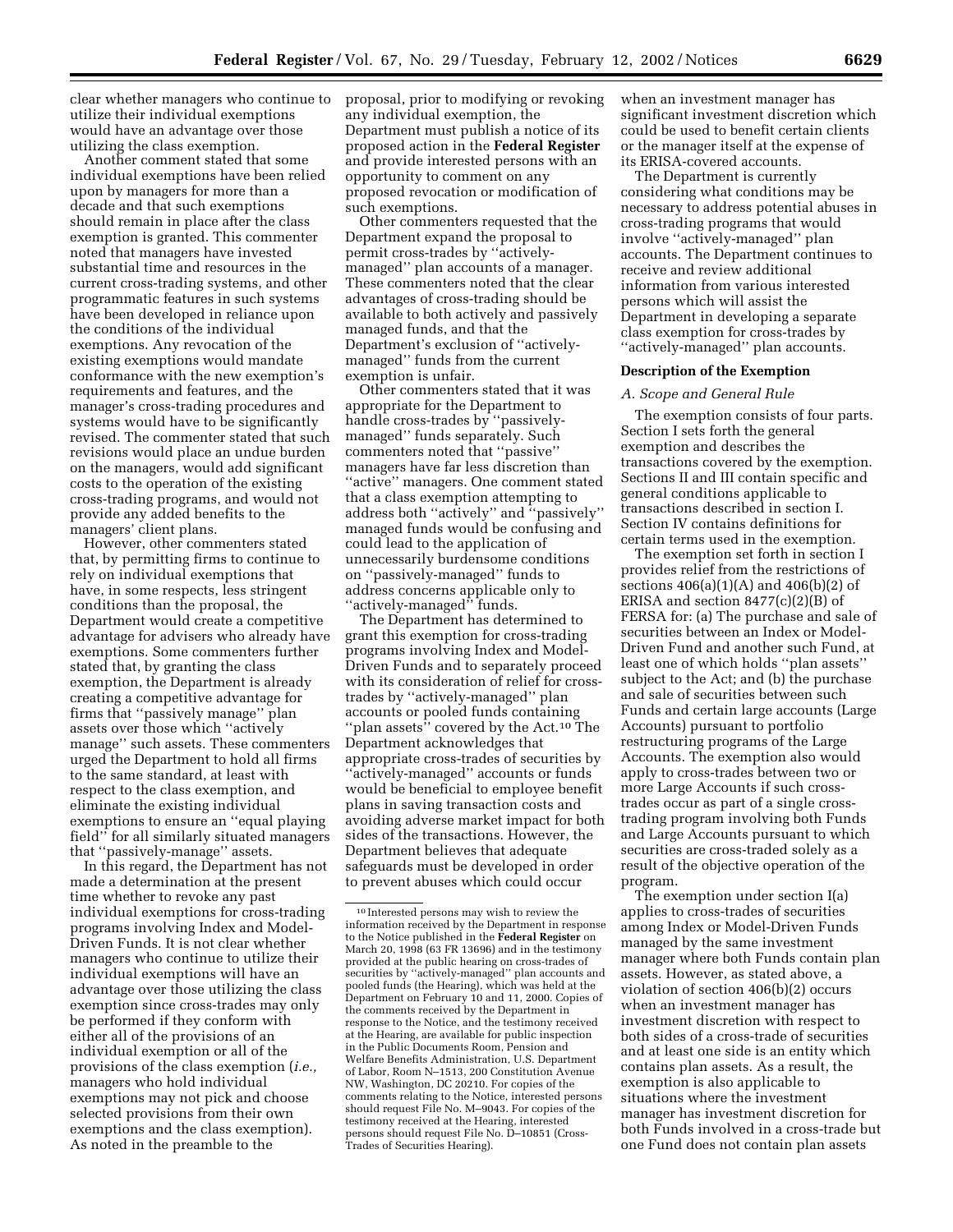because, for example, it is registered as an investment company under the Investment Company Act of 1940 (*e.g.,* a mutual fund). Any mutual fund or other institutional investor covered by the exemption under section I(a) must meet the definition of an Index Fund or a Model-Driven Fund, contained in section IV(a) and (b). Institutional investors which meet the definitions contained in section IV(a) and (b) may include, but are not limited to, entities such as insurance company separate accounts or general accounts, governmental plans, university endowment funds, charitable foundation funds, trusts or other funds exempt from taxation under section 501(a) of the Code.

The exemption under section I(b) applies to the purchase and sale of securities between a Fund and a Large Account, at least one of which holds ''plan assets'' subject to ERISA or FERSA, pursuant to portfolio restructuring programs initiated on behalf of certain Large Accounts. The term ''Large Account'' is defined in section IV(e) to include certain large employee benefit plans or other large institutional investors with at least \$50 million in total assets, including certain insurance company separate and general accounts and registered investment companies. For purposes of the \$50 million requirement, the assets of one or more employee benefit plans maintained by the same employer, or controlled group of employers, may be aggregated, provided that such assets are pooled for investment purposes in a single master trust. A portfolio restructuring program, as defined in section IV(f), involves the buying and selling of securities on behalf of a Large Account in order to produce a portfolio of securities which either becomes an Index Fund or a Model-Driven Fund or resembles such a Fund, or to carry out a liquidation of a specified portfolio of securities for a Large Account. The Fund or other portfolio resulting from the restructuring program will be either managed by the manager of the Fund or by an investment manager that is independent of the Fund manager. The definition of a Large Account requires that an independent fiduciary authorize a Fund manager (*i.e.,* a Manager, as defined in section IV(i)) to restructure all or part of the portfolio or to act as a ''trading adviser'' as defined in section IV(g) with respect to the restructuring of such portfolio. The trading adviser's role is limited under the exemption to the disposition within a stated period of time of a securities portfolio of a Large

Account and/or the creation of the required portfolio.

Under this definition, the manager may not have any discretionary authority for any asset allocation, restructuring or liquidation decisions or otherwise provide investment advice with respect to such transactions. In this regard, the Department notes that it expects the investment manager to comply with the applicable securities laws in connection with any portfolio restructuring program.

Section  $\overline{IV(a)}$  and (b) require that the Index or Model-Driven Fund be based upon an index which represents the investment performance of a specific segment of the public market for equity or debt securities. Section IV(c) requires that the index be established and maintained by an independent organization which is: in the business of providing financial information or brokerage services to institutional clients; a publisher of financial news or information; or a public stock exchange or association of securities dealers. The index must be a standardized index of securities which is not specifically tailored for the use of the Fund manager.

Section IV(a) and (b) specifically define Index and Model-Driven Funds for purposes of the exemption. These definitions are designed to limit the amount of discretion the manager can exercise to affect the identity or amount of securities to be purchased or sold and to assure that the purchase or sale of any security is not part of an arrangement, agreement or understanding designed to benefit the manager. Under the definition of ''Index Fund'' contained in section IV(a), the investment manager must track the rate of return of an independently maintained securities index by either replicating the same combination of securities which compose such index or by investing in a representative sample of such portfolio based on objective criteria and data designed to recreate the projected return, risk profile and other characteristics of the index. Under the definition of ''Model-Driven Fund'' contained in section IV(b), trading decisions are passive or process-driven since the identity and the amount of the securities contained in the Fund must be selected by a computer model. Although the manager can use its discretion to design the computer model, the model must be based on prescribed objective criteria using third party data, not within the control of the manager, to transform an independently maintained index. Thus, for example, no exemptive relief would be available if the manager designed the computer

model to consider the liquidity or the availability of a security based on information that was solely within the control of the manager. In such instances, the computer model would be considering data that was not from a third party source, and that was within the control of the manager.

#### *B. Price and Securities*

Section II(a) of the exemption requires that each cross-trade be executed at the closing price for that security. In addition, section II(g) of the exemption requires that the manager may not receive any brokerage fees or commissions as a result of the crosstrades.

*Closing price* is defined in section IV(h) as the price for the security on the date of the transaction, as determined by objective procedures disclosed to Fund investors in advance and consistently applied with respect to securities traded in the same market. The procedures shall indicate the independent pricing source (and alternates, if the designated pricing source is unavailable) used to establish the closing price and the time frame after the close of the market in which the closing price will be determined. The pricing source must be independent of the manager and must be engaged in the ordinary course of business of providing financial news and pricing information to institutional investors and/or the general public, and must be widely recognized as an accurate and reliable source for such information. In this regard, some managers may use one pricing service for pricing domestic securities and another pricing service for pricing foreign securities. With respect to foreign securities, the applicable independent pricing source should provide the price in local currency rates and, if that currency is other than U.S. dollars, may also provide the U.S. dollar exchange rate. Thus, securities must be cross-traded in all cases at the closing prices received by the manager from the relevant independent pricing source.

The Department has adopted this definition of the term ''closing price'' in an effort to be consistent with the methods for determining the price of cross-traded securities currently utilized by Index and Model-Driven Fund investment managers, according to both the comments received in response to the proposal published on December 15, 1999 and the comments received in response to the Notice published on March 20, 1998. In addition, the Department believes that this pricing approach will ensure that the pricing procedures utilized are objective and not subject to the discretion or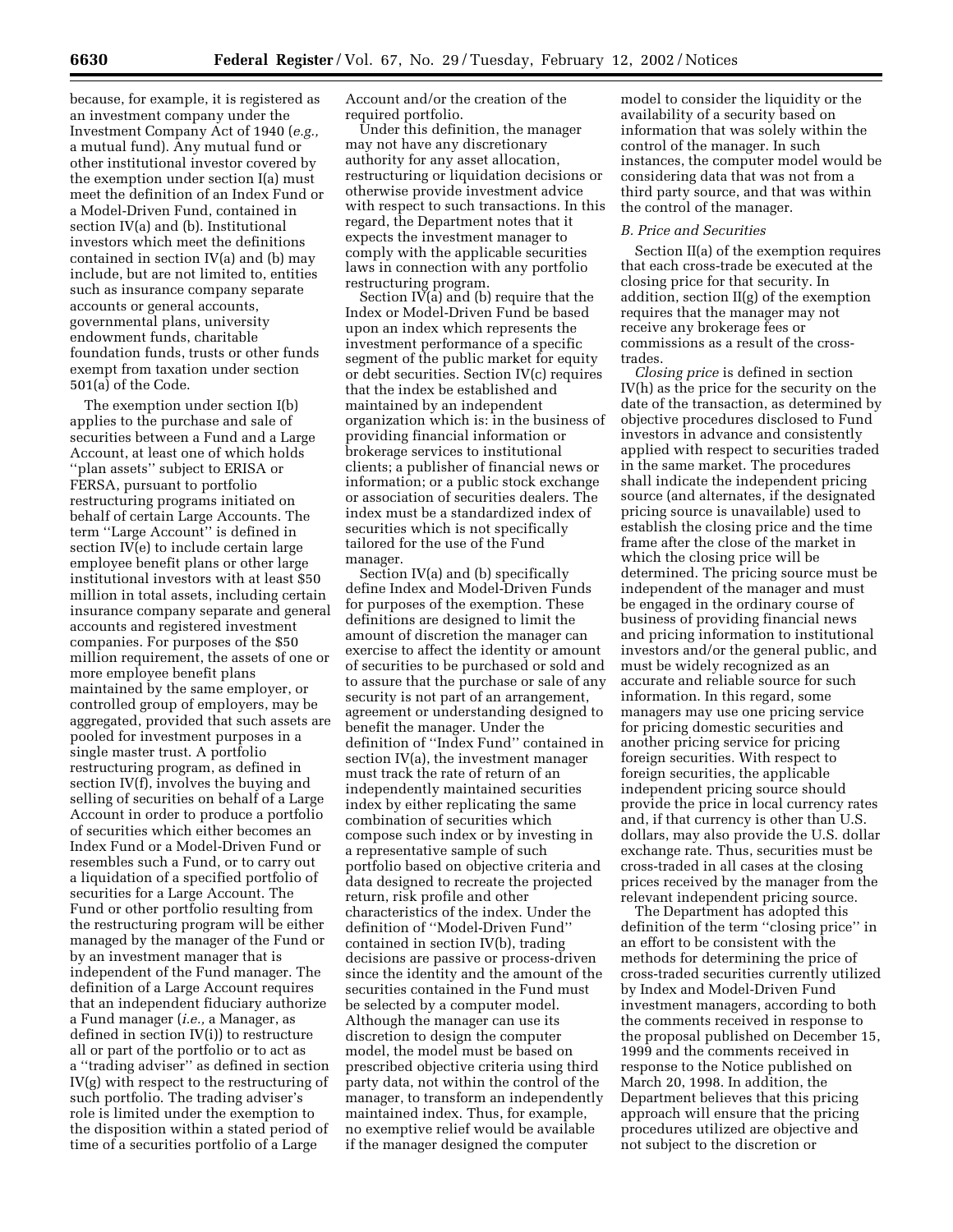manipulation of any of the involved parties.

Section II(f) of the exemption requires that cross-trades of either equity securities or fixed income securities involve only securities for which market quotations are readily available from independent sources that are engaged in the ordinary course of business of providing financial news and pricing information to institutional investors and/or the general public, and are widely recognized as accurate and reliable sources for such information. Section II(f)(1) further requires that cross-trades of equity securities only involve securities which are widelyheld and actively-traded. In this regard, the Department notes that equity securities will be deemed to be "widelyheld'' and ''actively-traded'' under this exemption if such securities are included in an independently maintained index, as defined in section IV(c) herein. The Department expects that managers, in making their determinations regarding the types of securities included within the scope of this condition, would consider information about the average daily trading volume for equities traded on any recognized securities exchange or automated broker-dealer quotation system which would be readily available from independent pricing sources or other independent sources which publish financial news and information.

#### *C. Triggering Events*

Section II(b) of the exemption requires that any purchase or sale of securities by a Fund in a cross-trade with another Fund or with a Large Account occur as a direct result of a ''triggering event,'' as defined in section IV(d), and that such cross-trade be executed no later than the close of the third business day following such ''triggering event.'' The Department believes that trading pursuant to triggering events limits the discretion of the manager to affect the identity or amount of securities to be purchased or sold. Triggering events, as defined in section IV(d), are outside the control of the manager and will ''automatically'' cause the buy or sell decision to occur.

Triggering events are defined in section IV(d) as:

(1) A change in the composition or weighting of the index underlying the Fund by the independent organization creating and maintaining the index;

(2) A material amount of net change in the overall level of assets in a Fund, as a result of investments in and withdrawals from the Fund, provided that:

(A) Such material amount has either been identified in advance as a specified amount of net change relating to such Fund and disclosed in writing as a ''triggering event'' to an independent fiduciary of each plan having assets held in the Fund prior to, or within ten (10) days following, its inclusion as a ''triggering event'' for such Fund or the Manager has otherwise disclosed in the description of its cross-trading practices pursuant to section II(k) the parameters for determining a material amount of net change, including any amount of discretion retained by the Manager that may affect such net change, in sufficient detail to allow the independent fiduciary to determine whether the authorization to engage in cross-trading should be given; and

(B) Investments or withdrawals as a result of the manager's discretion to invest or withdraw assets of a Manager Plan, other than a Manager Plan which is a defined contribution plan under which participants direct the investment of their accounts among various investment options, including such Fund, will not be taken into account in determining the specified amount of net change;

(3) An accumulation in the Fund of a material amount of either:

(A) Cash which is attributable to interest or dividends on, and/or tender offers for, portfolio securities; or

(B) Stock attributable to dividends on portfolio securities;

provided that such material amount has either been identified in advance as a specified amount relating to such Fund and disclosed in writing as a ''triggering event'' to an independent fiduciary of each plan having assets held in the Fund prior to, or within ten (10) days after, its inclusion as a ''triggering event'' for such Fund, or the Manager has otherwise disclosed in the description of its cross-trading practices pursuant to section II(k) the parameters for determining a material amount of accumulated cash or securities, including any amount of discretion retained by the Manager that may affect such accumulated amount, in sufficient detail to allow the independent fiduciary to determine whether the authorization to engage in cross-trading should be given;

(4) A change in the composition of the portfolio of a Model-Driven Fund mandated solely by operation of the formulae contained in the computer model underlying the Fund where the basic factors for making such changes (and any fixed frequency for operating the computer model) have been disclosed in writing to an independent

fiduciary of each plan having assets held in the Fund, prior to, or within ten (10) days after, its inclusion as a ''triggering event'' for such Fund; or

(5) A change in the composition or weighting of a portfolio for an Index Fund or a Model-Driven Fund which results from an independent fiduciary's direction to exclude certain securities or types of securities from the Fund, notwithstanding that such securities are part of the index used by the Fund.

The first three triggering events have been adopted based upon those triggering events utilized in prior individual exemptions, with an additional requirement in the second and third triggering events for the amounts involved, or the parameters for determining such amounts, to be specified and disclosed to independent fiduciaries of plans investing in the Funds. In addition, the fourth triggering event has been added in order to clarify that a triggering event also occurs as a result of a change in the composition of a Fund's portfolio mandated solely by operation of the computer model underlying the Fund. For example, if a model contained a formula for a Fund requiring only stocks with a certain price/earnings ratio and some of the originally prescribed stocks now were above the specified tolerances of the formula relating to that model, a triggering event would occur requiring that those stocks be sold by the Fund. The Department has included this triggering event under this exemption in order to clarify that Model-Driven Funds may need to buy or sell securities to conform to changes to the portfolio prescribed by the model that differ from changes to a portfolio necessitated as a result of changes to the underlying index. The exemption does not require that a computer model be operated according to any fixed frequency. However, the Department is of the view that the exemption would not be available unless the formulae contained in the computer model underlying a Fund were operated by the manager on an objective basis rather than being used for the purpose of creating cross-trade opportunities in response to the needs of other Funds or certain Large Accounts.

The Department further notes that under section II(k), disclosures must be made to independent plan fiduciaries of the affected Funds regarding the triggering events that would create cross-trading opportunities for such Funds under the manager's crosstrading program. Under the modeldriven triggering event contained in the exemption, the basic factors for making changes in the composition of the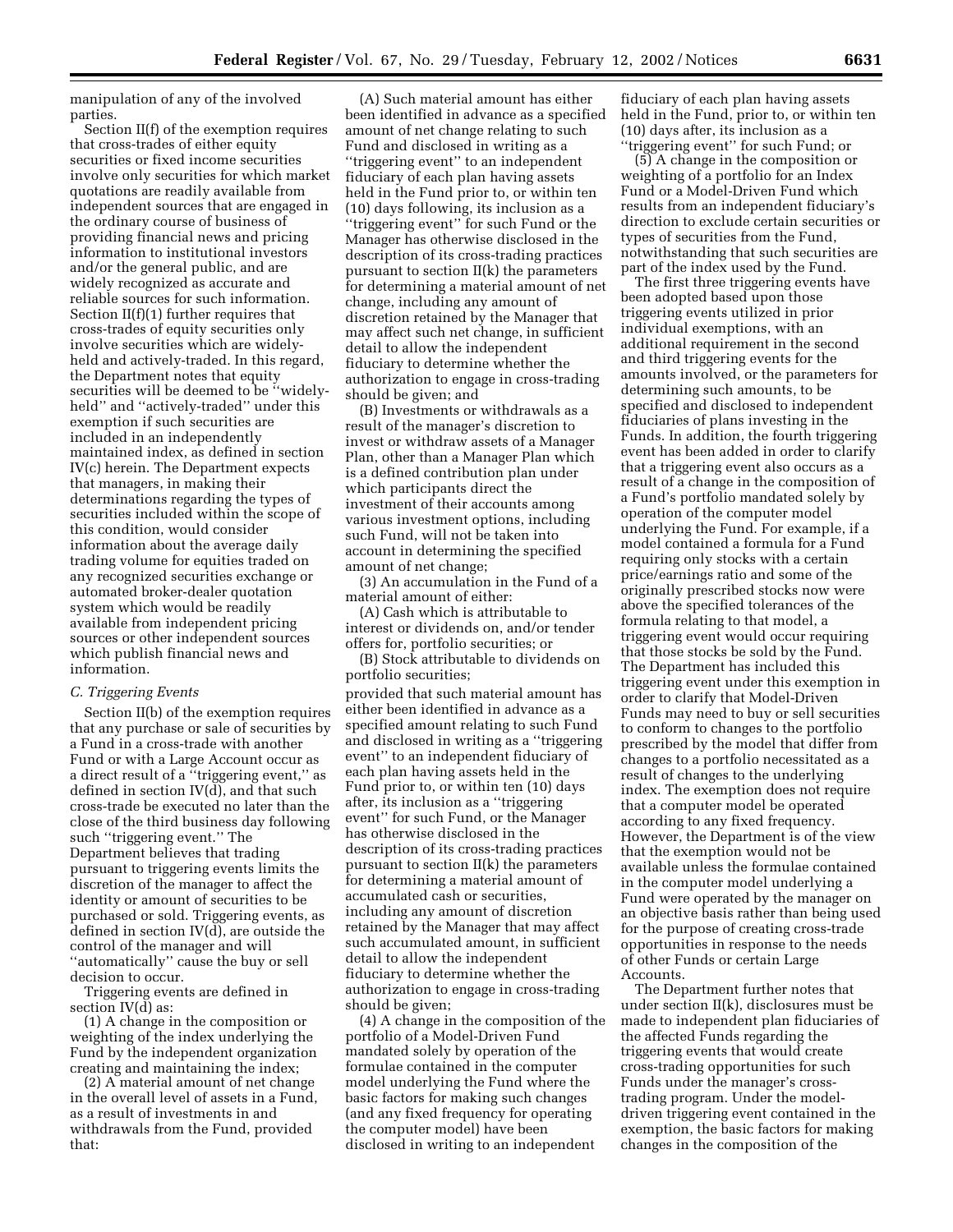portfolio of a Model-Driven Fund mandated solely by operation of the formulae contained in the computer model must be included in these disclosures.

The Department notes that a fifth triggering event has been added to the final exemption, based on comments received, which permits plan sponsors to direct the manager to delete certain securities from an Index or Model-Driven Fund where the Fund otherwise would hold such securities based upon the particular index or computer model. The Department understands that this triggering event is consistent with practices utilized by certain managers in prior individual exemptions and will facilitate additional cross-trade opportunities.

#### *D. Modifications to the Computer Model*

Section II(c) requires that, if the model or the computer program used to generate the model underlying the Fund is changed by the manager, no crosstrades of any securities can be engaged in pursuant to the exemption for three (3) business days following the change. This restriction recognizes the authority of the manager to change assumptions involving computer models after the model's activation.

The Department notes that the three (3) business day ''blackout'' period for cross-trades by a Fund after any change made by the manager to the model underlying the Fund is intended to prevent model changes which might be made by managers, in part, to deliberately create additional crosstrading activity.

In addition, under section IV(b), a computer model for a Model-Driven Fund must use independent third party data, not within the control of the manager, to transform an index.

# *E. Allocation of Cross-Trade Opportunities*

The Department notes that frequently the amount of a security which all of the Funds need to buy may be less than the amount of such security which all of the Funds will need to sell, or vice versa. Thus, section II(d) of the exemption requires that all cross-trade opportunities be allocated by the manager among potential buyers, or sellers, on an objective basis. Under section II(d), this basis for allocation must have been previously disclosed to independent fiduciaries on behalf of each plan investor, and must not permit the exercise of any discretion by the manager. In previous individual exemptions, applicants have relied on different systems (*e.g.* pro rata or queue) to objectively allocate cross-trade

opportunities. While it appears to the Department that a pro rata basis of allocation would be the method least subject to scrutiny, the Department recognizes the validity of other workable objective systems. However, the Department cautions that such systems may not permit the exercise of discretion by the manager.

# *F. Requirements for Cross-Trades by a Manager Plan*

Section II(e) of the exemption requires that no more than twenty (20) percent of the assets of the Fund or Large Account at the time of the cross-trade may be comprised of assets of employee benefit plans maintained by the Manager for its own employees (Manager Plans) for which the Manager exercises investment discretion. In this regard, the Department wishes to note that this percentage limitation would not apply to any Manager Plan(s) for which the Manager does not exercise investment discretion. For example, a Manager Plan which is a defined contribution plan under which participants direct the investment of their accounts among various investment options would not be subject to the twenty (20) percent limit.

### *G. Disclosures and Authorizations*

Section II(h) of the exemption requires that a plan's participation in a cross-trade program of a manager involving Index and Model-Driven Funds at least one of which holds ''plan assets'' subject to the Act will be subject to the prior written authorization of a plan fiduciary who is independent of the manager. However, for purposes of this exemption, the requirement that the authorizing fiduciary be independent of the manager shall not apply in the case of a Manager Plan. In this regard, section II(e) of the exemption requires that no more than twenty (20) percent of the assets of the Fund or Large Account at the time of the cross-trade may be comprised of assets of a Manager Plan for which the Manager exercises investment discretion.

The authorization described in section II(h), once given, would apply to all Funds that comprise the manager's cross-trading program at the time of the authorization. Thus, a new authorization by an independent plan fiduciary for investment in a different Fund, in which the plan did not invest at the time of its initial written authorization, would not be necessary to the extent that such Fund was part of the program at the time of the original authorization. However, where a manager makes new Funds available for plan investors or changes triggering

events relating to Funds subject to the initial authorization, and such Funds or triggering events were not previously disclosed as being part of the manager's cross-trading program, section II(k) of the exemption requires that the manager furnish additional disclosures to an independent plan fiduciary. The Manager shall provide a notice to each relevant independent plan fiduciary of plans invested in the affected Funds prior to, or within ten (10) days following, such addition of Funds or change to, or addition of, triggering events, which contains a description of such Fund(s) or triggering event(s). Such notice will also include a statement that the plan has the right to terminate its participation in the cross-trading program and its investment in any Index Fund or Model-Driven Fund without penalty at any time, as soon as is necessary to effectuate the withdrawal in an orderly manner.

As noted below, section II(l) requires that disclosures be made to the relevant independent plan fiduciaries regarding each Fund in which the plan is invested as part of the notice required for a plan's annual re-authorization of its participation in the manager's crosstrading program. In addition, section II(l) requires that disclosures regarding any new Funds, or new triggering events in any existing Funds, in which a plan is not invested be made available, upon request, as part of the notice required for a plan's annual re-authorization of its participation in the manager's crosstrading program.

Section II(i) clarifies the meaning of Section II(h) with respect to existing plan investors in any of the Funds, which hold plan assets subject to the Act, prior to a manager's implementation of a cross-trading program. Under section II(i), the authorizing independent fiduciary must be furnished notice and an opportunity to object to that plan's participation in the program not less than forty-five (45) days prior to the implementation of the cross-trade program. Section II(i) further states that the failure of the authorizing fiduciary to return a special termination form provided in the notice by a specified date that is at least thirty (30) days from receipt shall be deemed to be approval of the plan's participation in the program. If the authorizing plan fiduciary objects to the plan's inclusion in the program, the plan will be given the opportunity to withdraw without penalty prior to the program's implementation.

Sections II(j) and II(k) describe the type of information that is required to be disclosed to a plan fiduciary prior to the authorization defined in sections II(h)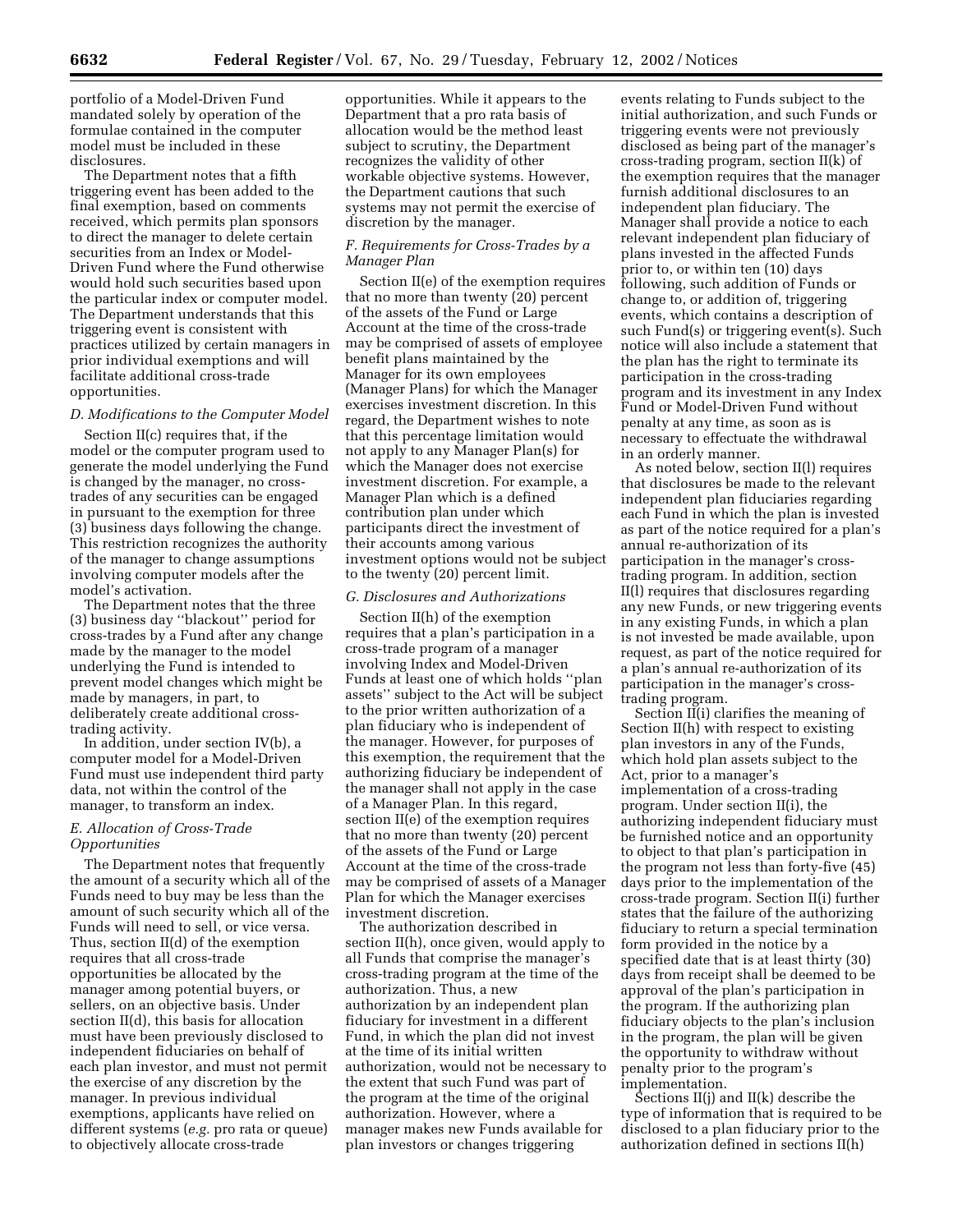and II(i). Important among these disclosures is a statement describing the conflicts that will exist as a result of the manager's cross-trading activities. This statement must also detail and explain how the manager's practices and procedures will mitigate such conflicts. Such writing must include a statement that:

Investment decisions will not be based in whole or in part by the manager on the availability of crosstrade opportunities. These investment decisions include:

• Which securities to buy or sell;

• How much of each security to buy or sell; and,

• When to execute a sale or purchase of each security.

Investment decisions will be made prior to the identification and determination of any cross-trade opportunities. In addition, all crosstrades by a Fund will be based solely upon triggering events set forth in the exemption. Records documenting each cross-trade transaction will be retained by the manager.

Section II(l) further requires that notice be provided to the authorizing plan fiduciary at least annually of the plan's right to terminate its participation in the cross-trading program and its investment in any of the Funds without penalty. Such notice must be accompanied by a special termination form. Failure to return the form by a specified date that is at least thirty (30) days from the receipt will be deemed approval of the plan's continued participation in the cross-trading program. In lieu of providing a special termination form, the notice may permit the independent plan fiduciary to utilize another written instrument by the specified date to terminate the plan's participation in the cross-trading program, provided that in such case the notice explicitly discloses that a termination form may be obtained from the Manager upon request. Such annual re-authorization will provide information to the relevant independent plan fiduciary regarding each Fund in which the plan is invested, as well as explicit notification that the plan fiduciary may request and obtain disclosures regarding any new Funds in which the plan is not invested that are added to the cross-trading program, or any new ''triggering events'' (as defined in Section IV(d) below) that may have been added to existing Funds in which the plan is not invested, since the time of the initial authorization described in Section II(h), or the time of the notice described in Section II(i).

Section II(m) of the exemption details specific requirements for cross-trades of

securities which will occur in connection with a Large Account restructuring. In particular, section II(m)(2) requires that the authorization for such cross-trades must be made in writing prior to the cross-trade transactions by fiduciaries of the Large Account who are independent of the manager (except in the case of a Manager Plan). Such authorization must follow full written disclosure of information regarding the cross-trading program. Such authorization may be terminated at will upon receipt by the manager of written notice of termination. A termination form must be supplied to the Large Account fiduciary concurrent with the written description of the cross-trading program. Under section II(m)(3), the portfolio restructuring program must be completed within sixty (60) days of the initial authorization made by the Large Account's fiduciary (or initial receipt of assets associated with the restructuring, if later), unless the Large Account's fiduciary agrees in writing to extend this period for another thirty (30) days. Large Account fiduciaries may utilize the termination form or any other written instrument at any time within the 60 day period, or the additional 30-day period, to terminate their prior written authorization for cross-trading related to the portfolio restructuring program. Under section  $II(m)(4)$ , within thirty (30) days of the completion of the restructuring program, the Large Account fiduciary must be fully apprised in writing of the results of the transactions. Such writing may include, upon request by the Large Account fiduciary, additional information sufficient to allow the independent fiduciary for the Large Account to verify the need for each cross-trade and the determination of the above decisions. However, pursuant to section III(b)(2) the manager may refuse to disclose to a Large Account fiduciary or other person any such information which is deemed confidential or privileged if the manager is otherwise permitted by law to withhold such information from such person, provided that by the close of the thirtieth (30th) day following the request, the manager gives a written notice to such person advising that person both the reasons for the refusal and that the Department may request such information.

#### *H. Recordkeeping*

Section III(a) requires that the manager maintain records necessary to allow a determination of whether the conditions of the exemption have been met. These records must be maintained for a period of six (6) years from the date of the transactions. These records must include records which identify the following:

(1) On a Fund by Fund basis, the specific triggering events which result in the creation of the model prescribed output or trade list of specific securities to be cross-traded;

(2) On a Fund by Fund basis, the model prescribed output or trade list which describes: (A) which securities to buy or sell; (B) how much of each security to buy or sell; in detail sufficient to allow an independent plan fiduciary to verify that each of the above decisions for the Fund was made in response to specific triggering events; and

(3) On a Fund by Fund basis, the actual trades executed by the Fund on a particular day and which of those trades were associated with triggering events.

As explained to the Department, the triggering event relating to net investments in, or withdrawals from, a Fund results in new cash to invest in the Fund or the need to liquidate securities from a Fund. The model or index underlying the Fund determines which securities to purchase or sell based on the amount of net investments or withdrawals. This process results in the creation of a trade list or a model prescribed output of securities to be purchased or sold. The manager then applies its objective allocation system to the trade lists or model prescribed outputs used for other Funds participating in the cross-trade program to determine which particular crosstrades will occur between Funds. For those securities which cannot be crosstraded after application of the manager's allocation system, the necessary purchases and sales are made through other means.

In the view of the Department, records must be maintained of this cross-trading activity with enough specificity to allow an independent plan fiduciary to verify whether the safeguards of this exemption have been met. Section II(b) requires that any cross-trade of securities by a Fund occur as a direct result of a ''triggering event'' as defined in section IV(d) and is executed no later than the close of the third business day following such ''triggering event.'' Among the records needed to verify that this condition has been satisfied, section III(a)(1) requires that, on a Fund by Fund basis, the manager maintain a record of the specific triggering events which result in the creation of the list of specific securities for the manager's cross-trading system. Section III(a)(2) further requires that, on a Fund by Fund basis, the manager maintain records of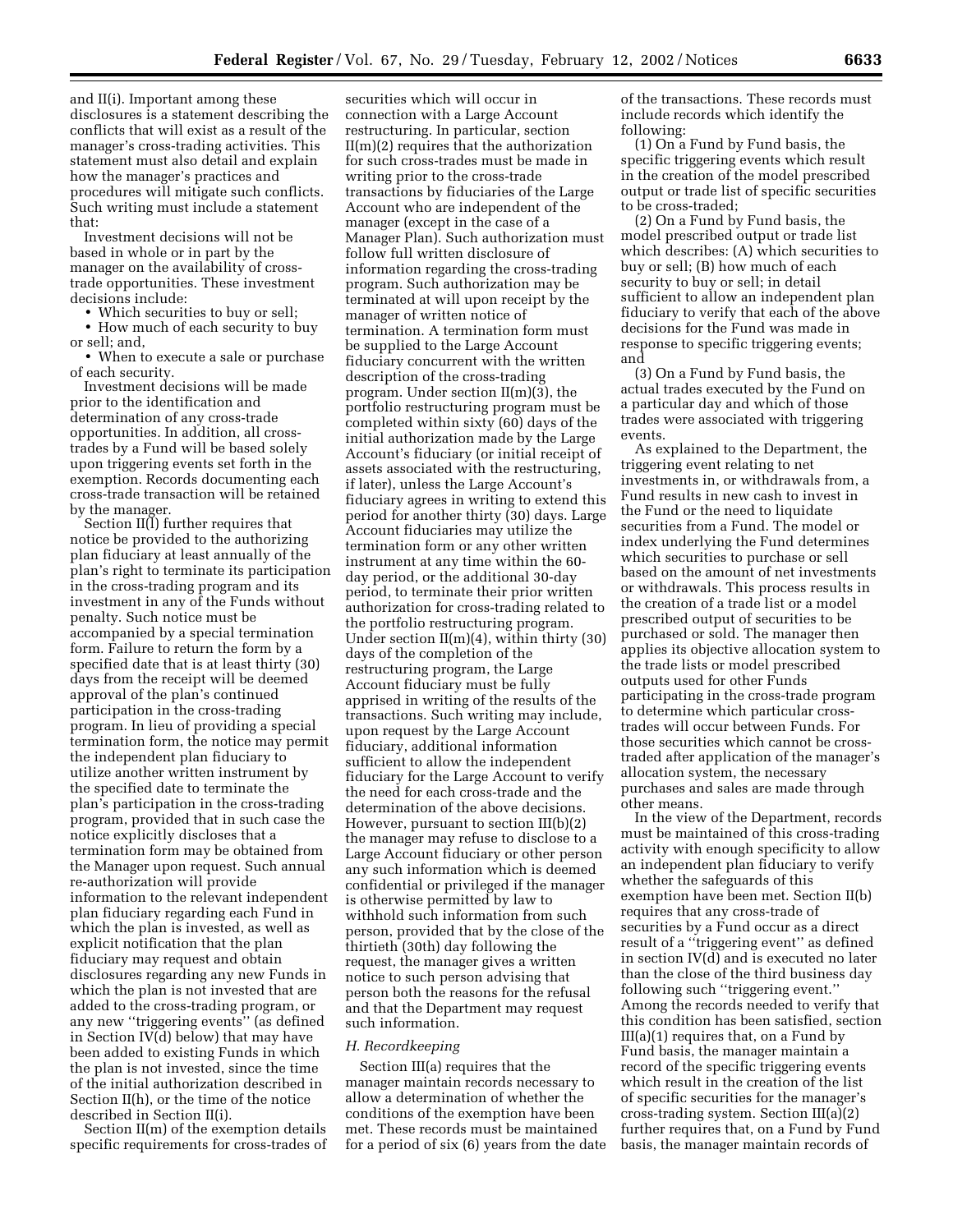the model prescribed output or trade list, as well as the procedures utilized by the manager to determine which securities to buy or sell and how much of each security to buy or sell, in detail sufficient to allow an independent plan fiduciary to verify that each of the above decisions for the Fund was made in response to specific triggering events. As provided by section III(b)(2), if such material is viewed as a trade secret, or privileged or confidential, the manager may refuse to disclose such information if reasons for the refusal are given and the person is also notified that the Department of Labor may request such information.

This record-keeping requirement is intended to assure that independent plan fiduciaries will be able to determine whether Funds and their underlying models or indexes operate consistently in following the input of triggering event information. The Department does not intend to prescribe a detailed list of records that are necessary to enable a determination of compliance with the exemption because the necessary records will depend on the nature of the Index or Model-Driven Funds involved and other factors. This information, however, should be kept in sufficient detail to enable a replication of specific historical events in order to satisfy an inquiry by persons identified in section III(b)(1). Section III(a)(3) requires that, on a Fund by Fund basis, records be maintained of the actual trades executed by the Fund on a particular day and which of those trades resulted from triggering events.

Further, Section III(a) requires that the records must be readily available to assure accessibility and maintained so that an independent fiduciary, or other persons identified in section III(b)(1), may obtain them within a reasonable time. This requirement should permit the records to be retrieved and assembled quickly, regardless of the location in which they are maintained. For those records which are not maintained electronically, the records should be maintained in a central location to facilitate assembly and examination.

All records must be unconditionally available at their customary location for examination during normal business hours by the persons described in section III(b)(1). However, as noted with respect to information which may be disclosed to a Large Account fiduciary or other person, the manager may refuse to disclose to a person, other than a duly authorized employee or representative of the Department or the Internal Revenue Service, any such information which is deemed confidential or

privileged if the manager is otherwise permitted by law to withhold such information from such person. In such instances, the manager shall provide, by the close of the thirtieth (30th) day following the request, a written notice to such person advising that person of the reasons for the refusal and that the Department may request such information.

#### **General Information**

The attention of interested persons is directed to the following:

(1) The fact that a transaction is the subject of an exemption under section 408(a) of the Act and section 4975(c)(2) of the Code does not relieve a fiduciary or other party in interest or disqualified person from certain other provisions of the Act and the Code, including any prohibited transaction provisions to which the exemption does not apply and the general fiduciary responsibility provisions of section 404 of the Act which require, among other things, that a fiduciary discharge his duties with respect to the plan solely in the interests of the participants and beneficiaries of the plan and in a prudent fashion in accordance with section 404(a)(1)(B) of the Act; nor does it affect the requirement of section 401(a) of the Code that the plan must operate for the exclusive benefit of the employees of the employer maintaining the plan and their beneficiaries;

(2) In accordance with section 408(a) of the Act and section 4975(c)(2) of the Code, and based upon the entire record, the Department finds that the exemption is administratively feasible, in the interests of the plans and their participants and beneficiaries and protective of the rights of participants and beneficiaries of such plans;

(3) The exemption is applicable to a particular transaction only if the conditions specified in the class exemption are met; and

(4) The exemption is supplemental to, and not in derogation of, any other provisions of the Code and the Act, including statutory or administrative exemptions and transitional rules. Furthermore, the fact that a transaction is subject to an administrative or statutory exemption is not dispositive of whether the transaction is in fact a prohibited transaction.

#### **Exemption**

Accordingly, the following exemption is granted under the authority of section 408(a) of the Act and section  $4975(c)(2)$ of the Code, and in accordance with the procedures set forth in 29 CFR part 2570, subpart B (55 FR 32836, 32847, August 10, 1990.)

# **Section I—Exemption for Cross-Trading of Securities by Index and/or Model-Driven Funds**

Effective April 15, 2002, the restrictions of sections 406(a)(1)(A) and 406(b)(2) of the Act, section 8477(c)(2)(B) of FERSA, and the sanctions resulting from the application of section 4975 of the Code, by reason of section 4975(c)(1)(A) of the Code, shall not apply to the transactions described below if the applicable conditions set forth in Sections II and III below are satisfied.

(a) The purchase and sale of securities between an Index Fund or a Model-Driven Fund (a ''Fund''), as defined in Sections IV(a) and (b) below, and another Fund, at least one of which holds ''plan assets'' subject to the Act or FERSA; or

(b) The purchase and sale of securities between a Fund and a Large Account, as defined in Section IV(e) below, at least one of which holds ''plan assets'' subject to the Act or FERSA, pursuant to a portfolio restructuring program, as defined in Section IV(f) below, of the Large Account;

Notwithstanding the foregoing, this exemption shall apply to cross-trades between two or more Large Accounts pursuant to a portfolio restructuring program if such cross-trades occur as part of a single cross-trading program involving both Funds and Large Accounts for which securities are crosstraded solely as a result of the objective operation of the program.

#### **Section II. Specific Conditions**

(a) The cross-trade is executed at the closing price, as defined in Section IV(h) below.

(b) Any cross-trade of securities by a Fund occurs as a direct result of a ''triggering event,'' as defined in Section IV(d) below, and is executed no later than the close of the third business day following such ''triggering event.''

(c) If the cross-trade involves a Model-Driven Fund, the cross-trade does not take place within three (3) business days following any change made by the Manager to the model underlying the Fund.

(d) The Manager has allocated the opportunity for all Funds or Large Accounts to engage in the cross-trade on an objective basis which has been previously disclosed to the authorizing fiduciaries of plan investors, and which does not permit the exercise of discretion by the Manager (*e.g.,* a pro rata allocation system).

(e) No more than twenty (20) percent of the assets of the Fund or Large Account at the time of the cross-trade is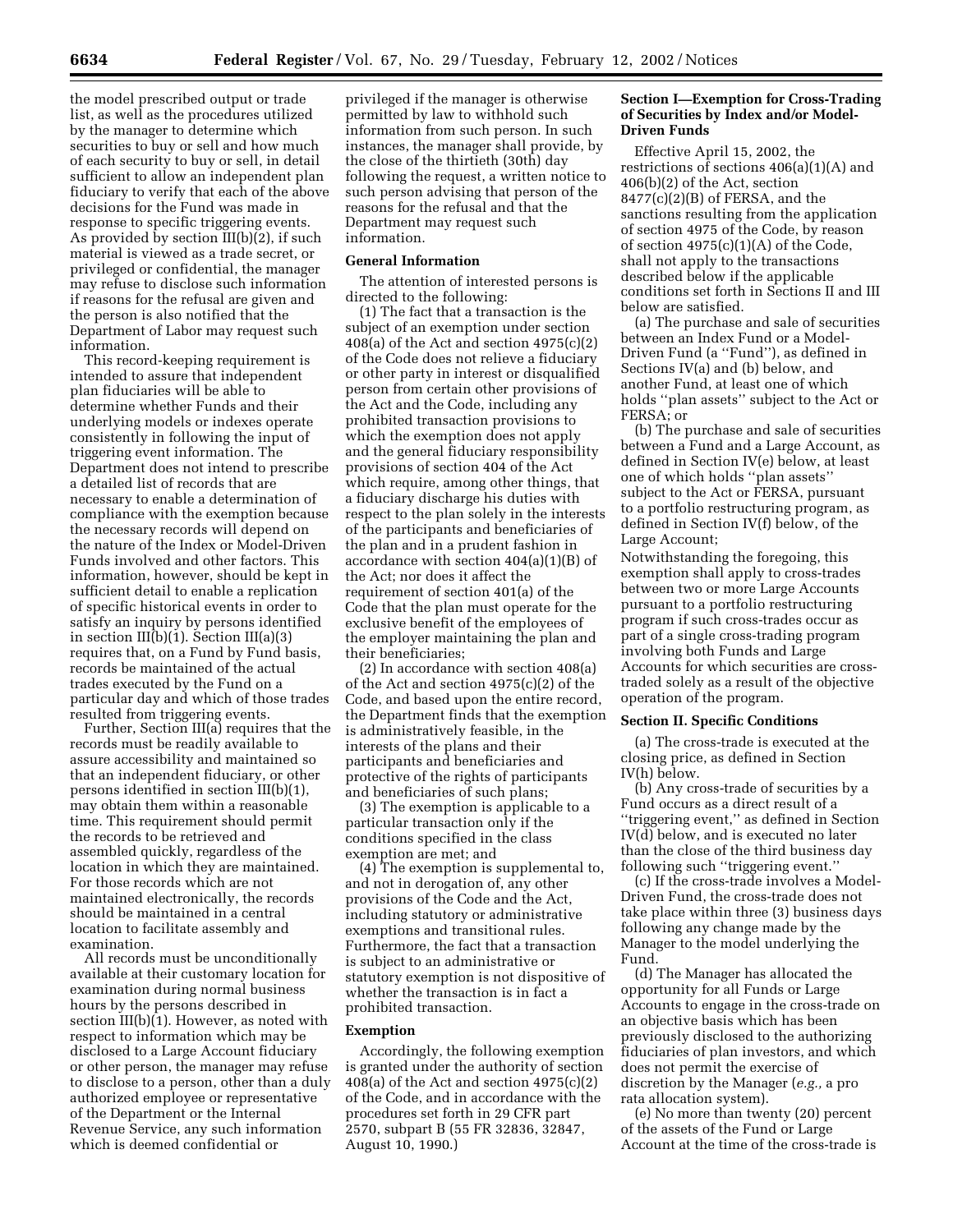comprised of assets of employee benefit plans maintained by the Manager for its own employees (Manager Plans) for which the Manager exercises investment discretion.

(f)(1) Cross-trades of equity securities involve only securities that are widelyheld, actively-traded, and for which market quotations are readily available from independent sources that are engaged in the ordinary course of business of providing financial news and pricing information to institutional investors and/or the general public, and are widely recognized as accurate and reliable sources for such information. For purposes of this requirement, the terms ''widely-held'' and ''activelytraded'' shall be deemed to include any security listed in an Index, as defined in Section IV(c) below; and

(2) Cross-trades of fixed-income securities involve only securities for which market quotations are readily available from independent sources that are engaged in the ordinary course of business of providing financial news and pricing information to institutional investors and/or the general public, and are widely recognized as accurate and reliable sources for such information.

(g) The Manager receives no brokerage fees or commissions as a result of the cross-trade.

(h) As of the date this exemption is granted, a plan's participation in the Manager's cross-trading program as a result of investments made in any Index or Model-Driven Fund that holds plan assets is subject to a written authorization executed in advance of such investment by a fiduciary of the plan which is independent of the Manager engaging in the cross-trade transactions. For purposes of this exemption, the requirement that the authorizing fiduciary be independent of the Manager shall not apply in the case of a Manager Plan.

(i) With respect to existing plan investors in any Index or Model-Driven Fund that holds plan assets as of the date this exemption is granted, the independent fiduciary is furnished with a written notice, not less than forty-five (45) days prior to the implementation of the cross-trading program, that describes the Fund's participation in the Manager's cross-trading program, provided that:

(1) Such notice allows each plan an opportunity to object to the plan's participation in the cross-trading program as a Fund investor by providing the plan with a special termination form;

(2) The notice instructs the independent plan fiduciary that failure to return the termination form to the

Manager by a specified date (which shall be at least 30 days following the plan's receipt of the form) shall be deemed to be an approval by the plan of its participation in the Manager's cross-trading program as a Fund investor; and

(3) If the independent plan fiduciary objects to the plan's participation in the cross-trading program as a Fund investor by returning the termination form to the Manager by the specified date, the plan is given the opportunity to withdraw from each Index or Model-Driven Fund without penalty prior to the implementation of the cross-trading program, within such time as may be reasonably necessary to effectuate the withdrawal in an orderly manner.

(j) Prior to obtaining the authorization described in Section II(h), and in the notice described in Section II(i), the following statement must be provided by the Manager to the independent plan fiduciary:

Investment decisions for the Fund (including decisions regarding which securities to buy or sell, how much of a security to buy or sell, and when to execute a sale or purchase of securities for the Fund) will not be based in whole or in part by the Manager on the availability of cross-trade opportunities and will be made prior to the identification and determination of any cross-trade opportunities. In addition, all cross-trades by a Fund will be based solely upon a ''triggering event'' set forth in this exemption. Records documenting each cross-trade transaction will be retained by the Manager.

(k) Prior to any authorization set forth in Section II(h), and at the time of any notice described in Section II(i) above, the independent plan fiduciary must be furnished with any reasonably available information necessary for the fiduciary to determine whether the authorization should be given, including (but not limited to) a copy of this exemption, an explanation of how the authorization may be terminated, detailed disclosure of the procedures to be implemented under the Manager's cross-trading practices (including the ''triggering events'' that will create the cross-trading opportunities, the independent pricing services that will be used by the manager to price the cross-traded securities, and the methods that will be used for determining closing price), and any other reasonably available information regarding the matter that the authorizing fiduciary requests. The independent plan fiduciary must also be provided with a statement that the Manager will have a potentially conflicting division of loyalties and

responsibilities to the parties to any cross-trade transaction and must explain how the Manager's cross-trading practices and procedures will mitigate such conflicts.

With respect to Funds that are added to the Manager's cross-trading program or changes to, or additions of, triggering events regarding Funds, following the authorizations described in section II(h) or section II(i), the Manager shall provide a notice to each relevant independent plan fiduciary of each plan invested in the affected Funds prior to, or within ten (10) days following, such addition of Funds or change to, or addition of, triggering events, which contains a description of such Fund(s) or triggering event(s). Such notice will also include a statement that the plan has the right to terminate its participation in the cross-trading program and its investment in any Index Fund or Model-Driven Fund without penalty at any time, as soon as is necessary to effectuate the withdrawal in an orderly manner.

(l) At least annually, the Manager notifies the independent fiduciary for each plan that has previously authorized participation in the Manager's cross-trading program as a Fund investor, that the plan has the right to terminate its participation in the cross-trading program and its investment in any Index Fund or Model-Driven Fund that holds plan assets without penalty at any time, as soon as is necessary to effectuate the withdrawal in an orderly manner. This notice shall also provide each independent plan fiduciary with a special termination form and instruct the fiduciary that failure to return the form to the Manager by a specified date (which shall be at least thirty (30) days following the plan's receipt of the form) shall be deemed an approval of the subject plan's continued participation in the cross-trading program as a Fund investor. In lieu of providing a special termination form, the notice may permit the independent plan fiduciary to utilize another written instrument by the specified date to terminate the plan's participation in the cross-trading program, provided that in such case the notice explicitly discloses that a termination form may be obtained from the Manager upon request. Such annual re-authorization must provide information to the relevant independent plan fiduciary regarding each Fund in which the plan is invested, as well as explicit notification that the plan fiduciary may request and obtain disclosures regarding any new Funds in which the plan is not invested that are added to the cross-trading program, or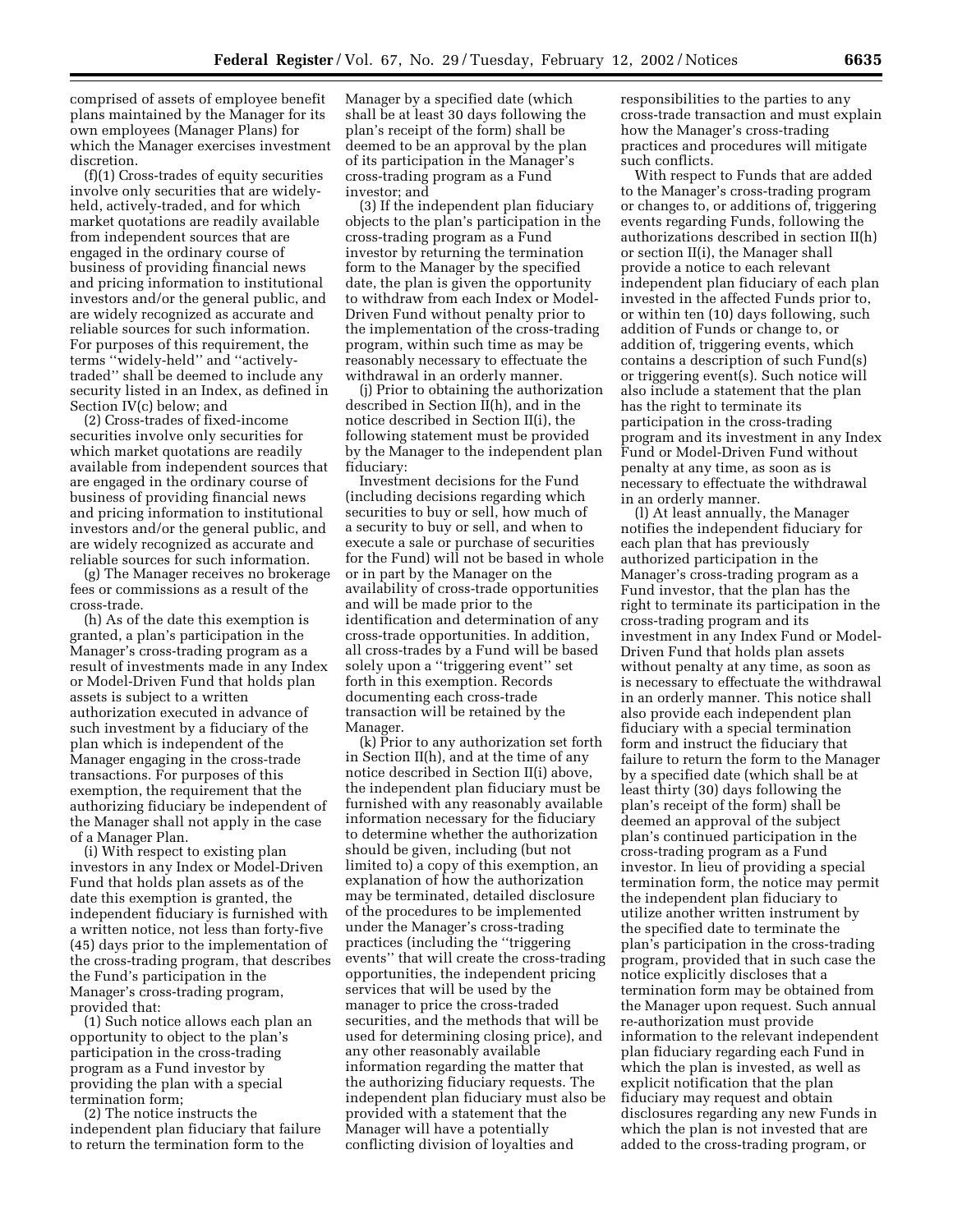any new triggering events (as defined in Section IV(d) below) that may have been added to any existing Funds in which the plan is not invested, since the time of the initial authorization described in Section II(h), or the time of the notice described in Section II(i).

(m) With respect to a cross-trade involving a Large Account:

(1) The cross-trade is executed in connection with a portfolio restructuring program, as defined in Section IV(f) below, with respect to all or a portion of the Large Account's investments which an independent fiduciary of the Large Account (other than in the case of any assets of a Manager Plan) has authorized the Manager to carry out or to act as a ''trading adviser,'' as defined in Section IV(g) below, in carrying out a Large Account-initiated liquidation or restructuring of its portfolio;

(2) Prior to the cross-trade, a fiduciary of the Large Account who is independent of the Manager (other than in the case of any assets of a Manager Plan) 11 has been fully informed of the Manager's cross-trading program, has been provided with the information required in Section II(k), and has provided the Manager with advance written authorization to engage in crosstrading in connection with the restructuring, provided that—

(A) Such authorization may be terminated at will by the Large Account upon receipt by the Manager of written notice of termination.

(B) A form expressly providing an election to terminate the authorization, with instructions on the use of the form, is supplied to the authorizing Large Account fiduciary concurrent with the receipt of the written information describing the cross-trading program. The instructions for such form must specify that the authorization may be terminated at will by the Large Account, without penalty to the Large Account, upon receipt by the Manager of written notice from the authorizing Large Account fiduciary;

(3) All cross-trades made in connection with the portfolio restructuring program must be completed by the Manager within sixty (60) days of the initial authorization (or initial receipt of assets associated with the restructuring, if later) to engage in such restructuring by the Large Account's independent fiduciary, unless such fiduciary agrees in writing to

extend this period for another thirty (30) days; and,

(4) No later than thirty (30) days following the completion of the Large Account's portfolio restructuring program, the Large Account's independent fiduciary must be fully apprised in writing of all cross-trades executed in connection with the restructuring. Such writing shall include a notice that the Large Account's independent fiduciary may obtain, upon request, the information described in Section III(a), subject to the limitations described in Section III(b). However, if the program takes longer than sixty (60) days to complete, interim reports containing the transaction results must be provided to the Large Account fiduciary no later than fifteen (15) days following the end of the initial sixty (60) day period and the succeeding thirty (30) day period.

# **Section III—General Conditions**

(a) The Manager maintains or causes to be maintained for a period of six (6) years from the date of each cross-trade the records necessary to enable the persons described in paragraph (b) of this Section to determine whether the conditions of the exemption have been met, including records which identify:

(1) On a Fund by Fund basis, the specific triggering events which result in the creation of the model prescribed output or trade list of specific securities to be cross-traded;

(2) On a Fund by Fund basis, the model prescribed output or trade list which describes: (A) Which securities to buy or sell; and (B) how much of each security to buy or sell; in detail sufficient to allow an independent plan fiduciary to verify that each of the above decisions for the Fund was made in response to specific triggering events; and

(3) On a Fund by Fund basis, the actual trades executed by the Fund on a particular day and which of those trades resulted from triggering events.

Such records must be readily available to assure accessibility and maintained so that an independent fiduciary, or other persons identified below in paragraph (b) of this Section, may obtain them within a reasonable period of time. However, a prohibited transaction will not be considered to have occurred if, due to circumstances beyond the control of the Manager, the records are lost or destroyed prior to the end of the six-year period, and no party in interest other than the Manager shall be subject to the civil penalty that may be assessed under section 502(i) of the Act or to the taxes imposed by sections 4975(a) and (b) of the Code if the

records are not maintained or are not available for examination as required by paragraph (b) below.

(b)(1) Except as provided in paragraph (b)(2) and notwithstanding any provisions of sections 504(a)(2) and (b) of the Act, the records referred to in paragraph (a) of this Section are unconditionally available at their customary location for examination during normal business hours by—

(A) Any duly authorized employee or representative of the Department of Labor or the Internal Revenue Service,

(B) Any fiduciary of a Plan participating in a cross-trading program who has the authority to acquire or dispose of the assets of the Plan, or any duly authorized employee or representative of such fiduciary,

(C) Any contributing employer with respect to any Plan participating in a cross-trading program or any duly authorized employee or representative of such employer, and

(D) Any participant or beneficiary of any Manager Plan participating in a cross-trading program, or any duly authorized employee or representative of such participant or beneficiary.

(2) If in the course of seeking to inspect records maintained by a Manager pursuant to this exemption, any person described in paragraph (b)(1)(B) through (D) seeks to examine trade secrets, or commercial or financial information of the Manager that is privileged or confidential, and the Manager is otherwise permitted by law to withhold such information from such person, the Manager may refuse to disclose such information provided that, by the close of the thirtieth (30th) day following the request, the Manager gives a written notice to such person advising the person of the reasons for the refusal and that the Department of Labor may request such information.

(3) The information required to be disclosed to persons described in paragraph (b)(1)(B) through (D) shall be limited to information that pertains to cross-trades involving a Fund or Large Account in which they have an interest.

#### **Section IV—Definitions**

The following definitions apply for purposes of this exemption:

(a) *Index Fund*—Any investment fund, account or portfolio sponsored, maintained, trusteed, or managed by the Manager or an Affiliate, in which one or more investors invest, and—

(1) Which is designed to track the rate of return, risk profile and other characteristics of an Index, as defined in Section IV(c) below, by either (i) replicating the same combination of securities which compose such Index or

<sup>11</sup>However, proper disclosures must be made to, and written authorization must be made by, an appropriate fiduciary for the Manager Plan in order for the Manager Plan to participate in a specific portfolio restructuring program as part of a Large Account.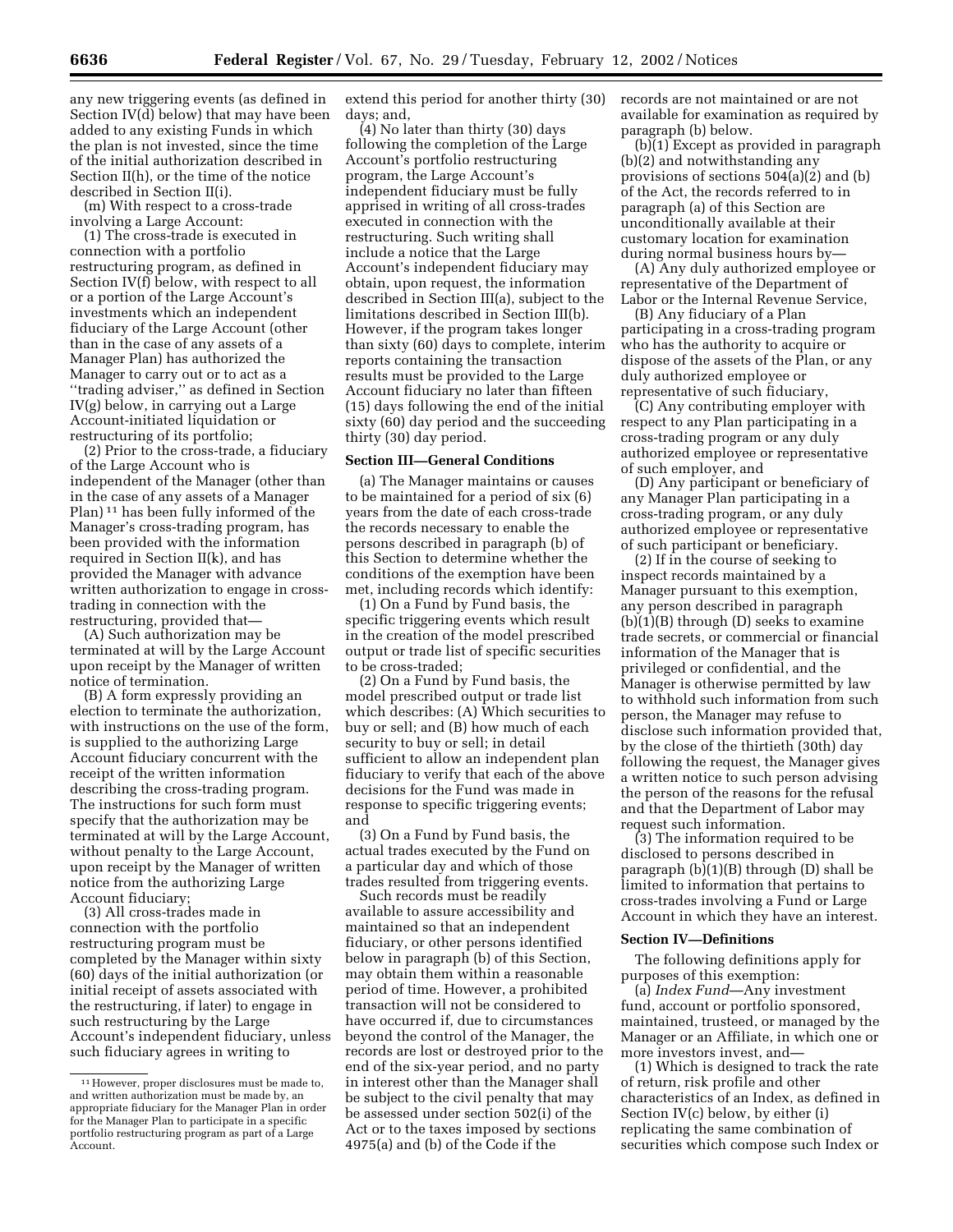(ii) sampling the securities which compose such Index based on objective criteria and data;

(2) For which the Manager does not use its discretion, or data within its control, to affect the identity or amount of securities to be purchased or sold;

(3) That either contains ''plan assets'' subject to the Act, is an investment company registered under the Investment Company Act of 1940, or contains assets of one or more institutional investors, which may include, but not be limited to, such entities as an insurance company separate account or general account, a governmental plan, a university endowment fund, a charitable foundation fund, a trust or other fund which is exempt from taxation under section 501(a) of the Code; and,

(4) That involves no agreement, arrangement, or understanding regarding the design or operation of the Fund which is intended to benefit the Manager, its Affiliates, or any party in which the Manager or an Affiliate may have an interest.

(b) *Model-Driven Fund*—Any investment fund, account or portfolio sponsored, maintained, trusteed, or managed by the Manager or an Affiliate, in which one or more investors invest, and—

(1) Which is composed of securities the identity of which and the amount of which are selected by a computer model that is based on prescribed objective criteria using independent third party data, not within the control of the Manager, to transform an Index, as defined in Section IV(c) below;

(2) Which either contains ''plan assets'' subject to the Act, is an investment company registered under the Investment Company Act of 1940, or contains assets of one or more institutional investors, which may include, but not be limited to, such entities as an insurance company separate account or general account, a governmental plan, a university endowment fund, a charitable foundation fund, a trust or other fund which is exempt from taxation under section 501(a) of the Code; and

(3) That involves no agreement, arrangement, or understanding regarding the design or operation of the Fund or the utilization of any specific objective criteria which is intended to benefit the Manager, its Affiliates, or any party in which the Manager or an Affiliate may have an interest.

(c) *Index*—A securities index that represents the investment performance of a specific segment of the public market for equity or debt securities in

the United States and/or foreign countries, but only if—

(1) The organization creating and maintaining the index is—

(A) Engaged in the business of providing financial information, evaluation, advice or securities brokerage services to institutional clients,

(B) A publisher of financial news or information, or

(C) A public securities exchange or association of securities dealers; and,

(2) The index is created and maintained by an organization independent of the Manager, as defined in Section IV(i) below; and,

(3) The index is a generally accepted standardized index of securities which is not specifically tailored for the use of the Manager.

(d) *Triggering Event*:

(1) A change in the composition or weighting of the Index underlying a Fund by the independent organization creating and maintaining the Index;

(2) A material amount of net change in the overall level of assets in a Fund, as a result of investments in and withdrawals from the Fund, provided that: (A) Such material amount has either been identified in advance as a specified amount of net change relating to such Fund and disclosed in writing as a ''triggering event'' to an independent fiduciary of each plan having assets held in the Fund prior to, or within ten (10) days following, its inclusion as a ''triggering event'' for such Fund or the Manager has otherwise disclosed in the description of its crosstrading practices pursuant to section II(k) the parameters for determining a material amount of net change, including any amount of discretion retained by the Manager that may affect such net change, in sufficient detail to allow the independent fiduciary to determine whether the authorization to engage in cross-trading should be given; and

(B) Investments or withdrawals as a result of the Manager's discretion to invest or withdraw assets of a Manager Plan, other than a Manager Plan which is a defined contribution plan under which participants direct the investment of their accounts among various investment options, including such Fund, will not be taken into account in determining the specified amount of net change;

(3) An accumulation in the Fund of a material amount of either:

(A) Cash which is attributable to interest or dividends on, and/or tender offers for, portfolio securities; or

(B) Stock attributable to dividends on portfolio securities; provided that such

material amount has either been identified in advance as a specified amount relating to such Fund and disclosed in writing as a ''triggering event'' to an independent fiduciary of each plan having assets held in the Fund prior to, or within ten (10) days after, its inclusion as a ''triggering event'' for such Fund, or the Manager has otherwise disclosed in the description of its cross-trading practices pursuant to section II(k) the parameters for determining a material amount of accumulated cash or securities, including any amount of discretion retained by the Manager that may affect such accumulated amount, in sufficient detail to allow the independent fiduciary to determine whether the authorization to engage in cross-trading should be given;

(4) A change in the composition of the portfolio of a Model-Driven Fund mandated solely by operation of the formulae contained in the computer model underlying the Fund where the basic factors for making such changes (and any fixed frequency for operating the computer model) have been disclosed in writing to an independent fiduciary of each plan having assets held in the Fund, prior to, or within ten (10) days after, its inclusion as a ''triggering event'' for such Fund; or

(5) A change in the composition or weighting of a portfolio for an Index Fund or a Model-Driven Fund which results from an independent fiduciary's direction to exclude certain securities or types of securities from the Fund, notwithstanding that such securities are part of the index used by the Fund.

(e) *Large Account*—Any investment fund, account or portfolio that is not an Index Fund or a Model-Driven Fund sponsored, maintained, trusteed (other than a Fund for which the Manager is a nondiscretionary trustee) or managed by the Manager, which holds assets of either:

(1) An employee benefit plan within the meaning of section 3(3) of the Act that has \$50 million or more in total assets (for purposes of this requirement, the assets of one or more employee benefit plans maintained by the same employer, or controlled group of employers, may be aggregated provided that such assets are pooled for investment purposes in a single master trust);

(2) An institutional investor that has total assets in excess of \$50 million, such as an insurance company separate account or general account, a governmental plan, a university endowment fund, a charitable foundation fund, a trust or other fund